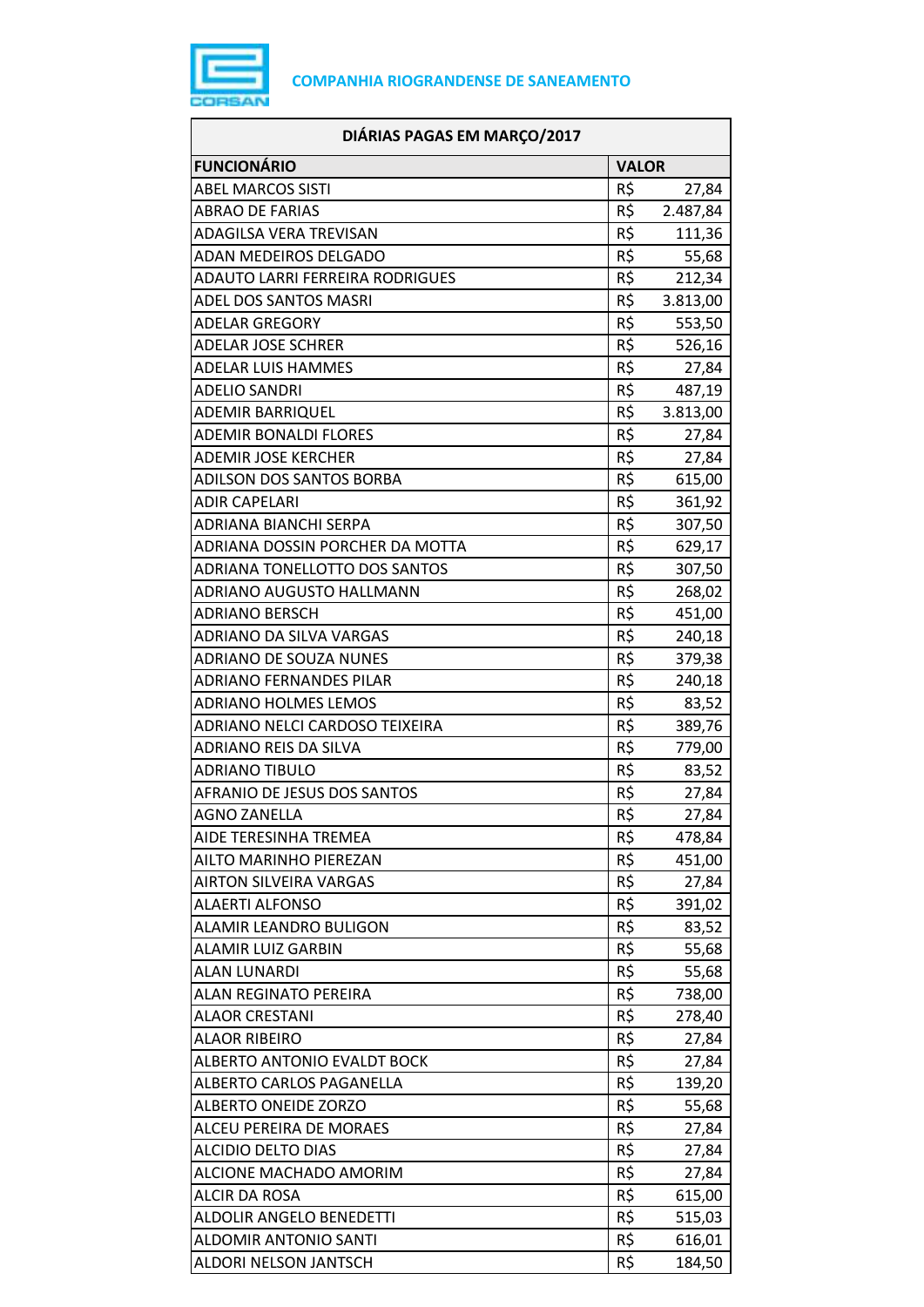

| DIÁRIAS PAGAS EM MARÇO/2017          |              |          |
|--------------------------------------|--------------|----------|
| <b>FUNCIONÁRIO</b>                   | <b>VALOR</b> |          |
| ALENCAR JOSE COLOMBELLI              | R\$          | 1.107,00 |
| <b>ALENIR OLIVEIRA SCHEFFER</b>      | R\$          | 55,68    |
| <b>ALESANDRO SILVA TAVARES</b>       | R\$          | 111,36   |
| ALEX BENEVENUTO SILVEIRA             | R\$          | 473,28   |
| <b>ALEX RODRIGUES PEDROSO</b>        | R\$          | 2.521,50 |
| ALEX SANDER ZANOTELI MARTINS         | R\$          | 1.476,00 |
| <b>ALEX SANDRI DOS SANTOS</b>        | R\$          | 27,84    |
| ALEX SANDRO BANDEIRA DE SOUSA        | R\$          | 2.078,10 |
| <b>ALEX SANDRO DIAS CASTRO</b>       | R\$          | 553,50   |
| ALEX SANDRO GOMES DORNELES           | R\$          | 27,84    |
| ALEXANDRE BOURSCHEIDT GABRIEL        | R\$          | 306,24   |
| ALEXANDRE CAVALHEIRO MARCHESAN       | R\$          | 184,50   |
| ALEXANDRE DOS REIS                   | R\$          | 55,68    |
| ALEXANDRE FERREIRA TOLFO             | R\$          | 1.401,60 |
| ALEXANDRE KUNKEL DA COSTA            | R\$          | 83,52    |
| ALEXANDRE LUIS SCHEID                | R\$          | 27,84    |
| ALEXANDRE MARQUES DA SILVA           | R\$          | 55,68    |
| <b>ALEXANDRE MIETH DOS SANTOS</b>    | R\$          | 1.968,00 |
| ALEXANDRE SALANI                     | R\$          | 184,50   |
| ALEXANDRE SOKOLOV                    | R\$          | 27,84    |
| <b>ALEXANDRE TEDESCO FARIAS</b>      | R\$          | 2.214,00 |
| ALEXANDRO ANTONIO MARCON             | R\$          | 83,52    |
| ALEXSANDER MIRANDA                   | R\$          | 2.214,00 |
| ALFREDO LEONARDO GUEDES FULBER       | R\$          | 779,52   |
| ALINE JACONDINO RIBEIRO              | R\$          | 253,34   |
| ALINE SCHERER DE ALVES               | R\$          | 27,84    |
| ALISSON RICARDO DE ALMEIDA MACHADO   | R\$          | 27,84    |
| ALLAN DROESCHER FERREIRA             | R\$          | 111,36   |
| ALLAN SILVEIRA FOCKINK               | R\$          | 1.414,50 |
| ALMIR JOSE LUDWIG OSMARI             | R\$          | 83,52    |
| <b>ALOISIO SCHNEIDER</b>             | R\$          | 306,24   |
| <b>ALTEMIR PAULO FINGER</b>          | R\$          | 55,68    |
| ALVARINO LIMA PEREIRA                | R\$          | 167,04   |
| <b>ALVARO ALVES ANTUNES</b>          | R\$          | 27,84    |
| <b>ALVARO AUGUSTO STEFFEN TORRES</b> | R\$          | 278,40   |
| <b>ALVARO LEITE FERNANDES</b>        | R\$          | 1.520,04 |
| AMANDA MARTINS MAFASSIOLLI           | R\$          | 27,84    |
| AMAURI THEODORO DA SILVA             | R\$          | 27,84    |
| ANA CAROLINA ABI RODRIGUES           | R\$          | 375,83   |
| ANA LUCIA CANTARELLI                 | R\$          | 225,50   |
| ANA LUSIA LEAL CORTE                 | R\$          | 27,84    |
| ANA MARIA PRESTES BRUM DA SILVEIRA   | R\$          | 83,52    |
| ANA MARIA RIGON BOLZAN               | R\$          | 278,40   |
| ANA MARILIGE CORNELI                 | R\$          | 222,72   |
| ANA PAULA BENETTI PACHECO            | R\$          | 55,68    |
| ANDERSON DA SILVA VIEIRA             | R\$          | 1.107,00 |
| <b>ANDERSON HERMES</b>               | R\$          | 1.688,34 |
| ANDERSON ISMAEL CYGAINSKI            | R\$          | 27,84    |
| <b>ANDERSON SANCHES PORTO</b>        | R\$          | 27,84    |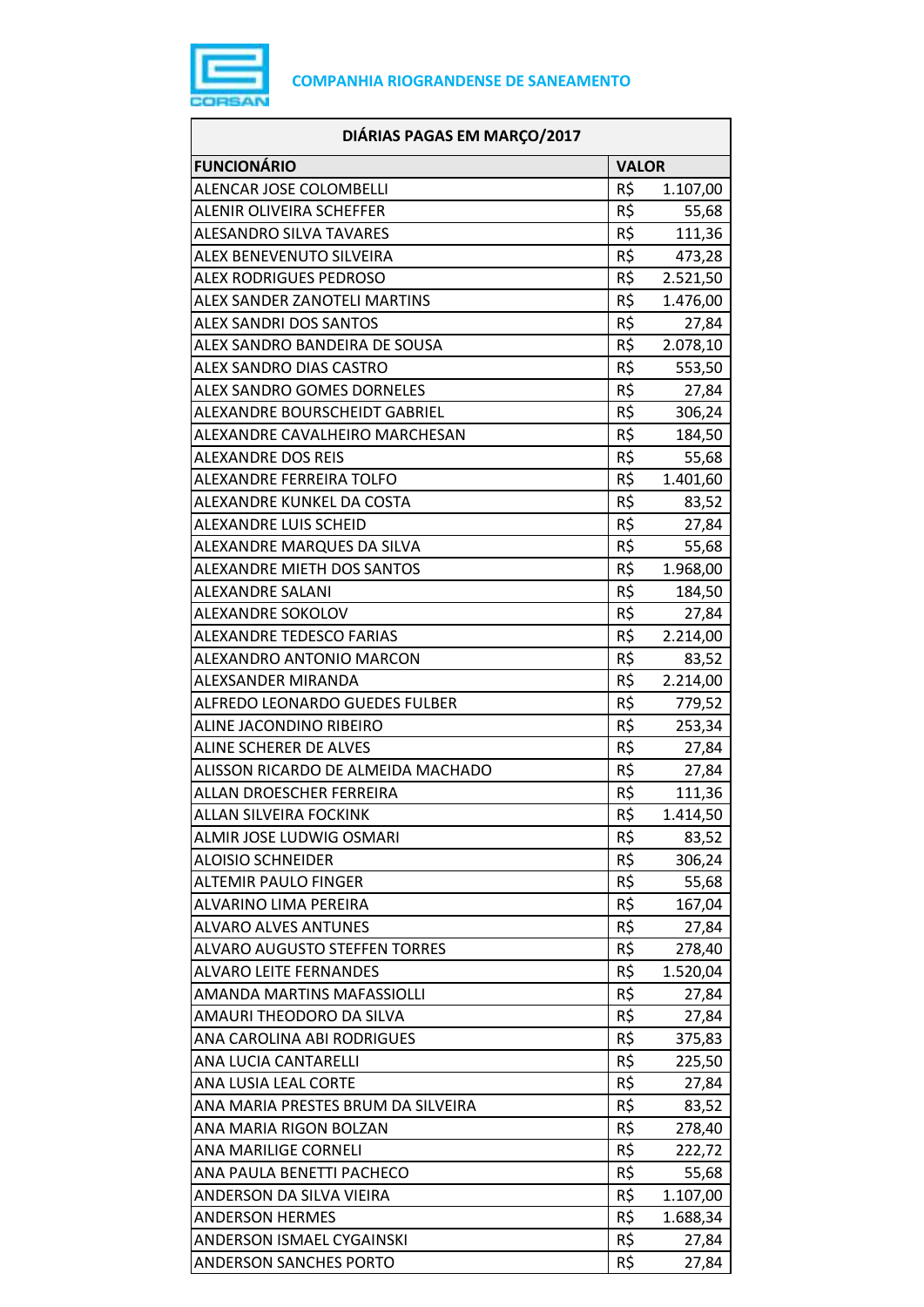

| DIÁRIAS PAGAS EM MARÇO/2017                |              |          |
|--------------------------------------------|--------------|----------|
| <b>FUNCIONÁRIO</b>                         | <b>VALOR</b> |          |
| <b>ANDERSON SODRE</b>                      | R\$          | 2.521,50 |
| ANDRE ALEXANDRE LEITE DA SILVA             | R\$          | 1.855,38 |
| <b>ANDRE ANTONIO BRANDELLI</b>             | R\$          | 389,76   |
| ANDRE DA SILVA FERREIRA                    | R\$          | 27,84    |
| ANDRE DA SILVA MACEDO                      | R\$          | 83,52    |
| ANDRE FELIPE LEITE OLIVEIRA                | R\$          | 361,92   |
| <b>ANDRE GUTTERRES BORGES</b>              | R\$          | 27,84    |
| ANDRE LUIS DA SILVA OLIVEIRA               | R\$          | 553,50   |
| ANDRE LUIS DE CAMPOS                       | R\$          | 584,64   |
| ANDRE LUIS DE LIMA ORGUISSA                | R\$          | 55,68    |
| <b>ANDRE LUIS GUERRA</b>                   | R\$          | 452,52   |
| <b>ANDRE LUIS HECK</b>                     | R\$          | 553,50   |
| ANDRE LUIS MACHADO MOREIRA                 | R\$          | 597,54   |
| ANDRE LUIS MAURICIO DOS SANTOS             | R\$          | 2.214,00 |
| <b>ANDRE LUIZ BERNARDI</b>                 | R\$          | 27,84    |
| ANDRE LUIZ SILVEIRA LOPES                  | R\$          | 1.011,84 |
| ANDRE NOETZOLD SCHEFFER                    | $R\zeta$     | 861,00   |
| ANDRE PEREIRA DE ARAUJO                    | R\$          | 612,48   |
| ANDRE RICARDO BERNARDI                     | R\$          | 361,92   |
| <b>ANDRE SERAFIN</b>                       | R\$          | 184,50   |
| <b>ANDRE VIANA</b>                         | R\$          | 139,20   |
| ANDRE ZARPELON DA SILVA                    | R\$          | 3.198,00 |
| ANDREA BANDEIRA SANCHES                    | R\$          | 450,99   |
| ANDREA DE ARAUJO BORGES                    | R\$          | 556,80   |
| ANDREA REGINA DOS SANTOS                   | R\$          | 225,50   |
| ANDREI MOREIRA VASSALLI                    | R\$          | 27,84    |
| <b>ANDREI PARIS BIANCHETTI</b>             | R\$          | 27,84    |
| ANDREIA MEDIANEIRA MARIN LORO              | R\$          | 2.426,34 |
| ANDREIA OLIVEIRA SOARES                    | R\$          | 27,84    |
| ANDREIA VARGAS DOS SANTOS                  | R\$          | 55,68    |
| <b>ANDREY JAIME POGORECKI</b>              | R\$          | 83,52    |
| ANDREY REICHELT AZAMBUJA                   | R\$          | 556,80   |
| ANDRIGO JAMUR DA SILVA                     | R\$          | 668,16   |
| ANDRISA LIDIANE DA SILVA PANTALEAO PEREIRA | R\$          | 27,84    |
| <b>ANELISE KLEIN</b>                       | R\$          | 225,50   |
| ANETE CRISTINE KLOPPENBURG PINA            | R\$          | 27,84    |
| ANGELA BEATRIZ DE SOUZA STORCH             | R\$          | 2.214,00 |
| <b>ANGELA COCIO MARTINS</b>                | R\$          | 184,50   |
| ANGELA KERN FRIZON CECHIN                  | R\$          | 27,84    |
| ANGELICA SOUZA DA SILVEIRA RITTER          | R\$          | 27,84    |
| <b>ANGELO FANTONI</b>                      | R\$          | 139,20   |
| <b>ANGELO SCHWARZ</b>                      | R\$          | 2.767,50 |
| ANTONIO AUGUSTO CORTES DE CARVALHO         | R\$          | 184,50   |
| ANTONIO CARLOS CARATI GENERALI             | R\$          | 83,52    |
| ANTONIO CARLOS DE BORBA                    | R\$          | 445,44   |
| <b>ANTONIO CARLOS DE MORAIS</b>            | R\$          | 1.045,50 |
| <b>ANTONIO CARLOS TIBOLLA</b>              | R\$          | 27,84    |
| <b>ANTONIO CARLOS TORRES FERREIRA</b>      | R\$          | 1.107,00 |
| <b>ANTONIO CARLOS VEIGA</b>                | R\$          | 417,60   |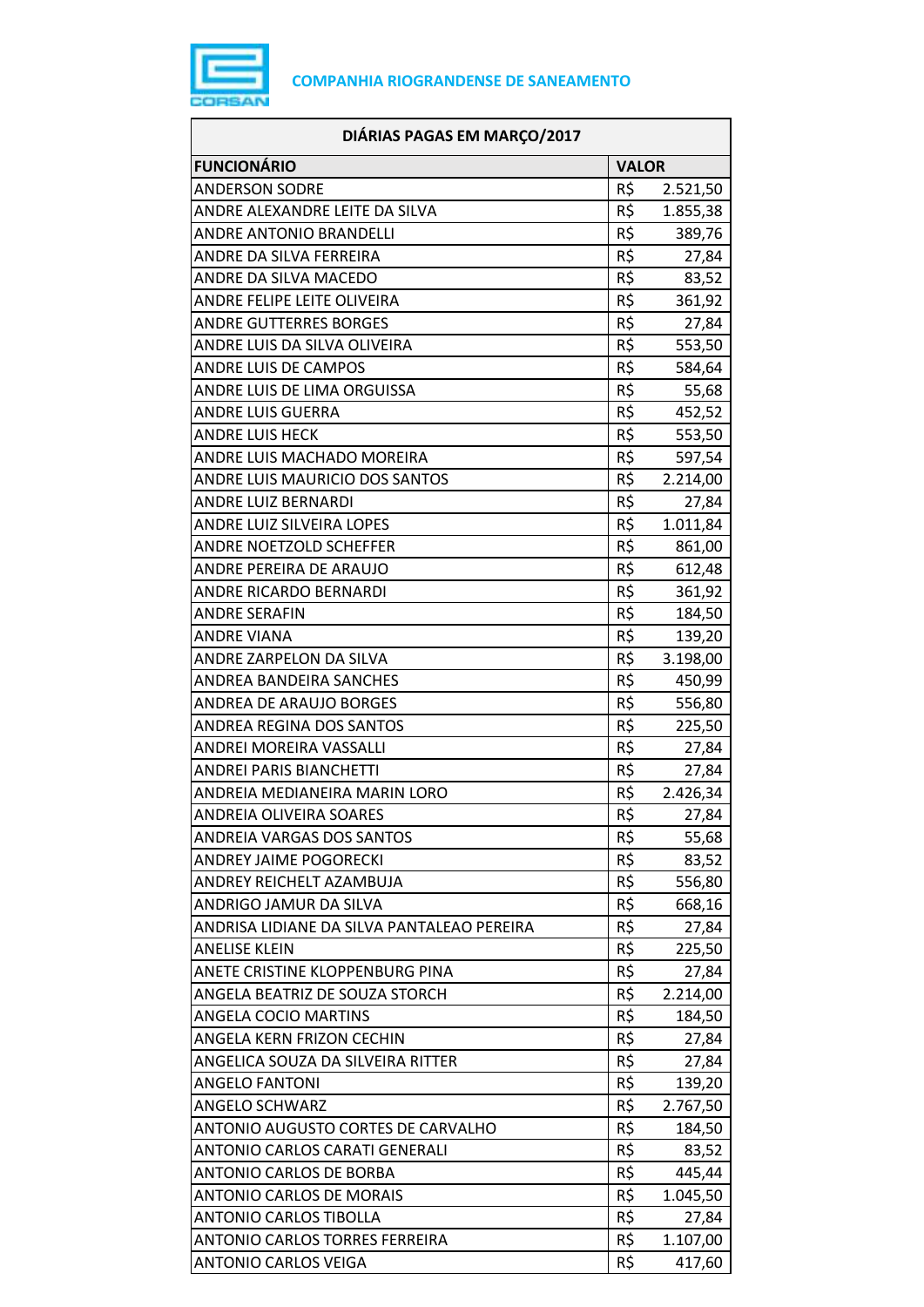

| DIÁRIAS PAGAS EM MARÇO/2017             |                 |          |
|-----------------------------------------|-----------------|----------|
| <b>FUNCIONÁRIO</b>                      | <b>VALOR</b>    |          |
| <b>ANTONIO CARLOS VULFE NOTZOLD</b>     | R\$             | 27,84    |
| ANTONIO GIBRAIL DE CARNEIRO             | R\$             | 55,68    |
| <b>ANTONIO GOMES</b>                    | R\$             | 825,32   |
| ANTONIO LUIZ NOGUEIRA JUNIOR            | R\$             | 83,52    |
| <b>ANTONIO MARCOS DEMOLINER</b>         | R\$             | 83,52    |
| ANTONIO MARCOS PAGANI DUARTE            | R\$             | 222,72   |
| <b>ANTONIO PIVETTA</b>                  | R\$             | 334,08   |
| <b>ANTONIO RICARDO CANDIDO</b>          | R\$             | 111,36   |
| ANTONIO RICARDO DE OLIVEIRA RODRIGUES   | R\$             | 240,18   |
| ANTONIO ROBERTO MACHADO SILVEIRA        | R\$             | 751,68   |
| <b>ANTONIO RODOLFO FERNANDES JUNIOR</b> | R\$             | 55,68    |
| ANTONIO VALMIR SILVA DOS SANTOS         | R\$             | 253,34   |
| <b>ARI RAVANELLO</b>                    | R\$             | 27,84    |
| ARIEL FABIANO CARDOSO                   | R\$             | 445,44   |
| <b>ARMIN ILDO POTT</b>                  | R\$             | 27,84    |
| ARY SA DE FIGUEIREDO                    | R\$             | 184,50   |
| <b>AUDREI RIBEIRO</b>                   | R\$             | 295,86   |
| AUGUSTO CESAR NICODEMO RODRIGUES        | R\$             | 309,02   |
| AUGUSTO MORELLO CASTEGNARO              | $R\overline{S}$ | 27,84    |
| AURIO VIANA                             | R\$             | 167,04   |
| BARBARA FABIOLA DE C BORDIGNON          | R\$             | 1.968,00 |
| <b>BELCHIOR ANDREI CALEGARI</b>         | R\$             | 111,36   |
| BEN HUR DE SOUZA JENSEN                 | R\$             | 556,80   |
| BENHUR DOS SANTOS ULGUIM                | R\$             | 27,84    |
| <b>BRAULIO ROSA LEAO</b>                | R\$             | 1.476,00 |
| <b>BRUNA DE VARGAS DUCATO</b>           | R\$             | 55,68    |
| <b>BRUNA HELLER DUTRA</b>               | R\$             | 2.214,00 |
| <b>BRUNA KROTH</b>                      | R\$             | 184,50   |
| BRUNA STANGHERLIN OLIVEIRA              | R\$             | 184,50   |
| <b>BRUNO BARBOSA BARRETO</b>            | R\$             | 253,34   |
| <b>BRUNO DA COSTA BANDEIRA</b>          | R\$             | 1.107,00 |
| <b>BRUNO DA COSTA COELHO</b>            | R\$             | 55,68    |
| <b>BRUNO DOS SANTOS BRAUN</b>           | R\$             | 334,08   |
| <b>BRUNO FOGLIATTO MARIOT</b>           | R\$             | 306,24   |
| BRUNO FRANCISCO DA SILVA PANICHI        | R\$             | 501,12   |
| BRUNO GONCALVES DE OLIVEIRA             | R\$             | 334,08   |
| <b>BRUNO RAFAEL SCHMITZ</b>             | R\$             | 167,04   |
| CAETANA VENTER                          | R\$             | 139,20   |
| CAIRO RENATO SANDI CRESPO               | R\$             | 184,50   |
| CAMILA FERRAZ CORREA                    | R\$             | 307,50   |
| CANDIDO ERLI ROCHA LIMA                 | R\$             | 83,52    |
| <b>CARINE HELENA MOLZ</b>               | R\$             | 55,68    |
| CARLA FEISTAUER                         | R\$             | 55,68    |
| <b>CARLA MEURER</b>                     | R\$             | 2.029,50 |
| <b>CARLOS ALBERTO ALVES</b>             | R\$             | 334,08   |
| CARLOS ALBERTO AZEVEDO DE NEQUE         | R\$             | 83,52    |
| CARLOS ALBERTO BERTUOL MACHADO          | R\$             | 212,34   |
| <b>CARLOS ALBERTO CARON</b>             | R\$             | 55,68    |
| <b>CARLOS ALBERTO KUNZLER</b>           | R\$             | 55,68    |
|                                         |                 |          |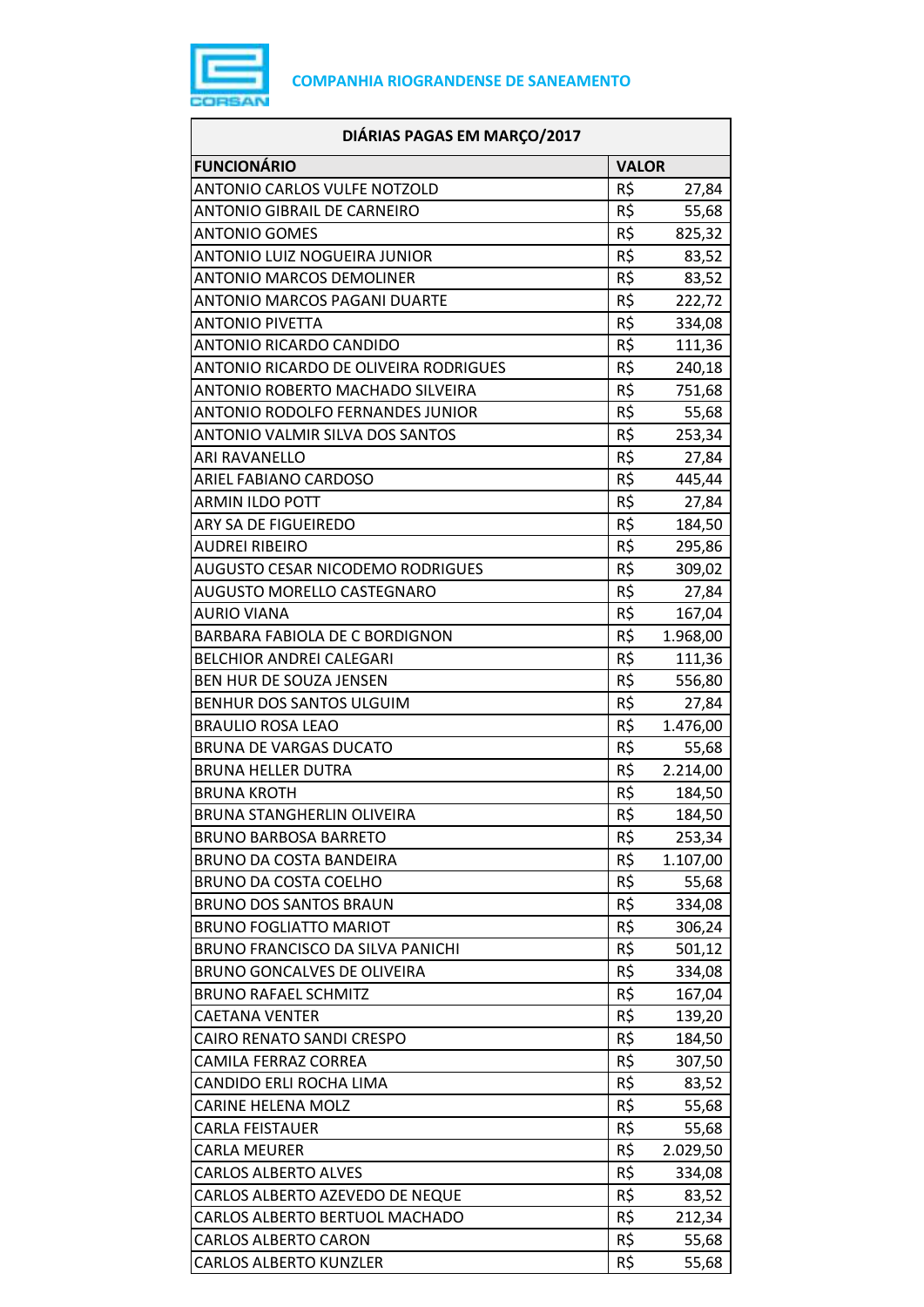

| DIÁRIAS PAGAS EM MARÇO/2017             |              |          |
|-----------------------------------------|--------------|----------|
| <b>FUNCIONÁRIO</b>                      | <b>VALOR</b> |          |
| CARLOS ALBERTO PINTO FERREIRA           | R\$          | 27,84    |
| <b>CARLOS ALBERTO SOARES ANTUNES</b>    | R\$          | 575,52   |
| CARLOS ALBERTO VIEIRA BRAGA             | R\$          | 307,50   |
| CARLOS ANTONIO SCHNEIDER DA SILVA       | R\$          | 3.013,50 |
| CARLOS AUGUSTO WALLAU DE JESUS          | R\$          | 1.660,50 |
| CARLOS BENJAMIN DE MACEDO COSTA         | R\$          | 27,84    |
| <b>CARLOS BIBIANO DALLA NORA BORGES</b> | R\$          | 55,68    |
| <b>CARLOS CESAR RODRIGUES</b>           | R\$          | 55,68    |
| CARLOS CEZAR MENNET LEAL                | R\$          | 278,40   |
| CARLOS EDUARDO BARBOSA                  | R\$          | 553,50   |
| <b>CARLOS EDUARDO GUZZO</b>             | R\$          | 55,68    |
| <b>CARLOS JOSE RUIZ COELHO</b>          | R\$          | 250,56   |
| CARLOS MARCIO GALARCA PEREIRA           | R\$          | 27,84    |
| <b>CARLOS MOISES DA SILVA FLORES</b>    | R\$          | 167,04   |
| CARLOS REINALDO FREITAS LEAO            | R\$          | 27,84    |
| <b>CARLOS RENAN MENDES</b>              | R\$          | 451,00   |
| <b>CARLOS ROBERTO AMARAL DOS SANTOS</b> | R\$          | 451,00   |
| CARLOS SOLAN GOULART TEXEIRA            | R\$          | 27,84    |
| CARMEN LUCIA DAVILA SCHUTTZ             | R\$          | 83,52    |
| CAROLINA RODRIGUES VIANA                | R\$          | 27,84    |
| <b>CASSIANO CAMERA</b>                  | R\$          | 430,50   |
| CASSIANO VINICIUS ZANARDI               | R\$          | 167,04   |
| <b>CASSIO CHAVES BERTOLDO</b>           | R\$          | 2.214,00 |
| <b>CASSIO EMANUEL OPPITZ</b>            | R\$          | 250,56   |
| CASSIO LEONEL PEIXOTO DE CARVALHO       | R\$          | 1.291,50 |
| CATIA PATRICIA QUADRA DE BARROS         | R\$          | 27,84    |
| CATIANE MARISETE RAMBORGER ALVES        | R\$          | 375,83   |
| CATIUSCIA BRITES OLIVEIRA               | R\$          | 55,68    |
| CAUE EVANGELHO PINHEIRO                 | R\$          | 27,84    |
| CELIO OSVALDO DE VARGAS                 | R\$          | 2.078,10 |
| <b>CELITO JOSE FORTE</b>                | R\$          | 139,20   |
| <b>CELSO DONATO</b>                     | R\$          | 111,36   |
| <b>CELSO LUIS BETTO</b>                 | R\$          | 27,84    |
| <b>CELSO MEYRER</b>                     | R\$          | 111,36   |
| <b>CESAR FERNANDO MARTINS</b>           | R\$          | 111,36   |
| <b>CESAR LEMOS ARIM</b>                 | R\$          | 2.521,50 |
| <b>CESAR SALVETTI</b>                   | R\$          | 55,68    |
| CEZAR LUIZ KAHL                         | R\$          | 27,84    |
| <b>CHARLES IVAIR JONER</b>              | R\$          | 1.143,70 |
| CHINAIBER OLIVEIRA ALVES                | R\$          | 184,50   |
| <b>CILDO MARCOS VONTROBA</b>            | R\$          | 3.751,50 |
| CILVIO FARIAS DE SOUZA                  | R\$          | 2.829,00 |
| CINTIA DE BASTOS BARRETO                | R\$          | 27,84    |
| CIRINEU ATTILIO ZUCHETTO                | R\$          | 681,06   |
| <b>CLAILTON ROGERIO SEGER</b>           | R\$          | 55,68    |
| <b>CLAIRTON CAMINI</b>                  | R\$          | 871,38   |
| <b>CLAIRTON VIDI</b>                    | R\$          | 27,84    |
| <b>CLAITO ALMEIDA DORNELES</b>          | R\$          | 27,84    |
| CLARA DELAMARINA DE MORAES MICHELON     | R\$          | 27,84    |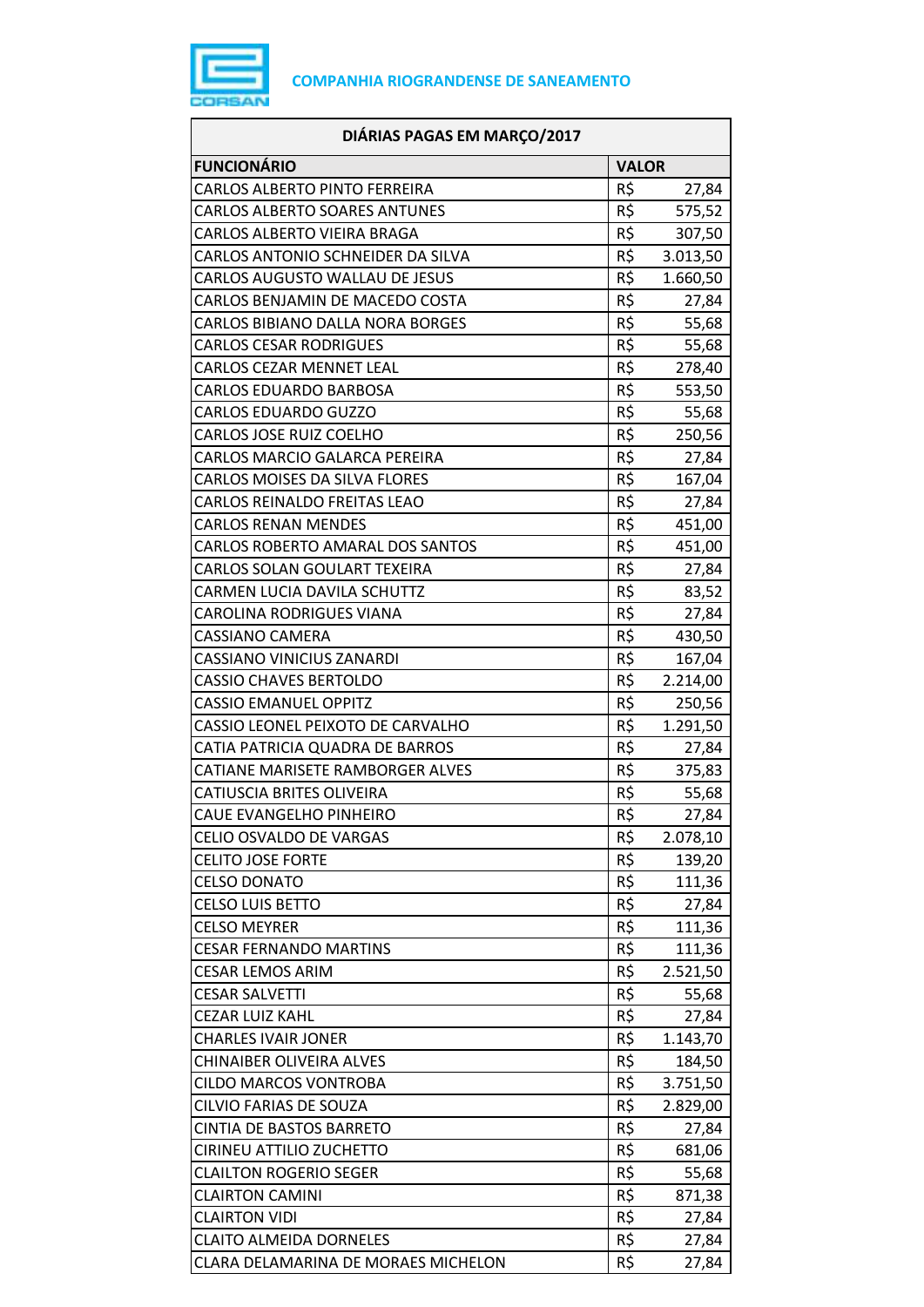

| DIÁRIAS PAGAS EM MARÇO/2017            |              |          |
|----------------------------------------|--------------|----------|
| <b>FUNCIONÁRIO</b>                     | <b>VALOR</b> |          |
| <b>CLAUDEMAR RODRIGUES ARPINO</b>      | R\$          | 55,68    |
| <b>CLAUDENIR PINTO LEIVAS</b>          | R\$          | 2.214,00 |
| <b>CLAUDIA FONSECA DE SOUZA</b>        | R\$          | 553,50   |
| CLAUDIA JULIANA DOS SANTOS             | R\$          | 307,50   |
| CLAUDIA MARIA ACOSTA                   | R\$          | 167,04   |
| CLAUDIA MARIA CARNIEL BERGAMO          | R\$          | 27,84    |
| CLAUDIA VIEGAS RODRIGUES               | R\$          | 55,68    |
| <b>CLAUDIO ANDRE CARDOSO</b>           | R\$          | 1.799,70 |
| <b>CLAUDIO CARVALHO NUNES</b>          | R\$          | 361,92   |
| CLAUDIO MANOEL BAPTISTA DOS SANTOS     | R\$          | 27,84    |
| CLAUDIOMAR DE SOUZA TEIXEIRA           | R\$          | 250,56   |
| <b>CLAUDIOMAR GONCALVES DOS SANTOS</b> | R\$          | 861,00   |
| CLAUDIOMIRO FERREIRA DA SILVA          | R\$          | 473,28   |
| CLAUDIOMIRO OLIVEIRA DE DEUS           | R\$          | 27,84    |
| <b>CLAUDIOMIRO PEDROSO DE BASTOS</b>   | R\$          | 27,84    |
| <b>CLAUREA GUERREIRO MACHADO</b>       | R\$          | 83,52    |
| <b>CLEBER AURELIO MACHADO</b>          | R\$          | 1.134,84 |
| <b>CLEDIR STURZBECHER RIBEIRO</b>      | R\$          | 584,64   |
| <b>CLEITON BERNSMULLER NUNES</b>       | R\$          | 2.214,00 |
| CLEITON DA SILVA MACHADO               | R\$          | 473,28   |
| <b>CLEMIR ANTONIO MORAS</b>            | R\$          | 473,28   |
| <b>CLEO PEREIRA MACHADO</b>            | R\$          | 184,50   |
| <b>CLEOCIR CARLOS VONTROBA</b>         | R\$          | 27,84    |
| CLEONE MARIA DE FRAGA FOFONKA          | R\$          | 27,84    |
| <b>CLERIO BARBOSA DE OLIVEIRA</b>      | R\$          | 194,88   |
| <b>CLERIO LUIS KIRST</b>               | R\$          | 55,68    |
| <b>CRISTIAN GORGEN</b>                 | R\$          | 222,72   |
| <b>CRISTIAN ROSA DE FREITAS</b>        | R\$          | 111,36   |
| CRISTIAN SCANFERLA DA CRUZ             | R\$          | 55,68    |
| <b>CRISTIAN ZINI</b>                   | R\$          | 609,18   |
| CRISTIANE WAIKAMP DO AMARAL            | R\$          | 501,12   |
| CRISTIANO DE OLIVEIRA DOICO            | R\$          | 1.353,00 |
| CRISTIANO GOULART OLIVEIRA             | R\$          | 1.777,68 |
| <b>CRISTIANO HUBER</b>                 | R\$          | 710,42   |
| CRISTIANO LINO DE CARVALHO SEGUETTO    | R\$          | 553,50   |
| <b>CRISTIANO LUIS SCHMIDT</b>          | R\$          | 139,20   |
| <b>CRISTIANO MOREIRA MEDEIROS</b>      | R\$          | 2.214,00 |
| <b>CRISTIANO NUNES DE NEQUE</b>        | R\$          | 27,84    |
| CRISTIANO PERES PALMEIRA NUNES         | R\$          | 2.521,50 |
| <b>CRISTIANO RODRIGUES DE FREITAS</b>  | R\$          | 27,84    |
| <b>CRISTIANO WOLF</b>                  | R\$          | 27,84    |
| <b>CRISTINA GRESPAN</b>                | R\$          | 83,52    |
| <b>CRISTINE DEZORDI BIEGER</b>         | R\$          | 225,50   |
| DAGOBERTO SILVEIRA DA SILVA            | R\$          | 250,56   |
| DAIANA AZZOLINI CASAGRANDE             | R\$          | 295,86   |
| DAIANE CECCHIN RODRIGUES               | R\$          | 2.214,00 |
| DALTO GOMES DA SILVA FRAGA             | R\$          | 27,84    |
| DALTRO PAULO ZAPAROLI                  | R\$          | 27,84    |
| DALVANE DA ROSA BANDEIRA               | R\$          | 2.214,00 |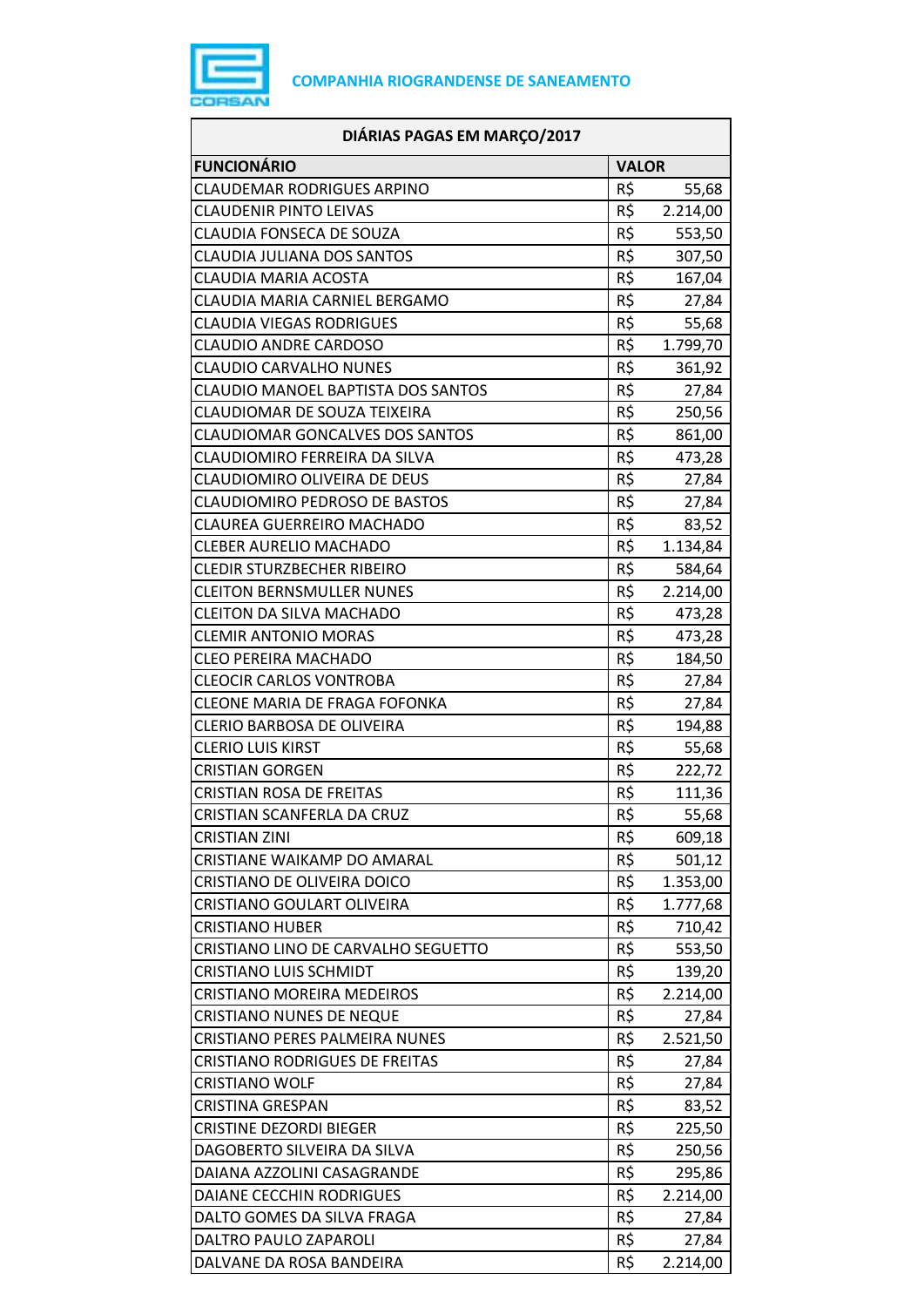

| DIÁRIAS PAGAS EM MARÇO/2017        |              |          |
|------------------------------------|--------------|----------|
| <b>FUNCIONÁRIO</b>                 | <b>VALOR</b> |          |
| DANIEL ANDRADES DE FRAGA           | R\$          | 83,52    |
| DANIEL FARIAS JACINTO              | R\$          | 111,36   |
| DANIEL FOLLMANN                    | R\$          | 111,36   |
| DANIEL JOSIAS DOS SANTOS           | R\$          | 1.168,50 |
| DANIEL PASSOS SERPA                | R\$          | 27,84    |
| DANIEL PIOVESAN ULIANA             | R\$          | 184,50   |
| <b>DANIEL POZZATTI</b>             | R\$          | 2.214,00 |
| DANIEL VITORIA PINHEIRO            | R\$          | 2.214,00 |
| DANIELA MENEZES DE OLIVEIRA        | R\$          | 83,52    |
| DANIELA SILVA DE CARVALHO          | R\$          | 2.214,00 |
| DANIELA VIEIRA SCARTAZZINI         | R\$          | 212,34   |
| DANIELE DE MORAIS GONCALVES        | R\$          | 1.134,84 |
| <b>DANIELLE BUZAGLO CAHET</b>      | R\$          | 27,84    |
| DARKLES CESAR VICARI DE MEDEIROS   | R\$          | 55,68    |
| <b>DARLAN LORETO DORNELES</b>      | R\$          | 2.337,00 |
| <b>DAVID PAULO HEPP</b>            | R\$          | 27,84    |
| DAVID TUMME SILVA RABELO           | R\$          | 27,84    |
| DAYAN MARQUES VIVIAN               | R\$          | 184,50   |
| DAYANE CRISTINA KOCHHANN CABRAL    | R\$          | 501,12   |
| DAYNNER MACHADO FARIAS             | R\$          | 861,00   |
| DEBORA KLOECKNER MACHADO           | R\$          | 212,34   |
| DEBORA MARIA DOS SANTOS            | R\$          | 2.214,00 |
| DEISE CRISTINA FERRARI KROHN       | R\$          | 83,52    |
| <b>DEISE DUARTE EHLERT</b>         | R\$          | 27,84    |
| DEISE NASCIMENTO NUNES             | R\$          | 27,84    |
| DEISE PEREIRA MACHADO              | R\$          | 799,50   |
| <b>DEISON ANTONIO TAUFER FOCHI</b> | R\$          | 27,84    |
| DEIVID WAIDE PADILHA               | R\$          | 27,84    |
| <b>DELCIO PERIN</b>                | R\$          | 111,36   |
| <b>DELSO FRANCISCO ZWIRTES</b>     | R\$          | 27,84    |
| DENIS DOS SANTOS GONCALVES         | R\$          | 458,34   |
| <b>DENIS GONCALVES LEITE</b>       | R\$          | 361,92   |
| DENIZ BATISTA DE FREITAS           | R\$          | 1.291,50 |
| <b>DERLEI DORNELLES JACQUES</b>    | R\$          | 27,84    |
| DESYREE BATISTA RIBEIRO            | R\$          | 83,52    |
| DIEGO AMARAL GUTHS                 | R\$          | 55,68    |
| DIEGO BRIAO DIAS                   | R\$          | 922,50   |
| DIEGO COLOMBO SANA                 | R\$          | 306,24   |
| DIEGO DOS REIS DAKAN               | R\$          | 184,50   |
| DIEGO FOLIATTI MOREIRA             | R\$          | 2.583,00 |
| DIEGO JOSE GAIER                   | R\$          | 184,50   |
| <b>DIEGO JUNGES</b>                | R\$          | 225,50   |
| DIEGO MANICA                       | R\$          | 55,68    |
| <b>DIEGO MATOS VENES</b>           | R\$          | 27,84    |
| DIEGO MENTA                        | R\$          | 417,60   |
| <b>DIEGO NEVES SOARES</b>          | R\$          | 584,64   |
| DIEGO OLIVEIRA DA SILVEIRA         | R\$          | 55,68    |
| <b>DIEGO RENAN SANTIN</b>          | R\$          | 83,52    |
| DIEGO ROSA CASTANHEIRA             | R\$          | 309,02   |
|                                    |              |          |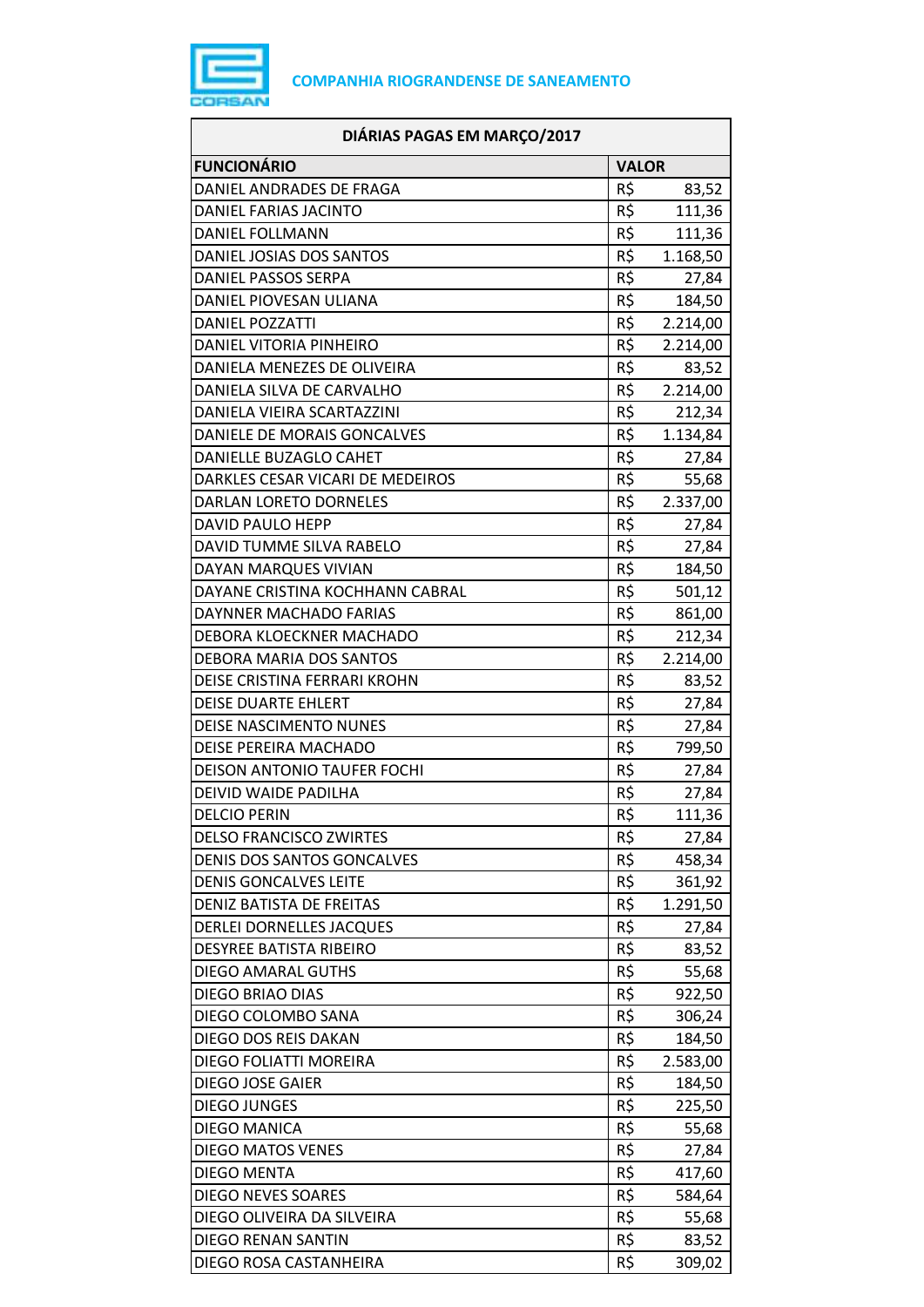

| DIÁRIAS PAGAS EM MARÇO/2017       |              |          |
|-----------------------------------|--------------|----------|
| <b>FUNCIONÁRIO</b>                | <b>VALOR</b> |          |
| <b>DIEGO STRIEDER</b>             | R\$          | 1.660,50 |
| <b>DIEGO TURCATO DUARTE</b>       | R\$          | 1.660,50 |
| DIEGO VAZ PAIXAO                  | R\$          | 615,00   |
| DIEMER VASSOLER DA LUZ            | R\$          | 27,84    |
| DILNEI EDUARDO CORREA RIBEIRO     | R\$          | 1.968,00 |
| <b>DILNEI GOMES DUARTE</b>        | R\$          | 27,84    |
| <b>DIMITRY NARDI</b>              | R\$          | 27,84    |
| DIOGO ANILDO BELLE REVELANT       | R\$          | 738,00   |
| DIOGO DA SILVA FERNANDES          | R\$          | 225,50   |
| DIOGO GUSMAO                      | R\$          | 27,84    |
| DIOGO PEREIRA DA SILVEIRA         | R\$          | 111,36   |
| DIONATHAN DOS SANTOS SOARES       | R\$          | 528,96   |
| <b>DIONISIO LANIUS</b>            | R\$          | 2.521,50 |
| <b>DIONISIO LUIZ RIGOTTI</b>      | R\$          | 55,68    |
| <b>DIRCEU CHAVIER</b>             | R\$          | 27,84    |
| DOUGLAS CAMARGO DE OLIVEIRA       | R\$          | 490,74   |
| <b>DOUGLAS ELIAS CARVALHO</b>     | R\$          | 27,84    |
| <b>DOUGLAS SCHEREN</b>            | R\$          | 2.214,00 |
| DULCAMAR ELISANDRO CONCEICAO      | R\$          | 492,00   |
| EDELMAR DOS SANTOS TOPA           | R\$          | 250,56   |
| <b>EDEMAR ANTONIO BURATTI</b>     | R\$          | 55,68    |
| <b>EDEMILSON PROVENSI</b>         | R\$          | 307,50   |
| EDENILSON DOS SANTOS VITORIA      | R\$          | 27,84    |
| EDER LUIS PINTO BERTUOL           | R\$          | 139,20   |
| <b>EDER MACHADO MORAES</b>        | R\$          | 518,58   |
| <b>EDER MATTANA</b>               | R\$          | 111,36   |
| <b>EDERSON ALMEIDA</b>            | R\$          | 194,88   |
| EDEVALDO ANTONIO MORAIS TRAMONTIN | R\$          | 55,68    |
| EDI ANTONIO GONCALVES             | R\$          | 27,84    |
| EDIMAR JOSE MARIO                 | R\$          | 615,00   |
| EDINARA ROSA DA ROCHA             | R\$          | 445,44   |
| EDINEI DA SILVA SILVEIRA          | R\$          | 512,48   |
| EDINELSON CARLOS DOS SANTOS LIMA  | R\$          | 55,68    |
| <b>EDISON DE MORAES</b>           | R\$          | 83,52    |
| EDISON JORGE SILVEIRA PALACIO     | R\$          | 553,50   |
| EDISON LACERDA MOURA              | R\$          | 27,84    |
| EDISON LUIS ROCHA DE CASTRO       | R\$          | 225,50   |
| EDISON NEGRAO DA SILVA            | R\$          | 375,83   |
| <b>EDMILSON RODRIGUES VIEGAS</b>  | R\$          | 27,84    |
| EDSON ADAO FERREIRA DA SILVA      | R\$          | 55,68    |
| <b>EDSON BEMFICA QUILES</b>       | R\$          | 27,84    |
| <b>EDSON JARBAS DOS SANTOS</b>    | R\$          | 760,02   |
| EDSON JOSBENTI GOTTARDO           | R\$          | 27,84    |
| <b>EDSON JOSE SCHNEIDER</b>       | R\$          | 369,00   |
| <b>EDSON LUIS KERN</b>            | R\$          | 111,36   |
| EDSON MARIAO OLIVEIRA PITUCO      | R\$          | 560,33   |
| <b>EDSON NESTOR EMMEL</b>         | R\$          | 1.236,83 |
| <b>EDSON RODRIGUES LOPES</b>      | R\$          | 27,84    |
| EDU DA SILVA MARQUES              | R\$          | 222,72   |
|                                   |              |          |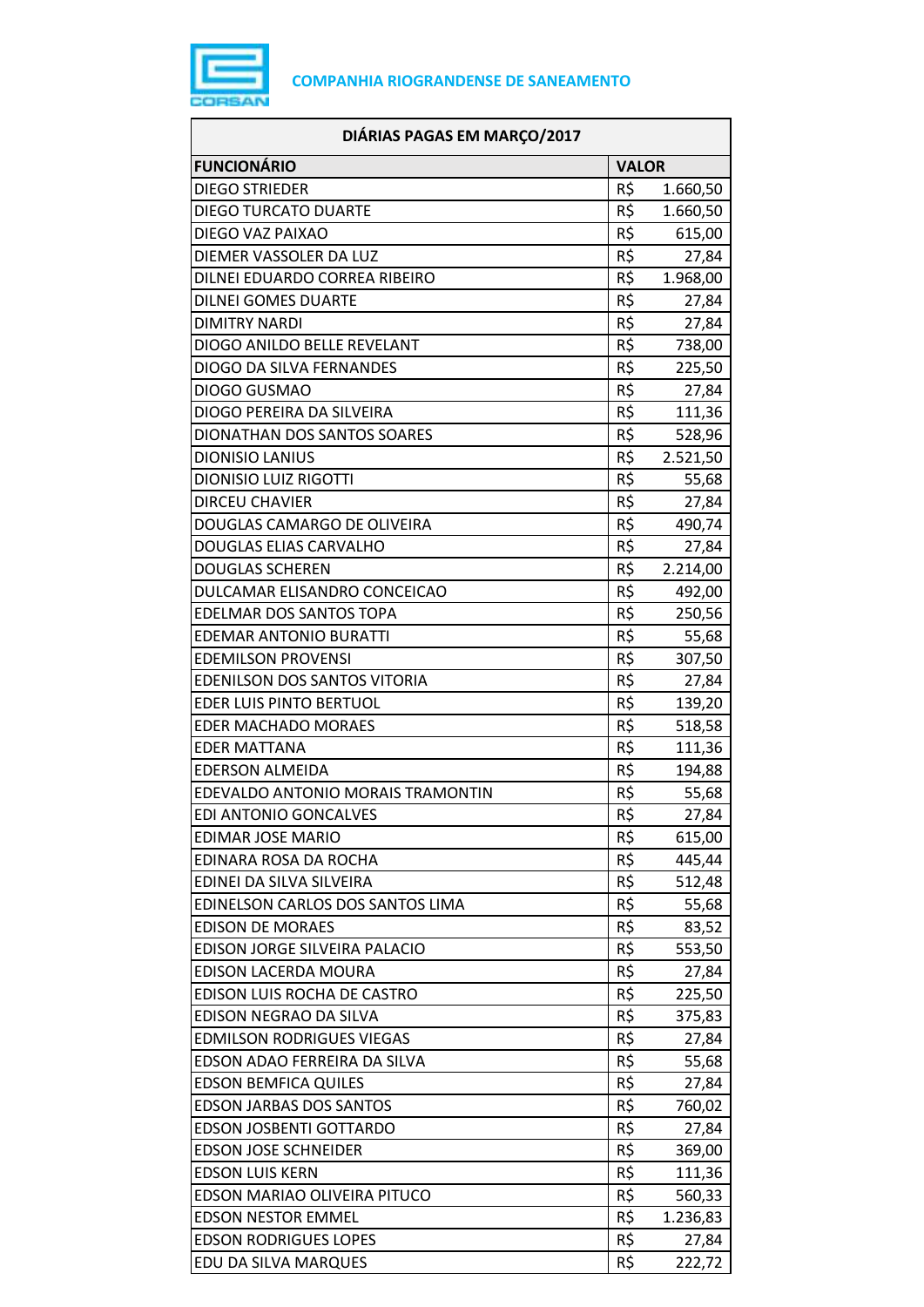

| DIÁRIAS PAGAS EM MARÇO/2017           |              |          |
|---------------------------------------|--------------|----------|
| <b>FUNCIONÁRIO</b>                    | <b>VALOR</b> |          |
| EDUARDO ARAUJO KUBIAKI                | R\$          | 1.722,00 |
| EDUARDO BACIGALUZ GUIMARAES           | R\$          | 601,33   |
| <b>EDUARDO BIANCHI NETO</b>           | R\$          | 336,86   |
| EDUARDO BORBA DE LEMOS                | R\$          | 615,00   |
| EDUARDO DOBRACHINSKI BARBOSA          | R\$          | 363,18   |
| <b>EDUARDO HERRMANN HECK</b>          | R\$          | 55,68    |
| EDUARDO JORGE DE QUEVEDO              | R\$          | 27,84    |
| <b>EDUARDO MARTINS NUNES</b>          | R\$          | 546,42   |
| <b>EDUARDO PEREIRA ALVES</b>          | R\$          | 1.107,00 |
| EDUARDO RAMALHO TOWNSEND              | R\$          | 785,08   |
| EDUARDO SILVA DOS SANTOS              | R\$          | 389,76   |
| EDUARDO VIEIRA MUNHOZ                 | R\$          | 225,50   |
| <b>EDUINO HOFFERBER</b>               | R\$          | 167,04   |
| ELADIO LUIZ RIOS SOUZA                | R\$          | 922,50   |
| ELDER PEREIRA BONORINO                | R\$          | 984,00   |
| ELDER SCHUMAN NOGUEIRA                | R\$          | 1.107,00 |
| <b>ELEMAR ERENI WRUBEL</b>            | R\$          | 27,84    |
| ELIANE DE FATIMA BRUM DE SOUZA        | R\$          | 584,64   |
| <b>ELIANE DUARTE LUCIANO</b>          | R\$          | 27,84    |
| <b>ELIANE PIRES DUARTE</b>            | R\$          | 27,84    |
| ELIETE RAQUEL EIDELWEIN OLIVEIRA      | R\$          | 27,84    |
| <b>ELIS REGINA BOSEMBECKER</b>        | R\$          | 83,52    |
| ELISANGELA CARINE RICHTER HERBSTRITH  | R\$          | 83,52    |
| <b>ELISEU BERNARDON</b>               | R\$          | 1.537,50 |
| <b>ELISIANE LAZZARE VIDORI</b>        | R\$          | 111,36   |
| <b>ELLEN STEIN</b>                    | R\$          | 445,44   |
| <b>ELOIR TADEU LEAL FAGUNDES</b>      | R\$          | 553,50   |
| ELOISA DOBERSTEIN DE MOURA            | R\$          | 222,72   |
| ELSON BIANOR DA SILVA                 | R\$          | 430,50   |
| ELSON LUIS DE SOUZA DA ROCHA          | R\$          | 27,84    |
| <b>ELTON HELMUTE MAYER</b>            | R\$          | 27,84    |
| <b>ELTON LEAL MOSSATE</b>             | R\$          | 1.612,66 |
| <b>ELTON LEONARDO PRIOTTO</b>         | R\$          | 55,68    |
| <b>ELTON LUIZ ERNZEN</b>              | R\$          | 83,52    |
| <b>ELTON LUTHER NOGUEIRA</b>          | R\$          | 963,50   |
| ELTON MARQUES DA ROSA                 | R\$          | 528,96   |
| <b>ELTON VALMOR FRANCK</b>            | R\$          | 167,04   |
| EMERSON DA SILVEIRA ANTONINI          | R\$          | 194,88   |
| <b>EMERSON JOSE GOTTARDO</b>          | R\$          | 1.476,00 |
| EMERSON LUIS CHARAO JOBIM             | R\$          | 1.401,34 |
| <b>EMERSON SOARES</b>                 | R\$          | 27,84    |
| EMILIO OLIVEIRA DE OLIVEIRA           | R\$          | 2.214,00 |
| EMMANUEL AVANCINI SCHIAM              | R\$          | 1.313,01 |
| <b>ENILSO JOSE SANTOS DE MEDEIROS</b> | R\$          | 253,34   |
| <b>ENIO RICARDO TELLES</b>            | R\$          | 83,52    |
| <b>ERMOGENES BODANESE</b>             | R\$          | 253,34   |
| <b>ERNANI JACO RADTKE</b>             | R\$          | 55,68    |
| <b>ERRIDISON BORIN QUINHONES</b>      | R\$          | 553,50   |
| ESMAEL OLICIO DA SILVA                | R\$          | 83,52    |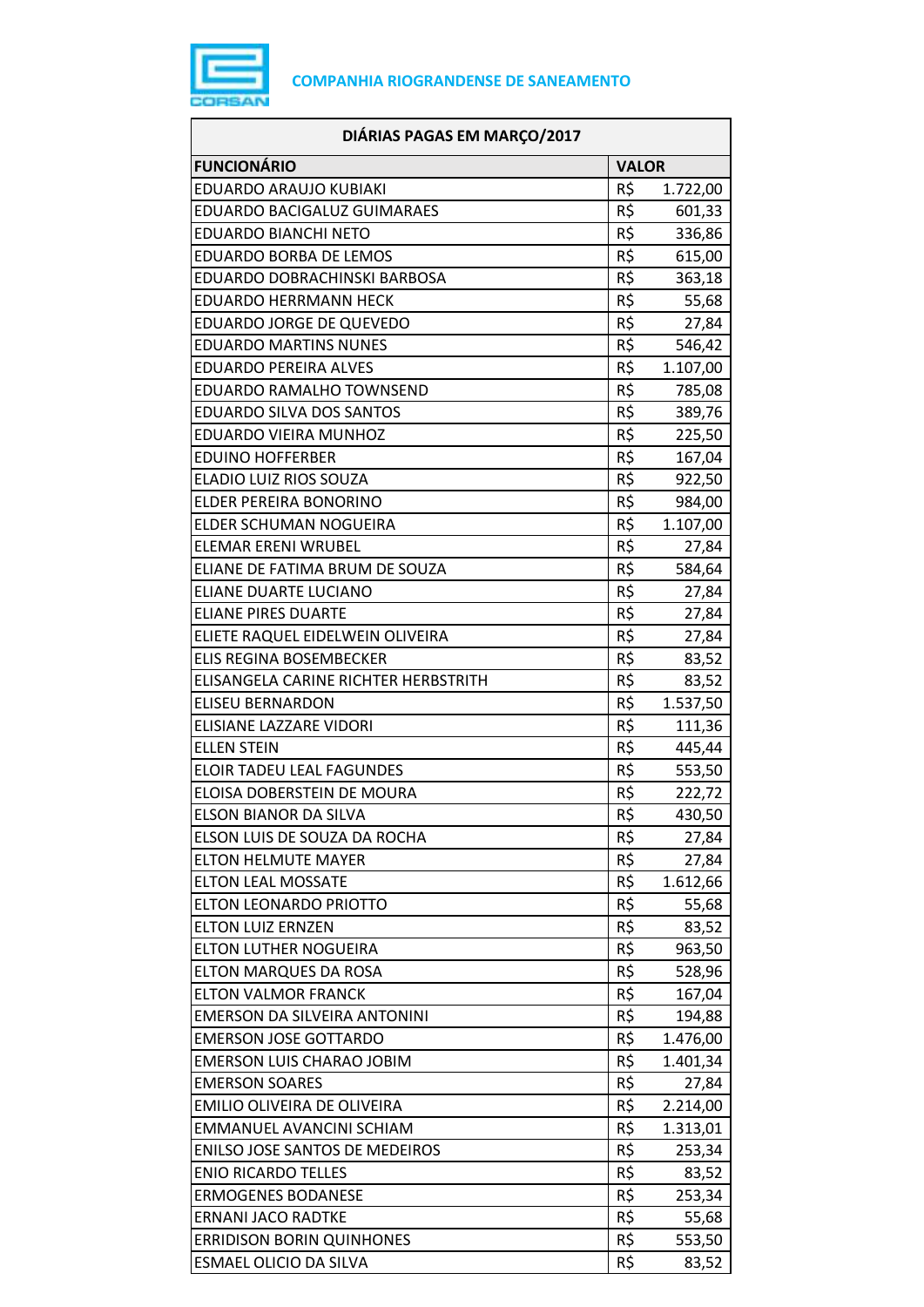

| <b>FUNCIONÁRIO</b><br><b>VALOR</b><br><b>EUCLIDES LAURO WENDLER</b><br>R\$<br>167,04<br>R\$<br><b>EUGENIO PEREZ FERREIRA</b><br>751,68<br>R\$<br><b>EUGENIO RICARDO MAES</b><br>1.633,16<br>R\$<br>EUNIRA FAGUNDES DA SILVA<br>184,50<br>R\$<br><b>EVANDRO BOLZAN</b><br>83,52<br>R\$<br>3.505,50<br>EVANDRO CARVALHO DA SILVA<br>R\$<br><b>EVANDRO DA SILVA</b><br>2.398,50<br>R\$<br><b>EVANDRO DE OLIVEIRA</b><br>194,88<br>R\$<br><b>EVANDRO KIEVEL</b><br>55,68<br>R\$<br>EVANDRO LUIZ ALVES CARDOSO<br>83,52<br>R\$<br>EVANDRO MAURICIO DA CUNHA MELLO<br>83,52<br>R\$<br><b>EVANISE DOS SANTOS TEIXEIRA</b><br>253,34<br>R\$<br><b>EVERALDO BONORINO DOS SANTOS</b><br>300,66<br>R\$<br>EVERALDO VIEIRA DE SOUZA<br>61,50<br>R\$<br>EVERSON DOS SANTOS DE SOUZA<br>473,28<br>R\$<br><b>EVERSON JOSE DUARTE</b><br>55,68<br>R\$<br>EVERTO DA ROSA CAMARGO<br>27,84<br>R\$<br><b>EVERTON ANDRE DA SILVA</b><br>473,28<br>R\$<br>EVERTON CAETANO DA SILVA<br>278,40<br>R\$<br><b>EVERTON DIAS PADILHA</b><br>27,84<br>R\$<br><b>EVERTON LARA PERAZOLO</b><br>295,86<br>R\$<br>EVERTON LUIZ MOREIRA DIECKMANN<br>184,50<br>R\$<br><b>EVERTON MAGALHAES JACQUES</b><br>307,50<br>R\$<br><b>FABIANA KOEHLER DO PRADO</b><br>612,48<br>R\$<br><b>FABIANA MAIA SCHMIDT</b><br>27,84<br>R\$<br><b>FABIANE DE CASTRO RIBEIRO</b><br>27,84<br>R\$<br><b>FABIANE FROIS BAZANELLA</b><br>27,84<br>R\$<br><b>FABIANE RODRIGUES ZANONI</b><br>765,84<br>R\$<br>250,56<br><b>FABIANO ALVES DE SOUZA</b><br>R\$<br>FABIANO DOS SANTOS PAIM<br>723,84<br><b>FABIANO JARBAS PEDRALLI</b><br>R\$<br>83,52<br>R\$<br><b>FABIANO LITZ</b><br>27,84<br>R\$<br><b>FABIANO MANETTI DA CRUZ</b><br>27,84<br>R\$<br><b>FABIANO SIQUEIRA</b><br>83,52<br>R\$<br>FABIO ALEX MARQUES DE SOUZA<br>178,68<br>R\$<br><b>FABIO ALFREDO REDECKER</b><br>55,68<br>R\$<br><b>FABIO ANTONIO SIRENA</b><br>1.721,98<br>R\$<br><b>FABIO ARAUJO LOPES</b><br>1.660,50<br>R\$<br>FABIO AUGUSTO PEREIRA DE SOUZA<br>861,00<br>R\$<br><b>FABIO FRANCO PINTO</b><br>27,84<br>R\$<br><b>FABIO JONI AIRES BRITTES</b><br>492,00<br>R\$<br><b>FABIO JUNIOR DE VARGAS FRANCO</b><br>55,68<br>R\$<br><b>FABIO JUNIOR JARRE PRESTES</b><br>83,52<br>R\$<br><b>FABIO LUIS MATTES</b><br>139,20<br>R\$<br>FABIO MARCELO DE PAULA PAVLAK<br>1.660,50<br>R\$<br><b>FABIO MARCELO OLING</b><br>222,72<br>R\$<br><b>FABIO MARTINS DOS SANTOS</b><br>668,16<br>R\$<br>FABIO NETO DA SILVA BARCELOS<br>194,88<br>R\$<br><b>FABIO RICARDO PINTO CANALS</b><br>2.555,66 | DIÁRIAS PAGAS EM MARÇO/2017 |  |  |
|-------------------------------------------------------------------------------------------------------------------------------------------------------------------------------------------------------------------------------------------------------------------------------------------------------------------------------------------------------------------------------------------------------------------------------------------------------------------------------------------------------------------------------------------------------------------------------------------------------------------------------------------------------------------------------------------------------------------------------------------------------------------------------------------------------------------------------------------------------------------------------------------------------------------------------------------------------------------------------------------------------------------------------------------------------------------------------------------------------------------------------------------------------------------------------------------------------------------------------------------------------------------------------------------------------------------------------------------------------------------------------------------------------------------------------------------------------------------------------------------------------------------------------------------------------------------------------------------------------------------------------------------------------------------------------------------------------------------------------------------------------------------------------------------------------------------------------------------------------------------------------------------------------------------------------------------------------------------------------------------------------------------------------------------------------------------------------------------------------------------------------------------------------------------------------------------------------------------------------------------------------------------------------------------------------------------------------------------------------------------------------------------------------------------------------------------------------------------------------------------------------------------|-----------------------------|--|--|
|                                                                                                                                                                                                                                                                                                                                                                                                                                                                                                                                                                                                                                                                                                                                                                                                                                                                                                                                                                                                                                                                                                                                                                                                                                                                                                                                                                                                                                                                                                                                                                                                                                                                                                                                                                                                                                                                                                                                                                                                                                                                                                                                                                                                                                                                                                                                                                                                                                                                                                                   |                             |  |  |
|                                                                                                                                                                                                                                                                                                                                                                                                                                                                                                                                                                                                                                                                                                                                                                                                                                                                                                                                                                                                                                                                                                                                                                                                                                                                                                                                                                                                                                                                                                                                                                                                                                                                                                                                                                                                                                                                                                                                                                                                                                                                                                                                                                                                                                                                                                                                                                                                                                                                                                                   |                             |  |  |
|                                                                                                                                                                                                                                                                                                                                                                                                                                                                                                                                                                                                                                                                                                                                                                                                                                                                                                                                                                                                                                                                                                                                                                                                                                                                                                                                                                                                                                                                                                                                                                                                                                                                                                                                                                                                                                                                                                                                                                                                                                                                                                                                                                                                                                                                                                                                                                                                                                                                                                                   |                             |  |  |
|                                                                                                                                                                                                                                                                                                                                                                                                                                                                                                                                                                                                                                                                                                                                                                                                                                                                                                                                                                                                                                                                                                                                                                                                                                                                                                                                                                                                                                                                                                                                                                                                                                                                                                                                                                                                                                                                                                                                                                                                                                                                                                                                                                                                                                                                                                                                                                                                                                                                                                                   |                             |  |  |
|                                                                                                                                                                                                                                                                                                                                                                                                                                                                                                                                                                                                                                                                                                                                                                                                                                                                                                                                                                                                                                                                                                                                                                                                                                                                                                                                                                                                                                                                                                                                                                                                                                                                                                                                                                                                                                                                                                                                                                                                                                                                                                                                                                                                                                                                                                                                                                                                                                                                                                                   |                             |  |  |
|                                                                                                                                                                                                                                                                                                                                                                                                                                                                                                                                                                                                                                                                                                                                                                                                                                                                                                                                                                                                                                                                                                                                                                                                                                                                                                                                                                                                                                                                                                                                                                                                                                                                                                                                                                                                                                                                                                                                                                                                                                                                                                                                                                                                                                                                                                                                                                                                                                                                                                                   |                             |  |  |
|                                                                                                                                                                                                                                                                                                                                                                                                                                                                                                                                                                                                                                                                                                                                                                                                                                                                                                                                                                                                                                                                                                                                                                                                                                                                                                                                                                                                                                                                                                                                                                                                                                                                                                                                                                                                                                                                                                                                                                                                                                                                                                                                                                                                                                                                                                                                                                                                                                                                                                                   |                             |  |  |
|                                                                                                                                                                                                                                                                                                                                                                                                                                                                                                                                                                                                                                                                                                                                                                                                                                                                                                                                                                                                                                                                                                                                                                                                                                                                                                                                                                                                                                                                                                                                                                                                                                                                                                                                                                                                                                                                                                                                                                                                                                                                                                                                                                                                                                                                                                                                                                                                                                                                                                                   |                             |  |  |
|                                                                                                                                                                                                                                                                                                                                                                                                                                                                                                                                                                                                                                                                                                                                                                                                                                                                                                                                                                                                                                                                                                                                                                                                                                                                                                                                                                                                                                                                                                                                                                                                                                                                                                                                                                                                                                                                                                                                                                                                                                                                                                                                                                                                                                                                                                                                                                                                                                                                                                                   |                             |  |  |
|                                                                                                                                                                                                                                                                                                                                                                                                                                                                                                                                                                                                                                                                                                                                                                                                                                                                                                                                                                                                                                                                                                                                                                                                                                                                                                                                                                                                                                                                                                                                                                                                                                                                                                                                                                                                                                                                                                                                                                                                                                                                                                                                                                                                                                                                                                                                                                                                                                                                                                                   |                             |  |  |
|                                                                                                                                                                                                                                                                                                                                                                                                                                                                                                                                                                                                                                                                                                                                                                                                                                                                                                                                                                                                                                                                                                                                                                                                                                                                                                                                                                                                                                                                                                                                                                                                                                                                                                                                                                                                                                                                                                                                                                                                                                                                                                                                                                                                                                                                                                                                                                                                                                                                                                                   |                             |  |  |
|                                                                                                                                                                                                                                                                                                                                                                                                                                                                                                                                                                                                                                                                                                                                                                                                                                                                                                                                                                                                                                                                                                                                                                                                                                                                                                                                                                                                                                                                                                                                                                                                                                                                                                                                                                                                                                                                                                                                                                                                                                                                                                                                                                                                                                                                                                                                                                                                                                                                                                                   |                             |  |  |
|                                                                                                                                                                                                                                                                                                                                                                                                                                                                                                                                                                                                                                                                                                                                                                                                                                                                                                                                                                                                                                                                                                                                                                                                                                                                                                                                                                                                                                                                                                                                                                                                                                                                                                                                                                                                                                                                                                                                                                                                                                                                                                                                                                                                                                                                                                                                                                                                                                                                                                                   |                             |  |  |
|                                                                                                                                                                                                                                                                                                                                                                                                                                                                                                                                                                                                                                                                                                                                                                                                                                                                                                                                                                                                                                                                                                                                                                                                                                                                                                                                                                                                                                                                                                                                                                                                                                                                                                                                                                                                                                                                                                                                                                                                                                                                                                                                                                                                                                                                                                                                                                                                                                                                                                                   |                             |  |  |
|                                                                                                                                                                                                                                                                                                                                                                                                                                                                                                                                                                                                                                                                                                                                                                                                                                                                                                                                                                                                                                                                                                                                                                                                                                                                                                                                                                                                                                                                                                                                                                                                                                                                                                                                                                                                                                                                                                                                                                                                                                                                                                                                                                                                                                                                                                                                                                                                                                                                                                                   |                             |  |  |
|                                                                                                                                                                                                                                                                                                                                                                                                                                                                                                                                                                                                                                                                                                                                                                                                                                                                                                                                                                                                                                                                                                                                                                                                                                                                                                                                                                                                                                                                                                                                                                                                                                                                                                                                                                                                                                                                                                                                                                                                                                                                                                                                                                                                                                                                                                                                                                                                                                                                                                                   |                             |  |  |
|                                                                                                                                                                                                                                                                                                                                                                                                                                                                                                                                                                                                                                                                                                                                                                                                                                                                                                                                                                                                                                                                                                                                                                                                                                                                                                                                                                                                                                                                                                                                                                                                                                                                                                                                                                                                                                                                                                                                                                                                                                                                                                                                                                                                                                                                                                                                                                                                                                                                                                                   |                             |  |  |
|                                                                                                                                                                                                                                                                                                                                                                                                                                                                                                                                                                                                                                                                                                                                                                                                                                                                                                                                                                                                                                                                                                                                                                                                                                                                                                                                                                                                                                                                                                                                                                                                                                                                                                                                                                                                                                                                                                                                                                                                                                                                                                                                                                                                                                                                                                                                                                                                                                                                                                                   |                             |  |  |
|                                                                                                                                                                                                                                                                                                                                                                                                                                                                                                                                                                                                                                                                                                                                                                                                                                                                                                                                                                                                                                                                                                                                                                                                                                                                                                                                                                                                                                                                                                                                                                                                                                                                                                                                                                                                                                                                                                                                                                                                                                                                                                                                                                                                                                                                                                                                                                                                                                                                                                                   |                             |  |  |
|                                                                                                                                                                                                                                                                                                                                                                                                                                                                                                                                                                                                                                                                                                                                                                                                                                                                                                                                                                                                                                                                                                                                                                                                                                                                                                                                                                                                                                                                                                                                                                                                                                                                                                                                                                                                                                                                                                                                                                                                                                                                                                                                                                                                                                                                                                                                                                                                                                                                                                                   |                             |  |  |
|                                                                                                                                                                                                                                                                                                                                                                                                                                                                                                                                                                                                                                                                                                                                                                                                                                                                                                                                                                                                                                                                                                                                                                                                                                                                                                                                                                                                                                                                                                                                                                                                                                                                                                                                                                                                                                                                                                                                                                                                                                                                                                                                                                                                                                                                                                                                                                                                                                                                                                                   |                             |  |  |
|                                                                                                                                                                                                                                                                                                                                                                                                                                                                                                                                                                                                                                                                                                                                                                                                                                                                                                                                                                                                                                                                                                                                                                                                                                                                                                                                                                                                                                                                                                                                                                                                                                                                                                                                                                                                                                                                                                                                                                                                                                                                                                                                                                                                                                                                                                                                                                                                                                                                                                                   |                             |  |  |
|                                                                                                                                                                                                                                                                                                                                                                                                                                                                                                                                                                                                                                                                                                                                                                                                                                                                                                                                                                                                                                                                                                                                                                                                                                                                                                                                                                                                                                                                                                                                                                                                                                                                                                                                                                                                                                                                                                                                                                                                                                                                                                                                                                                                                                                                                                                                                                                                                                                                                                                   |                             |  |  |
|                                                                                                                                                                                                                                                                                                                                                                                                                                                                                                                                                                                                                                                                                                                                                                                                                                                                                                                                                                                                                                                                                                                                                                                                                                                                                                                                                                                                                                                                                                                                                                                                                                                                                                                                                                                                                                                                                                                                                                                                                                                                                                                                                                                                                                                                                                                                                                                                                                                                                                                   |                             |  |  |
|                                                                                                                                                                                                                                                                                                                                                                                                                                                                                                                                                                                                                                                                                                                                                                                                                                                                                                                                                                                                                                                                                                                                                                                                                                                                                                                                                                                                                                                                                                                                                                                                                                                                                                                                                                                                                                                                                                                                                                                                                                                                                                                                                                                                                                                                                                                                                                                                                                                                                                                   |                             |  |  |
|                                                                                                                                                                                                                                                                                                                                                                                                                                                                                                                                                                                                                                                                                                                                                                                                                                                                                                                                                                                                                                                                                                                                                                                                                                                                                                                                                                                                                                                                                                                                                                                                                                                                                                                                                                                                                                                                                                                                                                                                                                                                                                                                                                                                                                                                                                                                                                                                                                                                                                                   |                             |  |  |
|                                                                                                                                                                                                                                                                                                                                                                                                                                                                                                                                                                                                                                                                                                                                                                                                                                                                                                                                                                                                                                                                                                                                                                                                                                                                                                                                                                                                                                                                                                                                                                                                                                                                                                                                                                                                                                                                                                                                                                                                                                                                                                                                                                                                                                                                                                                                                                                                                                                                                                                   |                             |  |  |
|                                                                                                                                                                                                                                                                                                                                                                                                                                                                                                                                                                                                                                                                                                                                                                                                                                                                                                                                                                                                                                                                                                                                                                                                                                                                                                                                                                                                                                                                                                                                                                                                                                                                                                                                                                                                                                                                                                                                                                                                                                                                                                                                                                                                                                                                                                                                                                                                                                                                                                                   |                             |  |  |
|                                                                                                                                                                                                                                                                                                                                                                                                                                                                                                                                                                                                                                                                                                                                                                                                                                                                                                                                                                                                                                                                                                                                                                                                                                                                                                                                                                                                                                                                                                                                                                                                                                                                                                                                                                                                                                                                                                                                                                                                                                                                                                                                                                                                                                                                                                                                                                                                                                                                                                                   |                             |  |  |
|                                                                                                                                                                                                                                                                                                                                                                                                                                                                                                                                                                                                                                                                                                                                                                                                                                                                                                                                                                                                                                                                                                                                                                                                                                                                                                                                                                                                                                                                                                                                                                                                                                                                                                                                                                                                                                                                                                                                                                                                                                                                                                                                                                                                                                                                                                                                                                                                                                                                                                                   |                             |  |  |
|                                                                                                                                                                                                                                                                                                                                                                                                                                                                                                                                                                                                                                                                                                                                                                                                                                                                                                                                                                                                                                                                                                                                                                                                                                                                                                                                                                                                                                                                                                                                                                                                                                                                                                                                                                                                                                                                                                                                                                                                                                                                                                                                                                                                                                                                                                                                                                                                                                                                                                                   |                             |  |  |
|                                                                                                                                                                                                                                                                                                                                                                                                                                                                                                                                                                                                                                                                                                                                                                                                                                                                                                                                                                                                                                                                                                                                                                                                                                                                                                                                                                                                                                                                                                                                                                                                                                                                                                                                                                                                                                                                                                                                                                                                                                                                                                                                                                                                                                                                                                                                                                                                                                                                                                                   |                             |  |  |
|                                                                                                                                                                                                                                                                                                                                                                                                                                                                                                                                                                                                                                                                                                                                                                                                                                                                                                                                                                                                                                                                                                                                                                                                                                                                                                                                                                                                                                                                                                                                                                                                                                                                                                                                                                                                                                                                                                                                                                                                                                                                                                                                                                                                                                                                                                                                                                                                                                                                                                                   |                             |  |  |
|                                                                                                                                                                                                                                                                                                                                                                                                                                                                                                                                                                                                                                                                                                                                                                                                                                                                                                                                                                                                                                                                                                                                                                                                                                                                                                                                                                                                                                                                                                                                                                                                                                                                                                                                                                                                                                                                                                                                                                                                                                                                                                                                                                                                                                                                                                                                                                                                                                                                                                                   |                             |  |  |
|                                                                                                                                                                                                                                                                                                                                                                                                                                                                                                                                                                                                                                                                                                                                                                                                                                                                                                                                                                                                                                                                                                                                                                                                                                                                                                                                                                                                                                                                                                                                                                                                                                                                                                                                                                                                                                                                                                                                                                                                                                                                                                                                                                                                                                                                                                                                                                                                                                                                                                                   |                             |  |  |
|                                                                                                                                                                                                                                                                                                                                                                                                                                                                                                                                                                                                                                                                                                                                                                                                                                                                                                                                                                                                                                                                                                                                                                                                                                                                                                                                                                                                                                                                                                                                                                                                                                                                                                                                                                                                                                                                                                                                                                                                                                                                                                                                                                                                                                                                                                                                                                                                                                                                                                                   |                             |  |  |
|                                                                                                                                                                                                                                                                                                                                                                                                                                                                                                                                                                                                                                                                                                                                                                                                                                                                                                                                                                                                                                                                                                                                                                                                                                                                                                                                                                                                                                                                                                                                                                                                                                                                                                                                                                                                                                                                                                                                                                                                                                                                                                                                                                                                                                                                                                                                                                                                                                                                                                                   |                             |  |  |
|                                                                                                                                                                                                                                                                                                                                                                                                                                                                                                                                                                                                                                                                                                                                                                                                                                                                                                                                                                                                                                                                                                                                                                                                                                                                                                                                                                                                                                                                                                                                                                                                                                                                                                                                                                                                                                                                                                                                                                                                                                                                                                                                                                                                                                                                                                                                                                                                                                                                                                                   |                             |  |  |
|                                                                                                                                                                                                                                                                                                                                                                                                                                                                                                                                                                                                                                                                                                                                                                                                                                                                                                                                                                                                                                                                                                                                                                                                                                                                                                                                                                                                                                                                                                                                                                                                                                                                                                                                                                                                                                                                                                                                                                                                                                                                                                                                                                                                                                                                                                                                                                                                                                                                                                                   |                             |  |  |
|                                                                                                                                                                                                                                                                                                                                                                                                                                                                                                                                                                                                                                                                                                                                                                                                                                                                                                                                                                                                                                                                                                                                                                                                                                                                                                                                                                                                                                                                                                                                                                                                                                                                                                                                                                                                                                                                                                                                                                                                                                                                                                                                                                                                                                                                                                                                                                                                                                                                                                                   |                             |  |  |
|                                                                                                                                                                                                                                                                                                                                                                                                                                                                                                                                                                                                                                                                                                                                                                                                                                                                                                                                                                                                                                                                                                                                                                                                                                                                                                                                                                                                                                                                                                                                                                                                                                                                                                                                                                                                                                                                                                                                                                                                                                                                                                                                                                                                                                                                                                                                                                                                                                                                                                                   |                             |  |  |
|                                                                                                                                                                                                                                                                                                                                                                                                                                                                                                                                                                                                                                                                                                                                                                                                                                                                                                                                                                                                                                                                                                                                                                                                                                                                                                                                                                                                                                                                                                                                                                                                                                                                                                                                                                                                                                                                                                                                                                                                                                                                                                                                                                                                                                                                                                                                                                                                                                                                                                                   |                             |  |  |
|                                                                                                                                                                                                                                                                                                                                                                                                                                                                                                                                                                                                                                                                                                                                                                                                                                                                                                                                                                                                                                                                                                                                                                                                                                                                                                                                                                                                                                                                                                                                                                                                                                                                                                                                                                                                                                                                                                                                                                                                                                                                                                                                                                                                                                                                                                                                                                                                                                                                                                                   |                             |  |  |
|                                                                                                                                                                                                                                                                                                                                                                                                                                                                                                                                                                                                                                                                                                                                                                                                                                                                                                                                                                                                                                                                                                                                                                                                                                                                                                                                                                                                                                                                                                                                                                                                                                                                                                                                                                                                                                                                                                                                                                                                                                                                                                                                                                                                                                                                                                                                                                                                                                                                                                                   |                             |  |  |
|                                                                                                                                                                                                                                                                                                                                                                                                                                                                                                                                                                                                                                                                                                                                                                                                                                                                                                                                                                                                                                                                                                                                                                                                                                                                                                                                                                                                                                                                                                                                                                                                                                                                                                                                                                                                                                                                                                                                                                                                                                                                                                                                                                                                                                                                                                                                                                                                                                                                                                                   |                             |  |  |
|                                                                                                                                                                                                                                                                                                                                                                                                                                                                                                                                                                                                                                                                                                                                                                                                                                                                                                                                                                                                                                                                                                                                                                                                                                                                                                                                                                                                                                                                                                                                                                                                                                                                                                                                                                                                                                                                                                                                                                                                                                                                                                                                                                                                                                                                                                                                                                                                                                                                                                                   |                             |  |  |
|                                                                                                                                                                                                                                                                                                                                                                                                                                                                                                                                                                                                                                                                                                                                                                                                                                                                                                                                                                                                                                                                                                                                                                                                                                                                                                                                                                                                                                                                                                                                                                                                                                                                                                                                                                                                                                                                                                                                                                                                                                                                                                                                                                                                                                                                                                                                                                                                                                                                                                                   |                             |  |  |
|                                                                                                                                                                                                                                                                                                                                                                                                                                                                                                                                                                                                                                                                                                                                                                                                                                                                                                                                                                                                                                                                                                                                                                                                                                                                                                                                                                                                                                                                                                                                                                                                                                                                                                                                                                                                                                                                                                                                                                                                                                                                                                                                                                                                                                                                                                                                                                                                                                                                                                                   |                             |  |  |
|                                                                                                                                                                                                                                                                                                                                                                                                                                                                                                                                                                                                                                                                                                                                                                                                                                                                                                                                                                                                                                                                                                                                                                                                                                                                                                                                                                                                                                                                                                                                                                                                                                                                                                                                                                                                                                                                                                                                                                                                                                                                                                                                                                                                                                                                                                                                                                                                                                                                                                                   |                             |  |  |
|                                                                                                                                                                                                                                                                                                                                                                                                                                                                                                                                                                                                                                                                                                                                                                                                                                                                                                                                                                                                                                                                                                                                                                                                                                                                                                                                                                                                                                                                                                                                                                                                                                                                                                                                                                                                                                                                                                                                                                                                                                                                                                                                                                                                                                                                                                                                                                                                                                                                                                                   |                             |  |  |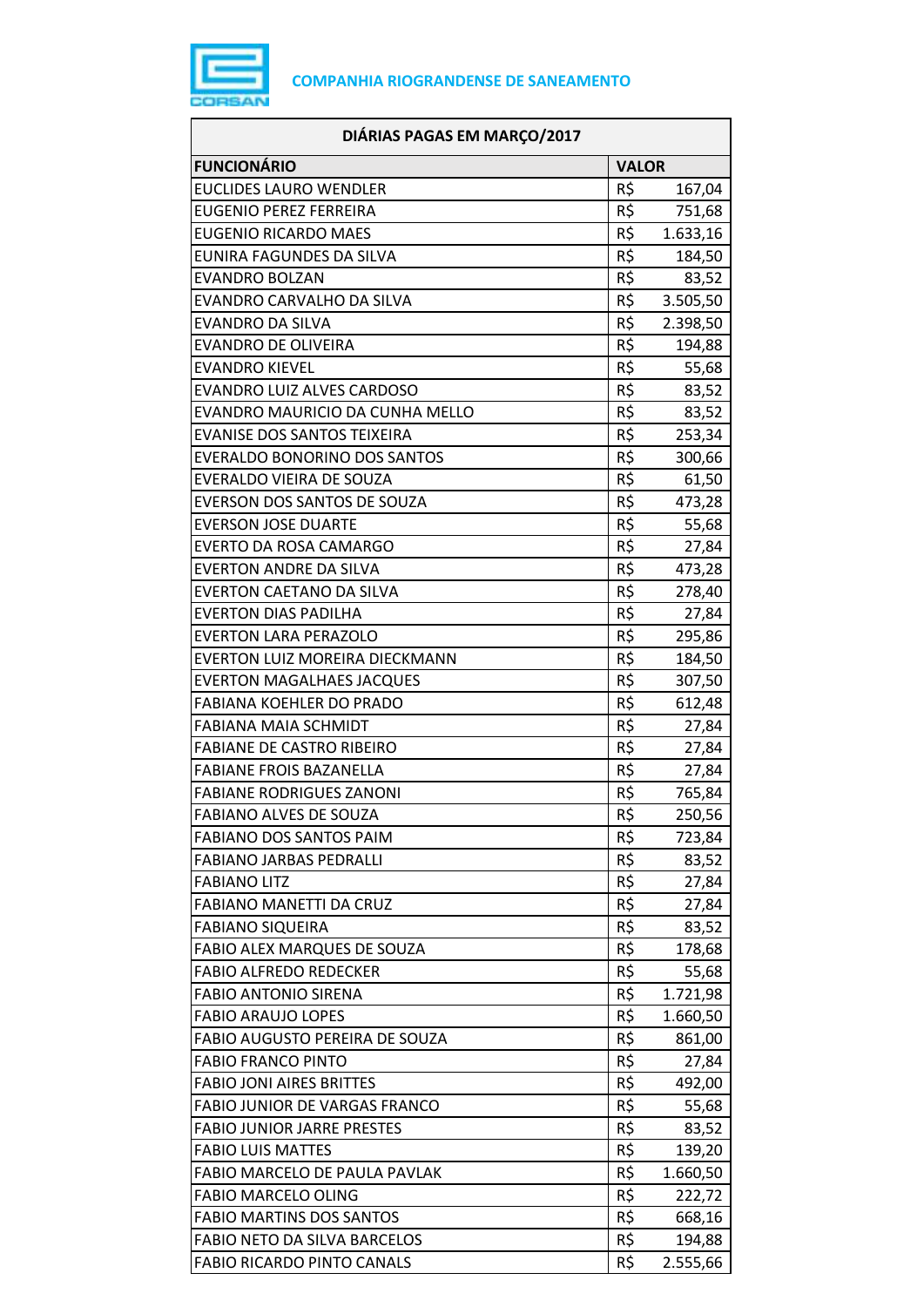

| DIÁRIAS PAGAS EM MARÇO/2017               |              |          |
|-------------------------------------------|--------------|----------|
| <b>FUNCIONÁRIO</b>                        | <b>VALOR</b> |          |
| <b>FABIO RICARDO PIRES DA SILVA</b>       | R\$          | 27,84    |
| FABIO ROBERTO SANTANA DA SILVEIRA         | R\$          | 723,84   |
| <b>FABIO ROYES REGADA</b>                 | R\$          | 27,84    |
| FABIO SAMUEL DUTRA DA SILVA               | R\$          | 27,84    |
| <b>FABIO SOARES CASTELLO BRANCO</b>       | R\$          | 55,68    |
| <b>FABIO TASSONI COLLOVINI</b>            | R\$          | 27,84    |
| <b>FABIO TONDIM DE OLIVEIRA</b>           | R\$          | 27,84    |
| <b>FABIOLA SPIER CARRAO</b>               | R\$          | 1.291,50 |
| <b>FABRICIO RAMOS SEGATTO</b>             | R\$          | 530,22   |
| <b>FABRICIO STENIO DE FREITAS BARBOSA</b> | R\$          | 55,68    |
| <b>FABRIZIO SOARES DELGADO</b>            | R\$          | 2.214,00 |
| FATIMA LACI PEREIRA FONSECA NUNES         | R\$          | 225,50   |
| <b>FELIPE AGOSTINHO CAIMI</b>             | R\$          | 604,88   |
| FELIPE AMADOR TAMANINI                    | R\$          | 222,72   |
| FELIPE AUGUSTO BONZANINI                  | R\$          | 194,88   |
| <b>FELIPE BEN RODRIGUES</b>               | R\$          | 27,84    |
| <b>FELIPE BRACHT</b>                      | R\$          | 55,68    |
| FELIPE CARDOSO NEUTZLING                  | R\$          | 27,84    |
| FELIPE CORDEIRO PANAZZOLO                 | R\$          | 83,52    |
| FELIPE COSTA DA CUNHA                     | R\$          | 55,68    |
| <b>FELIPE HUFF</b>                        | R\$          | 194,88   |
| <b>FELIPE KERCHER</b>                     | R\$          | 2.214,00 |
| <b>FELIPE LAMB WERNER</b>                 | R\$          | 603,36   |
| FELIPE LORETO DO PRADO                    | R\$          | 123,00   |
| FELIPE RIBEIRO DE FREITAS                 | R\$          | 2.767,50 |
| FELIPE SOUZA CAMARGO                      | R\$          | 2.214,00 |
| FELIPE VIGNOL DA SILVA                    | R\$          | 2.214,00 |
| FERNANDA LINDNER TASSONI                  | R\$          | 27,84    |
| FERNANDA SCHERER BRAUN                    | R\$          | 55,68    |
| FERNANDA TAUFER PADILHA                   | R\$          | 27,84    |
| FERNANDO BOHRER DE OLIVEIRA               | R\$          | 194,88   |
| FERNANDO JOSE MEDAGLIA                    | R\$          | 27,84    |
| <b>FERNANDO NADALON VARGAS</b>            | R\$          | 27,84    |
| <b>FERNANDO NUNES REIS</b>                | R\$          | 55,68    |
| <b>FERNANDO RODRIGUES</b>                 | R\$          | 83,52    |
| FERNANDO SONKO DA SILVA                   | R\$          | 27,84    |
| <b>FERNANDO ZANETTI</b>                   | R\$          | 430,50   |
| <b>FILIPE MACHADO NEVES</b>               | R\$          | 553,50   |
| <b>FLAVIO ANTONIO COLPO</b>               | R\$          | 184,50   |
| FLAVIO ELEMAR DA ROSA                     | R\$          | 167,04   |
| <b>FLAVIO FAERMANN BARTH</b>              | R\$          | 779,49   |
| <b>FLAVIO FERREIRA PRESSER</b>            | R\$          | 55,68    |
| <b>FLAVIO RONI SILVEIRA MARQUES</b>       | R\$          | 55,68    |
| FRANCIELI ANDRESSA CAVALLI                | R\$          | 1.107,00 |
| <b>FRANCIELI SOTTILI</b>                  | R\$          | 451,00   |
| <b>FRANCIELLE DA SILVA NUNES</b>          | R\$          | 55,68    |
| FRANCISCO GERALDO GRASS DE ALMEIDA        | R\$          | 1.107,00 |
| <b>FRANKO TELOKEN</b>                     | R\$          | 27,84    |
| <b>GABRIEL BAUER NOVASKI</b>              | R\$          | 167,04   |
|                                           |              |          |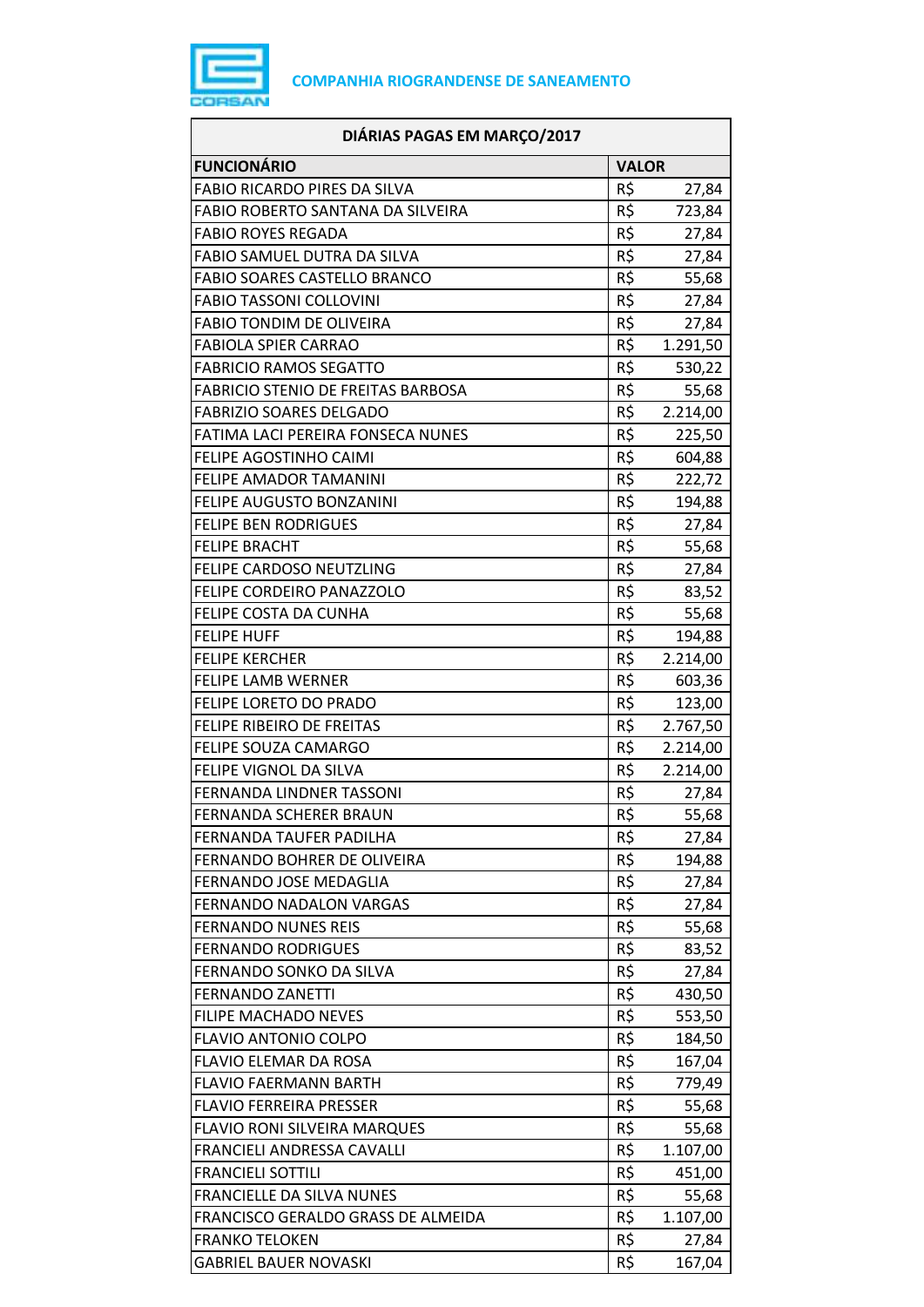

| DIÁRIAS PAGAS EM MARÇO/2017           |              |          |
|---------------------------------------|--------------|----------|
| <b>FUNCIONÁRIO</b>                    | <b>VALOR</b> |          |
| <b>GABRIEL BRITTO</b>                 | R\$          | 27,84    |
| GABRIEL KAVITZ MOTTA DA SILVA         | R\$          | 27,84    |
| <b>GABRIEL LUIZ VENCATO</b>           | R\$          | 55,68    |
| <b>GABRIEL MARQUES DA SILVA</b>       | R\$          | 253,34   |
| <b>GABRIEL OLIVEIRA BARBOSA</b>       | R\$          | 653,22   |
| <b>GABRIEL ROSA DOS SANTOS</b>        | R\$          | 922,50   |
| <b>GABRIELA ALVES DIAS</b>            | R\$          | 776,22   |
| <b>GABRIELA ANDRIGHE COLOMBO</b>      | R\$          | 111,36   |
| GABRIELA MARINA POMPEO QUEIROZ        | R\$          | 55,68    |
| <b>GABRIELA SILVEIRA RODRIGUES</b>    | R\$          | 2.152,50 |
| GARI BIBIANO DA ROSA CRIXEL           | R\$          | 27,84    |
| GASPAR VICENTE BINSFELD               | R\$          | 278,40   |
| GEIZA BEATRIZ BOLZAN COMORETTO        | R\$          | 55,68    |
| <b>GELSON DARCI HEPP</b>              | R\$          | 55,68    |
| <b>GELSON LENZ</b>                    | R\$          | 553,50   |
| <b>GERMANO KAEZALA</b>                | R\$          | 27,84    |
| GERRI CLEI RODRIGUES DA SILVA         | R\$          | 139,20   |
| <b>GERSON DE SOUZA AQUINO</b>         | R\$          | 83,52    |
| <b>GERSON JAIME RODRIGUES</b>         | R\$          | 957,67   |
| GERSON KLEIN                          | R\$          | 334,08   |
| <b>GERSON SIDINEI PEZAROGLO BUENO</b> | R\$          | 3.813,00 |
| <b>GIAN MARCOS SCHNORR</b>            | R\$          | 111,36   |
| GIANCARLO GONZATTI VIEIRA             | R\$          | 55,68    |
| <b>GILBERTO AQUILES ROQUE</b>         | R\$          | 27,84    |
| <b>GILBERTO BOBSIN</b>                | R\$          | 27,84    |
| <b>GILBERTO DA SILVA JOB</b>          | R\$          | 83,52    |
| <b>GILBERTO SCHAEFFER DE BASTIANI</b> | R\$          | 369,00   |
| <b>GILCEU SIMONETTI</b>               | R\$          | 111,36   |
| GILMAR AZEREDO WALLAU                 | R\$          | 1.906,50 |
| GILMAR DE MOURA                       | R\$          | 696,00   |
| <b>GILMAR ELENILTO PIRES</b>          | R\$          | 1.414,50 |
| <b>GILMAR FLORES NARDINI</b>          | R\$          | 111,36   |
| <b>GILMAR JOSE SKOWRONSKI</b>         | R\$          | 27,84    |
| <b>GILMAR PEDRO PORTALUPPI</b>        | R\$          | 27,84    |
| <b>GILNEI SAMOEL TRINDADE</b>         | R\$          | 1.107,00 |
| <b>GILSON DOS SANTOS FERREIRA</b>     | R\$          | 139,20   |
| <b>GILSON JULIANO VOLKART</b>         | R\$          | 83,52    |
| <b>GILSON SCHUSSLER</b>               | R\$          | 55,68    |
| <b>GILSONEY KRUGER</b>                | R\$          | 194,88   |
| GILVAN DINIZ TAYLOR DE ALMEIDA        | R\$          | 738,00   |
| <b>GILVANE FERREIRA MARTINS</b>       | R\$          | 139,20   |
| <b>GIMENES JOSE PERIN</b>             | R\$          | 27,84    |
| <b>GIORGIO BENHUR RUI MASTELLA</b>    | R\$          | 139,20   |
| <b>GIOSEPE MAINO BICA</b>             | R\$          | 1.722,00 |
| <b>GIOVANE DA SILVA</b>               | R\$          | 417,60   |
| GIOVANI DA SILVA FORNARI              | R\$          | 640,32   |
| <b>GIOVANI MARTINS DE SOUZA</b>       | R\$          | 194,88   |
| GIOVANI PEDROSO DA SILVA              | R\$          | 1.319,34 |
| GIOVANI RAMPELOTTO CAMBRUSSI          | R\$          | 225,50   |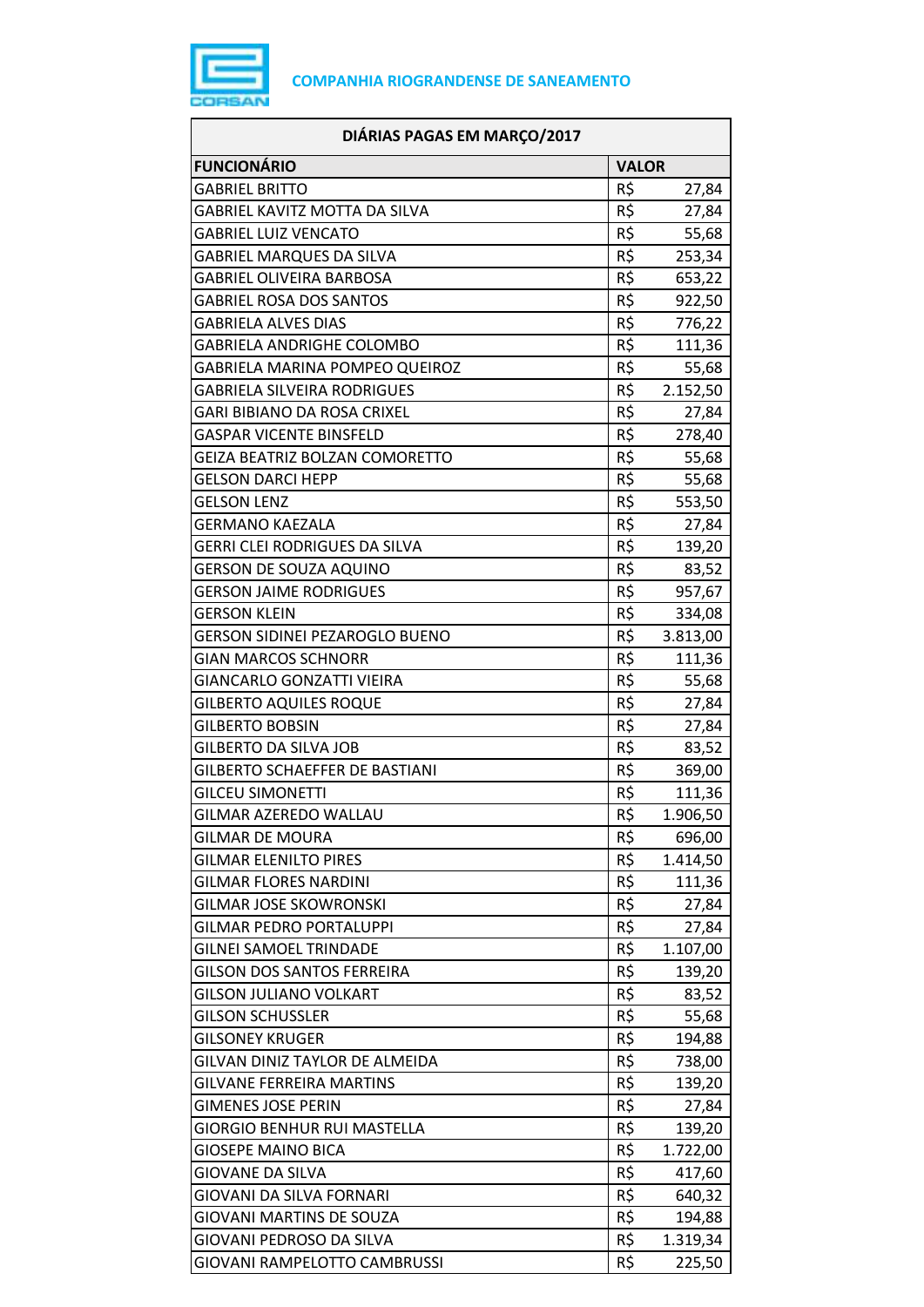

| DIÁRIAS PAGAS EM MARÇO/2017           |                 |          |
|---------------------------------------|-----------------|----------|
| <b>FUNCIONÁRIO</b>                    | <b>VALOR</b>    |          |
| <b>GIOVANI TRICAI</b>                 | R\$             | 3.813,00 |
| GIOVANNI SANT ANNA BRUM               | R\$             | 111,36   |
| <b>GIVANILDO JOSE DOS ANJOS</b>       | R\$             | 584,64   |
| <b>GLENIO LUIZ MOMBACH</b>            | R\$             | 1.107,00 |
| <b>GRACIELA PEROBA BATISTA</b>        | R\$             | 194,88   |
| <b>GRAZIELE SILVEIRA DE FREITAS</b>   | R\$             | 55,68    |
| <b>GREICE LANIUS SAUERESSIG</b>       | R\$             | 184,50   |
| GUILHERME ALEXANDRE BATISTA WOBETO    | R\$             | 250,56   |
| <b>GUILHERME BERGMANN</b>             | R\$             | 111,36   |
| GUILHERME DA SILVA GUTLER             | R\$             | 1.134,84 |
| GUILHERME DE AZAMBUJA FEIX            | R\$             | 27,84    |
| <b>GUILHERME DE OLIVEIRA SANTOS</b>   | R\$             | 27,84    |
| <b>GUILHERME PAIVA GOMES</b>          | R\$             | 1.353,00 |
| <b>GUSTAVO DA SILVA</b>               | R\$             | 922,50   |
| <b>GUSTAVO GRAMS TEIXEIRA</b>         | R\$             | 27,84    |
| <b>GUSTAVO MACHADO OTTO</b>           | R\$             | 55,68    |
| <b>GUSTAVO RADA PRADELLA</b>          | R\$             | 430,50   |
| <b>GUSTAVO ZANIOL MARSILIO</b>        | R\$             | 27,84    |
| <b>HARLEY SCHNEIDER</b>               | $R\overline{S}$ | 194,88   |
| HEBER ELISEU DA ROSA PIRES            | R\$             | 27,84    |
| <b>HEINI PAULO MULLER</b>             | R\$             | 27,84    |
| HELEMILTON SILVEIRA MACHADO           | R\$             | 430,50   |
| <b>HELENO ZANDONAI</b>                | R\$             | 27,84    |
| HELIO ALCANTARA MAGALHAES ALVAREZ     | R\$             | 410,00   |
| <b>HELLEN RODRIGUES ROCHA</b>         | R\$             | 424,68   |
| <b>HENRIQUE ANTUNES WEDIG</b>         | R\$             | 696,00   |
| HENRIQUE LAUTENSCHLAGER               | R\$             | 139,20   |
| <b>HERBI DINEI KLEIN</b>              | R\$             | 1.660,50 |
| HILSON ORESTES PETER JUNIOR           | R\$             | 222,72   |
| <b>HUDINI CHIARAMONTE MACIEL</b>      | R\$             | 111,36   |
| <b>IGNACIO JOSE DE ARAUJO MAHFUZ</b>  | R\$             | 55,68    |
| <b>IGOR SANTOS ELIAS</b>              | R\$             | 222,72   |
| <b>IGOR XAVIER DE FIGUEIREDO</b>      | R\$             | 1.246,20 |
| ILDA ELISANGELA SOUZA GRASS           | R\$             | 556,80   |
| <b>ILMOR CONCEICAO DORR</b>           | R\$             | 27,84    |
| <b>INRI MORALES BENEDETTI</b>         | R\$             | 518,58   |
| <b>IRENO LOUREIRO DORNELLES NETTO</b> | R\$             | 222,72   |
| <b>IRINEU LAUTHARTE</b>               | R\$             | 27,84    |
| ISABEL CRISTINA DA CRUZ DRESCH        | R\$             | 369,00   |
| <b>ISMAEL LAUX GHISIO</b>             | R\$             | 637,02   |
| <b>ISMAEL WOMMER</b>                  | R\$             | 27,84    |
| <b>ISRAEL BAUM COELHO</b>             | R\$             | 612,48   |
| <b>ISRAEL DE OLIVEIRA BEIRO</b>       | R\$             | 194,88   |
| <b>ISRAEL DIEGO PINTO MARTINS</b>     | R\$             |          |
| <b>IURI E SILVA ULGUIM</b>            | R\$             | 473,28   |
| <b>IURI SANT ANA PACICO</b>           | R\$             | 225,50   |
|                                       | R\$             | 111,36   |
| <b>IVAN CARLOS PALUDO</b>             |                 | 55,68    |
| <b>IVAN SILVA DE OLIVEIRA</b>         | R\$             | 167,04   |
| <b>IVANIO VARGAS DA ROSA</b>          | R\$             | 55,68    |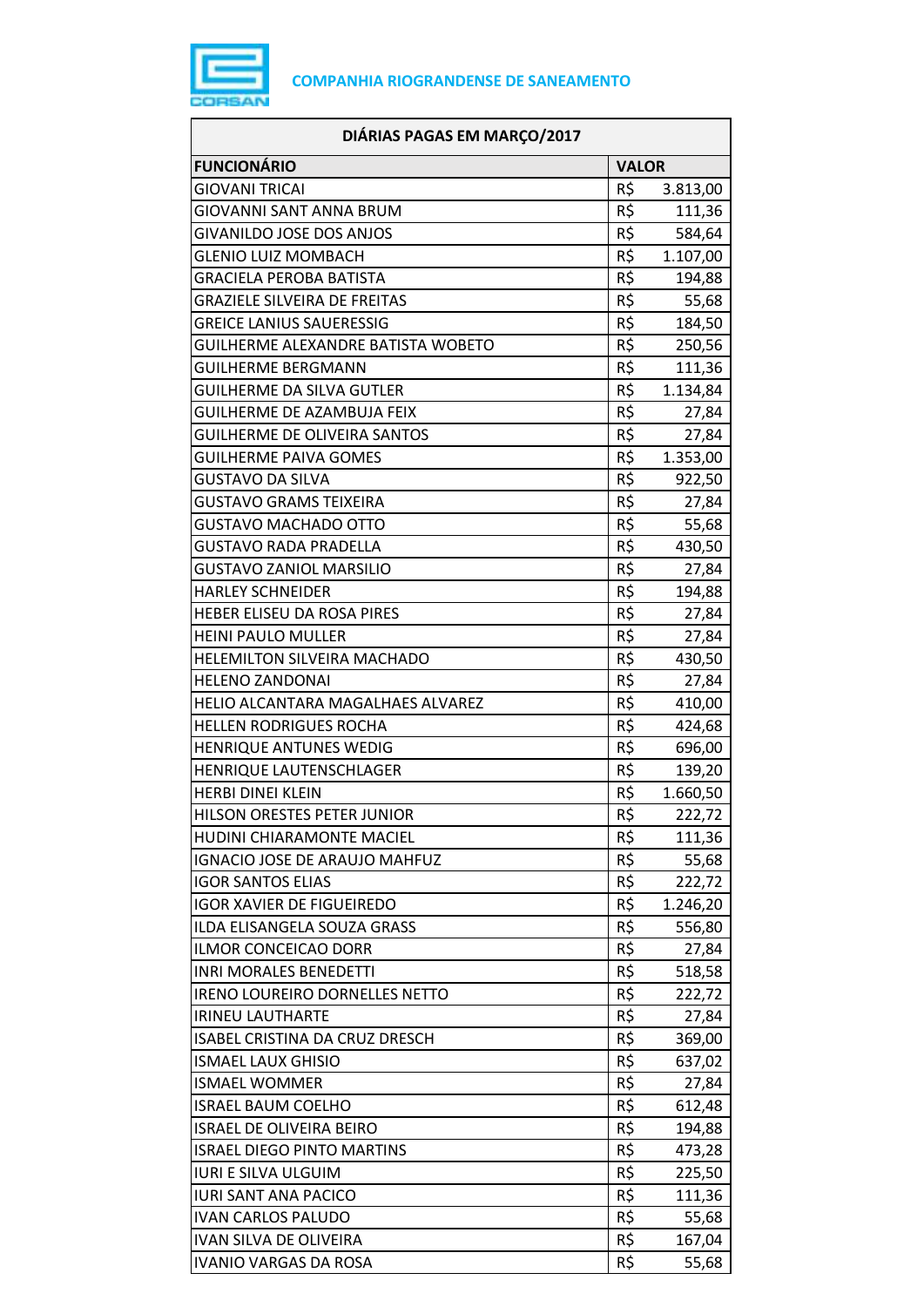

| <b>FUNCIONÁRIO</b><br><b>VALOR</b><br><b>IVANIR MEDEIRO DE AVILA</b><br>R\$<br>27,84<br>R\$<br><b>IVANIR RODRIGO DE FREITAS</b><br>27,84<br>R\$<br><b>IVANOR ADELAR PETTER</b><br>194,88<br>R\$<br><b>IVAR ANTONIO TRICHES</b><br>212,34<br>R\$<br><b>IVO ANTONIO SOBIS</b><br>55,68<br>R\$<br><b>IVO MARIO NALIN</b><br>462,90<br>R\$<br>JACENIR DOS SANTOS BARBOZA<br>27,84<br>R\$<br>JACKSON ANDREI FLORES MACHADO<br>389,76<br>R\$<br><b>JACKSON VICENTE BOTTON</b><br>27,84<br>R\$<br>861,00<br>JADER MAYER DA SILVA<br>R\$<br>JADER VIEIRA DO COUTO<br>27,84<br>R\$<br><b>JADIR AURI RHODEN</b><br>859,74<br>R\$<br><b>JAIME DOS SANTOS GONCALVES</b><br>609,18<br>R\$<br><b>JAIR ANTONIO DRESCHER</b><br>2.214,00<br>R\$<br><b>JAIR CORSETTI MACHADO</b><br>389,76<br>R\$<br>JAIR DE CONTO<br>27,84<br>R\$<br><b>JAIR GHISOLFI</b><br>27,84<br>R\$<br><b>JAIR JABLONSKI</b><br>2.521,50<br>R\$<br><b>JAIR JOAO MADERS</b><br>27,84<br>R\$<br><b>JAIR NUNES</b><br>2.814,54<br>R\$<br>JAIR PEDRO DE AGUIAR<br>83,52<br>R\$<br>1.246,20<br><b>JAIRO ARAUJO RODRIGUES</b><br>R\$<br>JAIRO PAULO DO NASCIMENTO<br>27,84<br>R\$<br>JAIRO QUADROS VALENTI JUNIOR<br>184,50<br>R\$<br><b>JANAINA DINIZ FERNANDES</b><br>375,83<br>R\$<br><b>JANAINA TORRES DUARTE</b><br>27,84<br>R\$<br>1.845,00<br><b>JANIO PEREIRA DA SILVA</b><br>R\$<br><b>JAQUELINE CASTRO BORGES</b><br>445,44<br>R\$<br>27,84<br><b>JAQUELINE CELLA</b><br>R\$<br>JAQUES DE LIMA OLIVEIRA<br>584,64<br>R\$<br>JARBAS ARY DE OLIVEIRA<br>167,04<br>R\$<br>JARBAS RODRIGO SILVEIRA GOMES<br>184,50<br>R\$<br><b>JARDEL LUCIANO FUHR</b><br>250,56<br>R\$<br>JARDEL PIZZUTTI GRIEBELER<br>222,72<br>R\$<br>JARGER DA ROSA SILVA<br>55,68<br>R\$<br>JAURO ROSA DO NASCIMENTO<br>529,20<br>R\$<br>JAYME SIDNEY LEMOS JUNIOR<br>83,52<br>R\$<br>JEAN CARLO GALARCA PEREIRA<br>27,84<br>R\$<br><b>JEAN CARLOS MACHADO</b><br>83,52<br>R\$<br>JEAN DELANJE NUNES LEAO<br>1.537,50<br>R\$<br>JEAN MARCELO LEIVAS SELVEIRA<br>307,50<br>R\$<br>JEDER PINHEIRO GLORIA<br>55,68<br>R\$<br>JEDERSON DOS SANTOS AGLIARDI<br>111,36<br>R\$<br>JEFERSON BRUCKCHEN SCHONARDIE<br>1.359,83<br>R\$<br>JEFERSON DA VEIGA DE OLIVEIRA<br>111,36<br>R\$<br>JEFERSON ELIAS KASPER<br>184,50<br>R\$<br>JEFERSON LUIS ENGEL<br>184,50<br>R\$<br>JEFERSON MENEZES PALACIOS<br>1.845,00<br>R\$<br>JEFERSON TRESSOLDI | DIÁRIAS PAGAS EM MARÇO/2017 |       |
|-------------------------------------------------------------------------------------------------------------------------------------------------------------------------------------------------------------------------------------------------------------------------------------------------------------------------------------------------------------------------------------------------------------------------------------------------------------------------------------------------------------------------------------------------------------------------------------------------------------------------------------------------------------------------------------------------------------------------------------------------------------------------------------------------------------------------------------------------------------------------------------------------------------------------------------------------------------------------------------------------------------------------------------------------------------------------------------------------------------------------------------------------------------------------------------------------------------------------------------------------------------------------------------------------------------------------------------------------------------------------------------------------------------------------------------------------------------------------------------------------------------------------------------------------------------------------------------------------------------------------------------------------------------------------------------------------------------------------------------------------------------------------------------------------------------------------------------------------------------------------------------------------------------------------------------------------------------------------------------------------------------------------------------------------------------------------------------------------------------------------------------------------------------------------------------------------------------------------------------------------------------------------------------------------------------------------------------------------------------------|-----------------------------|-------|
|                                                                                                                                                                                                                                                                                                                                                                                                                                                                                                                                                                                                                                                                                                                                                                                                                                                                                                                                                                                                                                                                                                                                                                                                                                                                                                                                                                                                                                                                                                                                                                                                                                                                                                                                                                                                                                                                                                                                                                                                                                                                                                                                                                                                                                                                                                                                                                   |                             |       |
|                                                                                                                                                                                                                                                                                                                                                                                                                                                                                                                                                                                                                                                                                                                                                                                                                                                                                                                                                                                                                                                                                                                                                                                                                                                                                                                                                                                                                                                                                                                                                                                                                                                                                                                                                                                                                                                                                                                                                                                                                                                                                                                                                                                                                                                                                                                                                                   |                             |       |
|                                                                                                                                                                                                                                                                                                                                                                                                                                                                                                                                                                                                                                                                                                                                                                                                                                                                                                                                                                                                                                                                                                                                                                                                                                                                                                                                                                                                                                                                                                                                                                                                                                                                                                                                                                                                                                                                                                                                                                                                                                                                                                                                                                                                                                                                                                                                                                   |                             |       |
|                                                                                                                                                                                                                                                                                                                                                                                                                                                                                                                                                                                                                                                                                                                                                                                                                                                                                                                                                                                                                                                                                                                                                                                                                                                                                                                                                                                                                                                                                                                                                                                                                                                                                                                                                                                                                                                                                                                                                                                                                                                                                                                                                                                                                                                                                                                                                                   |                             |       |
|                                                                                                                                                                                                                                                                                                                                                                                                                                                                                                                                                                                                                                                                                                                                                                                                                                                                                                                                                                                                                                                                                                                                                                                                                                                                                                                                                                                                                                                                                                                                                                                                                                                                                                                                                                                                                                                                                                                                                                                                                                                                                                                                                                                                                                                                                                                                                                   |                             |       |
|                                                                                                                                                                                                                                                                                                                                                                                                                                                                                                                                                                                                                                                                                                                                                                                                                                                                                                                                                                                                                                                                                                                                                                                                                                                                                                                                                                                                                                                                                                                                                                                                                                                                                                                                                                                                                                                                                                                                                                                                                                                                                                                                                                                                                                                                                                                                                                   |                             |       |
|                                                                                                                                                                                                                                                                                                                                                                                                                                                                                                                                                                                                                                                                                                                                                                                                                                                                                                                                                                                                                                                                                                                                                                                                                                                                                                                                                                                                                                                                                                                                                                                                                                                                                                                                                                                                                                                                                                                                                                                                                                                                                                                                                                                                                                                                                                                                                                   |                             |       |
|                                                                                                                                                                                                                                                                                                                                                                                                                                                                                                                                                                                                                                                                                                                                                                                                                                                                                                                                                                                                                                                                                                                                                                                                                                                                                                                                                                                                                                                                                                                                                                                                                                                                                                                                                                                                                                                                                                                                                                                                                                                                                                                                                                                                                                                                                                                                                                   |                             |       |
|                                                                                                                                                                                                                                                                                                                                                                                                                                                                                                                                                                                                                                                                                                                                                                                                                                                                                                                                                                                                                                                                                                                                                                                                                                                                                                                                                                                                                                                                                                                                                                                                                                                                                                                                                                                                                                                                                                                                                                                                                                                                                                                                                                                                                                                                                                                                                                   |                             |       |
|                                                                                                                                                                                                                                                                                                                                                                                                                                                                                                                                                                                                                                                                                                                                                                                                                                                                                                                                                                                                                                                                                                                                                                                                                                                                                                                                                                                                                                                                                                                                                                                                                                                                                                                                                                                                                                                                                                                                                                                                                                                                                                                                                                                                                                                                                                                                                                   |                             |       |
|                                                                                                                                                                                                                                                                                                                                                                                                                                                                                                                                                                                                                                                                                                                                                                                                                                                                                                                                                                                                                                                                                                                                                                                                                                                                                                                                                                                                                                                                                                                                                                                                                                                                                                                                                                                                                                                                                                                                                                                                                                                                                                                                                                                                                                                                                                                                                                   |                             |       |
|                                                                                                                                                                                                                                                                                                                                                                                                                                                                                                                                                                                                                                                                                                                                                                                                                                                                                                                                                                                                                                                                                                                                                                                                                                                                                                                                                                                                                                                                                                                                                                                                                                                                                                                                                                                                                                                                                                                                                                                                                                                                                                                                                                                                                                                                                                                                                                   |                             |       |
|                                                                                                                                                                                                                                                                                                                                                                                                                                                                                                                                                                                                                                                                                                                                                                                                                                                                                                                                                                                                                                                                                                                                                                                                                                                                                                                                                                                                                                                                                                                                                                                                                                                                                                                                                                                                                                                                                                                                                                                                                                                                                                                                                                                                                                                                                                                                                                   |                             |       |
|                                                                                                                                                                                                                                                                                                                                                                                                                                                                                                                                                                                                                                                                                                                                                                                                                                                                                                                                                                                                                                                                                                                                                                                                                                                                                                                                                                                                                                                                                                                                                                                                                                                                                                                                                                                                                                                                                                                                                                                                                                                                                                                                                                                                                                                                                                                                                                   |                             |       |
|                                                                                                                                                                                                                                                                                                                                                                                                                                                                                                                                                                                                                                                                                                                                                                                                                                                                                                                                                                                                                                                                                                                                                                                                                                                                                                                                                                                                                                                                                                                                                                                                                                                                                                                                                                                                                                                                                                                                                                                                                                                                                                                                                                                                                                                                                                                                                                   |                             |       |
|                                                                                                                                                                                                                                                                                                                                                                                                                                                                                                                                                                                                                                                                                                                                                                                                                                                                                                                                                                                                                                                                                                                                                                                                                                                                                                                                                                                                                                                                                                                                                                                                                                                                                                                                                                                                                                                                                                                                                                                                                                                                                                                                                                                                                                                                                                                                                                   |                             |       |
|                                                                                                                                                                                                                                                                                                                                                                                                                                                                                                                                                                                                                                                                                                                                                                                                                                                                                                                                                                                                                                                                                                                                                                                                                                                                                                                                                                                                                                                                                                                                                                                                                                                                                                                                                                                                                                                                                                                                                                                                                                                                                                                                                                                                                                                                                                                                                                   |                             |       |
|                                                                                                                                                                                                                                                                                                                                                                                                                                                                                                                                                                                                                                                                                                                                                                                                                                                                                                                                                                                                                                                                                                                                                                                                                                                                                                                                                                                                                                                                                                                                                                                                                                                                                                                                                                                                                                                                                                                                                                                                                                                                                                                                                                                                                                                                                                                                                                   |                             |       |
|                                                                                                                                                                                                                                                                                                                                                                                                                                                                                                                                                                                                                                                                                                                                                                                                                                                                                                                                                                                                                                                                                                                                                                                                                                                                                                                                                                                                                                                                                                                                                                                                                                                                                                                                                                                                                                                                                                                                                                                                                                                                                                                                                                                                                                                                                                                                                                   |                             |       |
|                                                                                                                                                                                                                                                                                                                                                                                                                                                                                                                                                                                                                                                                                                                                                                                                                                                                                                                                                                                                                                                                                                                                                                                                                                                                                                                                                                                                                                                                                                                                                                                                                                                                                                                                                                                                                                                                                                                                                                                                                                                                                                                                                                                                                                                                                                                                                                   |                             |       |
|                                                                                                                                                                                                                                                                                                                                                                                                                                                                                                                                                                                                                                                                                                                                                                                                                                                                                                                                                                                                                                                                                                                                                                                                                                                                                                                                                                                                                                                                                                                                                                                                                                                                                                                                                                                                                                                                                                                                                                                                                                                                                                                                                                                                                                                                                                                                                                   |                             |       |
|                                                                                                                                                                                                                                                                                                                                                                                                                                                                                                                                                                                                                                                                                                                                                                                                                                                                                                                                                                                                                                                                                                                                                                                                                                                                                                                                                                                                                                                                                                                                                                                                                                                                                                                                                                                                                                                                                                                                                                                                                                                                                                                                                                                                                                                                                                                                                                   |                             |       |
|                                                                                                                                                                                                                                                                                                                                                                                                                                                                                                                                                                                                                                                                                                                                                                                                                                                                                                                                                                                                                                                                                                                                                                                                                                                                                                                                                                                                                                                                                                                                                                                                                                                                                                                                                                                                                                                                                                                                                                                                                                                                                                                                                                                                                                                                                                                                                                   |                             |       |
|                                                                                                                                                                                                                                                                                                                                                                                                                                                                                                                                                                                                                                                                                                                                                                                                                                                                                                                                                                                                                                                                                                                                                                                                                                                                                                                                                                                                                                                                                                                                                                                                                                                                                                                                                                                                                                                                                                                                                                                                                                                                                                                                                                                                                                                                                                                                                                   |                             |       |
|                                                                                                                                                                                                                                                                                                                                                                                                                                                                                                                                                                                                                                                                                                                                                                                                                                                                                                                                                                                                                                                                                                                                                                                                                                                                                                                                                                                                                                                                                                                                                                                                                                                                                                                                                                                                                                                                                                                                                                                                                                                                                                                                                                                                                                                                                                                                                                   |                             |       |
|                                                                                                                                                                                                                                                                                                                                                                                                                                                                                                                                                                                                                                                                                                                                                                                                                                                                                                                                                                                                                                                                                                                                                                                                                                                                                                                                                                                                                                                                                                                                                                                                                                                                                                                                                                                                                                                                                                                                                                                                                                                                                                                                                                                                                                                                                                                                                                   |                             |       |
|                                                                                                                                                                                                                                                                                                                                                                                                                                                                                                                                                                                                                                                                                                                                                                                                                                                                                                                                                                                                                                                                                                                                                                                                                                                                                                                                                                                                                                                                                                                                                                                                                                                                                                                                                                                                                                                                                                                                                                                                                                                                                                                                                                                                                                                                                                                                                                   |                             |       |
|                                                                                                                                                                                                                                                                                                                                                                                                                                                                                                                                                                                                                                                                                                                                                                                                                                                                                                                                                                                                                                                                                                                                                                                                                                                                                                                                                                                                                                                                                                                                                                                                                                                                                                                                                                                                                                                                                                                                                                                                                                                                                                                                                                                                                                                                                                                                                                   |                             |       |
|                                                                                                                                                                                                                                                                                                                                                                                                                                                                                                                                                                                                                                                                                                                                                                                                                                                                                                                                                                                                                                                                                                                                                                                                                                                                                                                                                                                                                                                                                                                                                                                                                                                                                                                                                                                                                                                                                                                                                                                                                                                                                                                                                                                                                                                                                                                                                                   |                             |       |
|                                                                                                                                                                                                                                                                                                                                                                                                                                                                                                                                                                                                                                                                                                                                                                                                                                                                                                                                                                                                                                                                                                                                                                                                                                                                                                                                                                                                                                                                                                                                                                                                                                                                                                                                                                                                                                                                                                                                                                                                                                                                                                                                                                                                                                                                                                                                                                   |                             |       |
|                                                                                                                                                                                                                                                                                                                                                                                                                                                                                                                                                                                                                                                                                                                                                                                                                                                                                                                                                                                                                                                                                                                                                                                                                                                                                                                                                                                                                                                                                                                                                                                                                                                                                                                                                                                                                                                                                                                                                                                                                                                                                                                                                                                                                                                                                                                                                                   |                             |       |
|                                                                                                                                                                                                                                                                                                                                                                                                                                                                                                                                                                                                                                                                                                                                                                                                                                                                                                                                                                                                                                                                                                                                                                                                                                                                                                                                                                                                                                                                                                                                                                                                                                                                                                                                                                                                                                                                                                                                                                                                                                                                                                                                                                                                                                                                                                                                                                   |                             |       |
|                                                                                                                                                                                                                                                                                                                                                                                                                                                                                                                                                                                                                                                                                                                                                                                                                                                                                                                                                                                                                                                                                                                                                                                                                                                                                                                                                                                                                                                                                                                                                                                                                                                                                                                                                                                                                                                                                                                                                                                                                                                                                                                                                                                                                                                                                                                                                                   |                             |       |
|                                                                                                                                                                                                                                                                                                                                                                                                                                                                                                                                                                                                                                                                                                                                                                                                                                                                                                                                                                                                                                                                                                                                                                                                                                                                                                                                                                                                                                                                                                                                                                                                                                                                                                                                                                                                                                                                                                                                                                                                                                                                                                                                                                                                                                                                                                                                                                   |                             |       |
|                                                                                                                                                                                                                                                                                                                                                                                                                                                                                                                                                                                                                                                                                                                                                                                                                                                                                                                                                                                                                                                                                                                                                                                                                                                                                                                                                                                                                                                                                                                                                                                                                                                                                                                                                                                                                                                                                                                                                                                                                                                                                                                                                                                                                                                                                                                                                                   |                             |       |
|                                                                                                                                                                                                                                                                                                                                                                                                                                                                                                                                                                                                                                                                                                                                                                                                                                                                                                                                                                                                                                                                                                                                                                                                                                                                                                                                                                                                                                                                                                                                                                                                                                                                                                                                                                                                                                                                                                                                                                                                                                                                                                                                                                                                                                                                                                                                                                   |                             |       |
|                                                                                                                                                                                                                                                                                                                                                                                                                                                                                                                                                                                                                                                                                                                                                                                                                                                                                                                                                                                                                                                                                                                                                                                                                                                                                                                                                                                                                                                                                                                                                                                                                                                                                                                                                                                                                                                                                                                                                                                                                                                                                                                                                                                                                                                                                                                                                                   |                             |       |
|                                                                                                                                                                                                                                                                                                                                                                                                                                                                                                                                                                                                                                                                                                                                                                                                                                                                                                                                                                                                                                                                                                                                                                                                                                                                                                                                                                                                                                                                                                                                                                                                                                                                                                                                                                                                                                                                                                                                                                                                                                                                                                                                                                                                                                                                                                                                                                   |                             |       |
|                                                                                                                                                                                                                                                                                                                                                                                                                                                                                                                                                                                                                                                                                                                                                                                                                                                                                                                                                                                                                                                                                                                                                                                                                                                                                                                                                                                                                                                                                                                                                                                                                                                                                                                                                                                                                                                                                                                                                                                                                                                                                                                                                                                                                                                                                                                                                                   |                             |       |
|                                                                                                                                                                                                                                                                                                                                                                                                                                                                                                                                                                                                                                                                                                                                                                                                                                                                                                                                                                                                                                                                                                                                                                                                                                                                                                                                                                                                                                                                                                                                                                                                                                                                                                                                                                                                                                                                                                                                                                                                                                                                                                                                                                                                                                                                                                                                                                   |                             |       |
|                                                                                                                                                                                                                                                                                                                                                                                                                                                                                                                                                                                                                                                                                                                                                                                                                                                                                                                                                                                                                                                                                                                                                                                                                                                                                                                                                                                                                                                                                                                                                                                                                                                                                                                                                                                                                                                                                                                                                                                                                                                                                                                                                                                                                                                                                                                                                                   |                             |       |
|                                                                                                                                                                                                                                                                                                                                                                                                                                                                                                                                                                                                                                                                                                                                                                                                                                                                                                                                                                                                                                                                                                                                                                                                                                                                                                                                                                                                                                                                                                                                                                                                                                                                                                                                                                                                                                                                                                                                                                                                                                                                                                                                                                                                                                                                                                                                                                   |                             |       |
|                                                                                                                                                                                                                                                                                                                                                                                                                                                                                                                                                                                                                                                                                                                                                                                                                                                                                                                                                                                                                                                                                                                                                                                                                                                                                                                                                                                                                                                                                                                                                                                                                                                                                                                                                                                                                                                                                                                                                                                                                                                                                                                                                                                                                                                                                                                                                                   |                             |       |
|                                                                                                                                                                                                                                                                                                                                                                                                                                                                                                                                                                                                                                                                                                                                                                                                                                                                                                                                                                                                                                                                                                                                                                                                                                                                                                                                                                                                                                                                                                                                                                                                                                                                                                                                                                                                                                                                                                                                                                                                                                                                                                                                                                                                                                                                                                                                                                   |                             |       |
|                                                                                                                                                                                                                                                                                                                                                                                                                                                                                                                                                                                                                                                                                                                                                                                                                                                                                                                                                                                                                                                                                                                                                                                                                                                                                                                                                                                                                                                                                                                                                                                                                                                                                                                                                                                                                                                                                                                                                                                                                                                                                                                                                                                                                                                                                                                                                                   |                             |       |
|                                                                                                                                                                                                                                                                                                                                                                                                                                                                                                                                                                                                                                                                                                                                                                                                                                                                                                                                                                                                                                                                                                                                                                                                                                                                                                                                                                                                                                                                                                                                                                                                                                                                                                                                                                                                                                                                                                                                                                                                                                                                                                                                                                                                                                                                                                                                                                   |                             |       |
|                                                                                                                                                                                                                                                                                                                                                                                                                                                                                                                                                                                                                                                                                                                                                                                                                                                                                                                                                                                                                                                                                                                                                                                                                                                                                                                                                                                                                                                                                                                                                                                                                                                                                                                                                                                                                                                                                                                                                                                                                                                                                                                                                                                                                                                                                                                                                                   |                             |       |
|                                                                                                                                                                                                                                                                                                                                                                                                                                                                                                                                                                                                                                                                                                                                                                                                                                                                                                                                                                                                                                                                                                                                                                                                                                                                                                                                                                                                                                                                                                                                                                                                                                                                                                                                                                                                                                                                                                                                                                                                                                                                                                                                                                                                                                                                                                                                                                   |                             |       |
|                                                                                                                                                                                                                                                                                                                                                                                                                                                                                                                                                                                                                                                                                                                                                                                                                                                                                                                                                                                                                                                                                                                                                                                                                                                                                                                                                                                                                                                                                                                                                                                                                                                                                                                                                                                                                                                                                                                                                                                                                                                                                                                                                                                                                                                                                                                                                                   |                             |       |
|                                                                                                                                                                                                                                                                                                                                                                                                                                                                                                                                                                                                                                                                                                                                                                                                                                                                                                                                                                                                                                                                                                                                                                                                                                                                                                                                                                                                                                                                                                                                                                                                                                                                                                                                                                                                                                                                                                                                                                                                                                                                                                                                                                                                                                                                                                                                                                   |                             | 27,84 |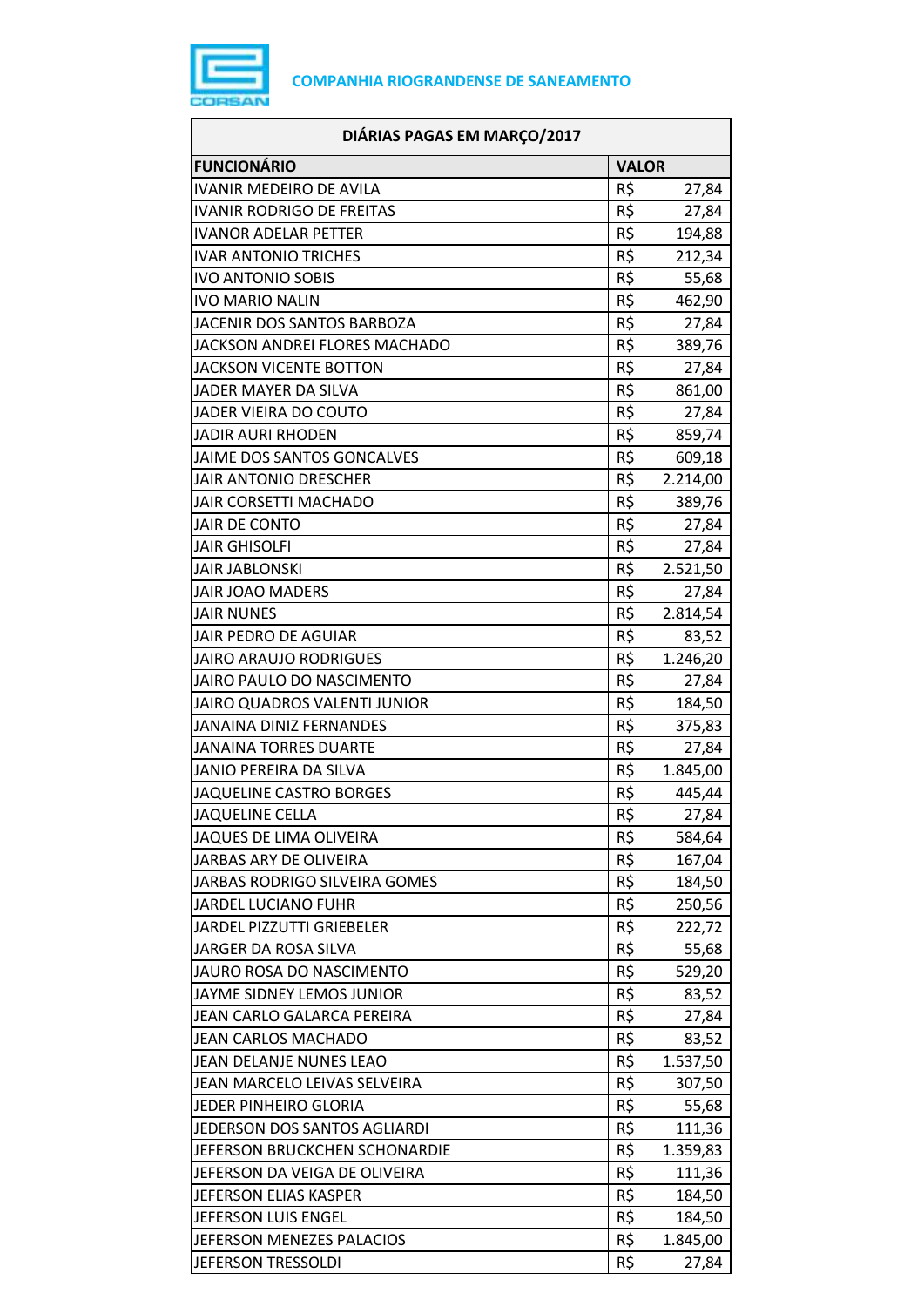

|                                    | DIÁRIAS PAGAS EM MARÇO/2017 |          |  |
|------------------------------------|-----------------------------|----------|--|
| <b>FUNCIONÁRIO</b>                 | <b>VALOR</b>                |          |  |
| <b>JERONIMO BOEIRA AMBOS</b>       | R\$                         | 55,68    |  |
| <b>JERRI ANTONIO TATSCH</b>        | R\$                         | 178,68   |  |
| <b>JERSON BARBOZA VINHAS</b>       | R\$                         | 452,52   |  |
| <b>JESSICA CAMARGO</b>             | R\$                         | 184,50   |  |
| <b>JESSICA SABRINA DE SOUZA</b>    | R\$                         | 334,08   |  |
| JESUM CARLOS CARVALHO              | R\$                         | 139,20   |  |
| JOAILSON NASCIMENTO DA SILVA       | R\$                         | 1.107,00 |  |
| <b>JOANEI ANTONELLI</b>            | R\$                         | 55,68    |  |
| JOAO ADELAR MALLMANN DE GODOI      | R\$                         | 27,84    |  |
| JOAO ALFREDO SOARES DA SILVA       | R\$                         | 27,84    |  |
| <b>JOAO ANTONIO DEBON SILVA</b>    | R\$                         | 55,68    |  |
| <b>JOAO ANTONIO STEFFEN</b>        | R\$                         | 1.906,50 |  |
| JOAO BATISTA CORIM DA ROSA         | R\$                         | 732,17   |  |
| JOAO BATISTA DE ALMEIDA            | R\$                         | 111,36   |  |
| <b>JOAO BATISTA FAGUNDES</b>       | R\$                         | 83,52    |  |
| JOAO BATISTA FAGUNDES DE CARVALHO  | R\$                         | 27,84    |  |
| JOAO BATISTA PAILLO MACHADO        | R\$                         | 83,52    |  |
| <b>JOAO BATISTA SOLIGO SOARES</b>  | R\$                         | 184,50   |  |
| JOAO CARLOS DE MATTOS              | R\$                         | 55,68    |  |
| JOAO CARLOS KONRAD JARDIM          | R\$                         | 27,84    |  |
| JOAO CARLOS MELO NORONHA           | R\$                         | 307,50   |  |
| <b>JOAO CARLOS RODRIGUES</b>       | R\$                         | 83,52    |  |
| <b>JOAO CARLOS SCHMITZ</b>         | R\$                         | 334,08   |  |
| JOAO CLARO BATISTA DA SILVA        | R\$                         | 167,04   |  |
| <b>JOAO FABIO DE PARIS</b>         | R\$                         | 83,52    |  |
| JOAO FELICIANO NARVAS MARQUES      | R\$                         | 27,84    |  |
| JOAO GUSTAVO DA SILVA              | R\$                         | 1.107,00 |  |
| <b>JOAO LUIS SCHMAEDECKE</b>       | R\$                         | 1.332,50 |  |
| JOAO LUIZ WERNER                   | R\$                         | 83,52    |  |
| JOAO MILTON SILVA DE MEDEIROS      | R\$                         | 27,84    |  |
| JOAO PAULO COSTA SILVA             | R\$                         | 111,36   |  |
| <b>JOAO ROGERIO OLIVEIRA</b>       | R\$                         | 167,04   |  |
| <b>JOAQUIM JOSE SCHUCK</b>         | R\$                         | 492,00   |  |
| <b>JOAREZ ADEMIR VIVIAN</b>        | R\$                         | 225,50   |  |
| JOCIANI SOUZA DOS SANTOS GUARNIERI | R\$                         | 83,52    |  |
| JOCIVAL DE MORAES MACHADO          | R\$                         | 225,50   |  |
| <b>JOEL CASARIL</b>                | R\$                         | 526,16   |  |
| JOEL DUARTE OLIVEIRA               | R\$                         | 55,68    |  |
| JOEL LISSARRAGA DE FREITAS         | R\$                         | 55,68    |  |
| <b>JOLAIR ADAO AMARAL</b>          | R\$                         | 278,40   |  |
| <b>JONATAN JOSUE ANTON</b>         | R\$                         | 253,34   |  |
| JONATAS MECALA MACHADO             | R\$                         | 640,32   |  |
| JONATHAN CARLOS DOS SANTOS         | R\$                         | 1.722,00 |  |
| JONATHAN DA ROSA PITA              | R\$                         | 2.029,50 |  |
| JONATHAN DA SILVA BROSE            | R\$                         | 55,68    |  |
| <b>JONATHAN PERES ABREU</b>        | R\$                         | 27,84    |  |
| <b>JORCELI ARAUJO NOLASCO</b>      | R\$                         | 779,52   |  |
| JORDAN OLIVEIRA DA SILVA           | R\$                         | 27,84    |  |
| JORDANA DA SILVA CASTRO BIASIBETTI | R\$                         | 1.385,40 |  |
|                                    |                             |          |  |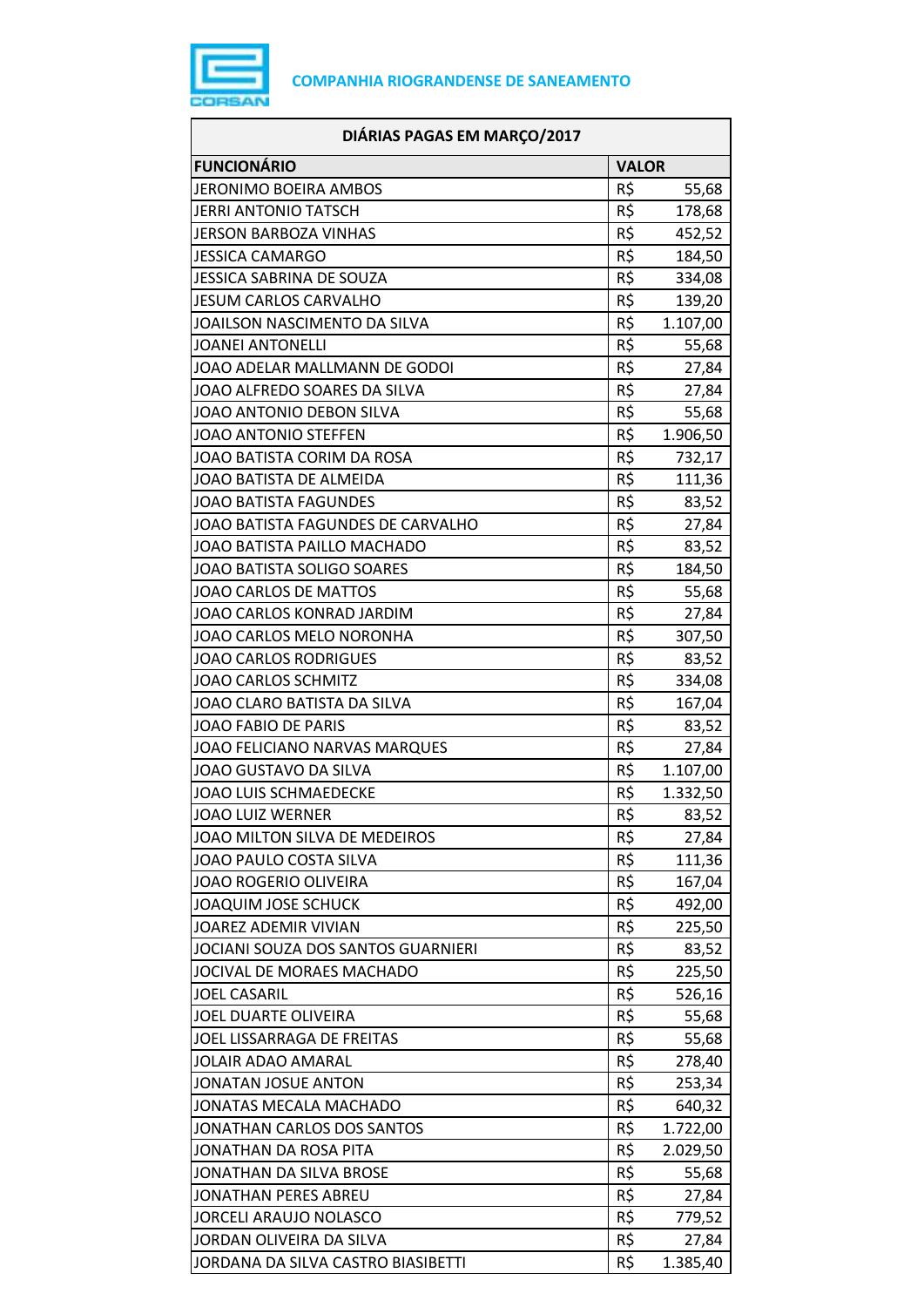

| DIÁRIAS PAGAS EM MARÇO/2017         |              |          |
|-------------------------------------|--------------|----------|
| <b>FUNCIONÁRIO</b>                  | <b>VALOR</b> |          |
| JORGE ALBERTO ROQUE PINTO           | R\$          | 27,84    |
| JORGE ANDRADES MARTINS DA SILVA     | R\$          | 55,68    |
| JORGE HENRIQUE MOURA RIGO           | R\$          | 27,84    |
| <b>JORGE KOTLEWSKI</b>              | R\$          | 55,68    |
| <b>JORGE LUIS DEXHEIMER</b>         | R\$          | 27,84    |
| JORGE LUIS FRAGA BITENCOURT         | R\$          | 27,84    |
| JORGE LUIZ CAMARGO FIGUEIREDO       | R\$          | 27,84    |
| JORGE LUIZ COSTA MELO               | R\$          | 522,34   |
| JORGE LUIZ KLUMB BORN               | R\$          | 194,88   |
| <b>JORGE LUIZ PORTELLA</b>          | R\$          | 83,52    |
| <b>JORGE LUIZ STEFFEN</b>           | R\$          | 55,68    |
| JORGE ODIMAR ZANDONAI DA COSTA      | R\$          | 83,52    |
| <b>JORGE OSIMAR BORGES</b>          | R\$          | 27,84    |
| <b>JORGE TEIXEIRA</b>               | R\$          | 83,52    |
| <b>JORGE VALMOR BENCKE</b>          | R\$          | 1.414,50 |
| <b>JORGE VEIMAR NUNES</b>           | R\$          | 960,72   |
| <b>JORGE ZYMBAL</b>                 | R\$          | 27,84    |
| <b>JOSANA DE CANDIDO</b>            | R\$          | 27,84    |
| <b>JOSCELINO JOSE MIKULSKI</b>      | R\$          | 55,68    |
| JOSE AIRTON DOS SANTOS              | R\$          | 1.968,00 |
| <b>JOSE ALAIR DE MENEZES</b>        | R\$          | 27,84    |
| JOSE ALDOIR DA LUZ COSTA            | R\$          | 27,84    |
| <b>JOSE ALMIR VEIGA MENEZES</b>     | R\$          | 27,84    |
| JOSE ANTONIO CAETANO GARCIA         | R\$          | 27,84    |
| JOSE ANTONIO MARIN DE OLIVEIRA      | R\$          | 281,18   |
| JOSE ARMINDO CORVALAO               | R\$          | 184,50   |
| <b>JOSE CARLOS BASSAN BRAGA</b>     | R\$          | 2.214,00 |
| JOSE CASIMIRO CAETANO               | R\$          | 55,68    |
| JOSE CLAUDIO DE ARAUJO COVALESKY    | R\$          | 253,34   |
| JOSE CLAUDIO FEIJO DE LEMOS         | R\$          | 55,68    |
| JOSE DA CAMPO                       | R\$          | 640,32   |
| <b>JOSE EDUARDO LIA</b>             | R\$          | 1.085,76 |
| <b>JOSE ENIO FONTOURA</b>           | R\$          | 27,84    |
| JOSE FRANCISCO DE SOUZA             | R\$          | 2.214,00 |
| <b>JOSE HENRIQUE FRANCO DA CRUZ</b> | R\$          | 553,50   |
| JOSE HENRIQUE MARINHO DA SILVA      | R\$          | 1.938,90 |
| JOSE HOMERO FINAMOR PINTO           | R\$          | 424,68   |
| JOSE HORACIO SILVA DA SILVA         | R\$          | 83,52    |
| JOSE IVAN DORNELLES MULER           | R\$          | 139,20   |
| <b>JOSE JOAREZ REQUE</b>            | R\$          | 55,68    |
| JOSE LUIS GOMES LISBOA              | R\$          | 556,80   |
| <b>JOSE LUIS VIEIRA PIETRO</b>      | R\$          | 27,84    |
| JOSE MACEDO DE OLIVEIRA             | R\$          | 184,50   |
| JOSE MARCELO DA SILVA               | R\$          | 250,56   |
| <b>JOSE NILTON VIEIRA GIDIEL</b>    | R\$          | 222,72   |
| JOSE ONEIDE DA SILVA ANTUNES        | R\$          | 55,68    |
| JOSE ORTIZ MARQUES CARDOSO          | R\$          | 111,36   |
| <b>JOSE PAULO METTLER</b>           | R\$          | 55,68    |
| <b>JOSE RAUL BRAZ</b>               | R\$          | 612,48   |
|                                     |              |          |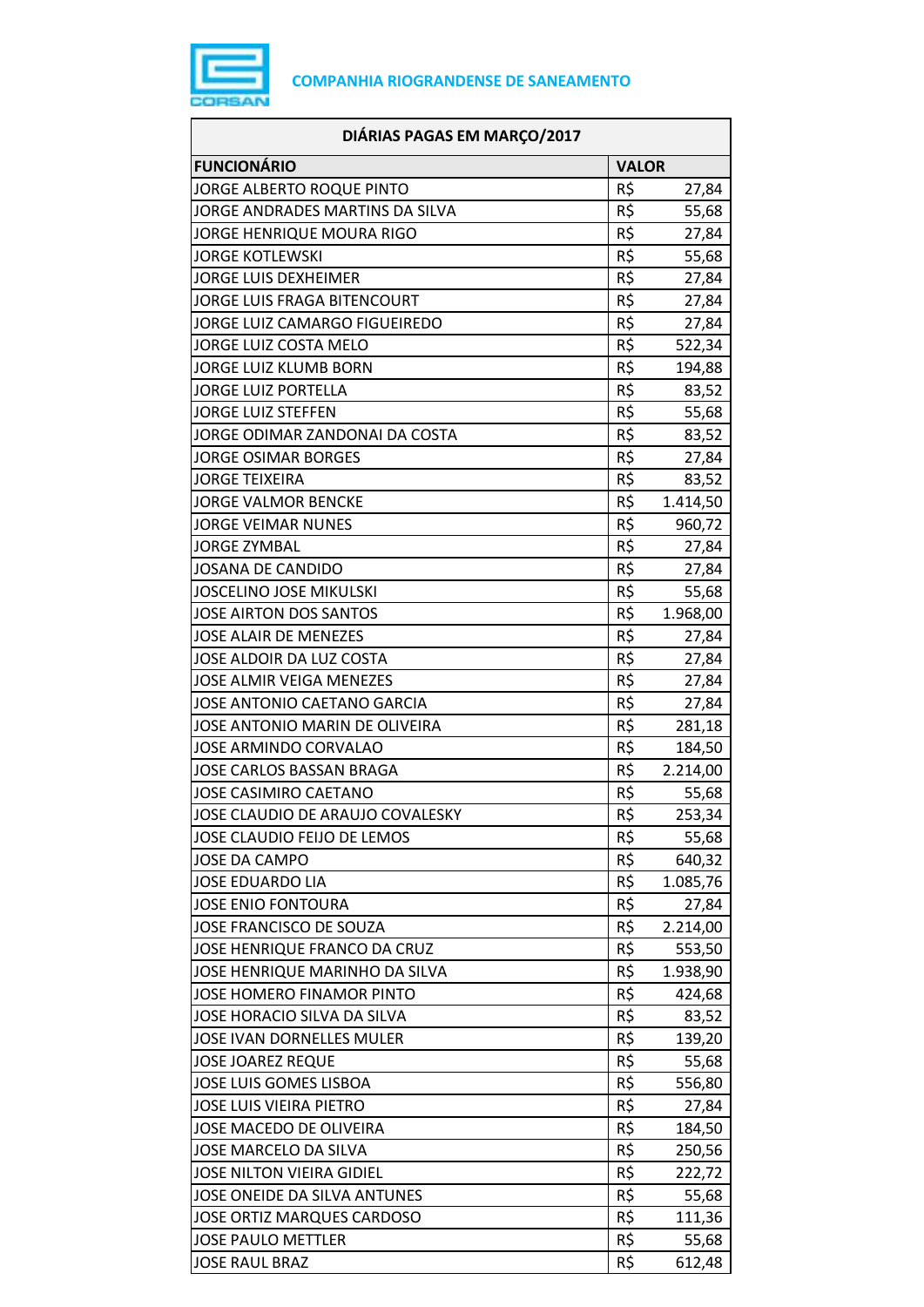

| DIÁRIAS PAGAS EM MARÇO/2017            |              |          |
|----------------------------------------|--------------|----------|
| <b>FUNCIONÁRIO</b>                     | <b>VALOR</b> |          |
| <b>JOSE RENATO ANTUNES NUNES</b>       | R\$          | 83,52    |
| JOSE RICARDO RODRIGUES DA SILVA        | R\$          | 306,24   |
| JOSE ROBERTO CEOLIN EPSTEIN            | R\$          | 250,56   |
| JOSE VALDIR MACHADO DOS SANTOS         | R\$          | 184,50   |
| <b>JOSIANE PISTORELLO</b>              | R\$          | 307,50   |
| JOSIE CRISTINA DUARTE SCHWALM          | R\$          | 55,68    |
| JOSIEL ANTONIO PESSOA NUNES            | R\$          | 2.022,42 |
| JOZIANO LUIZ DA CRUZ                   | R\$          | 27,84    |
| <b>JOZIAS FONTANA BATISTA</b>          | R\$          | 27,84    |
| JUAREZ OLAVO FAGUNDES DA ROSA          | R\$          | 83,52    |
| <b>JUAREZ PEREIRA FRANCILIO</b>        | R\$          | 2.214,00 |
| <b>JUAREZ RASQUINHA</b>                | R\$          | 556,80   |
| <b>JUCELITO MISSIO</b>                 | R\$          | 184,50   |
| JUCEMAR JOSE KINAST LEAL               | R\$          | 27,84    |
| <b>JUELMIR NUNES SARAIVA</b>           | R\$          | 278,40   |
| <b>JULIANA ANTUNES DE FREITAS</b>      | R\$          | 212,34   |
| JULIANA DE OLIVEIRA ANDRADE            | R\$          | 55,68    |
| <b>JULIANA MACHADO GASPAROTTO</b>      | R\$          | 184,50   |
| <b>JULIANI DOS SANTOS KRUG</b>         | R\$          | 375,83   |
| <b>JULIANO BRIAO TATSCH</b>            | R\$          | 55,68    |
| JULIANO CEZAR SIQUEIRA DO NASCIMENTO   | R\$          | 222,72   |
| JULIANO DE AZEVEDO BORGES              | R\$          | 212,34   |
| JULIANO DE SOUZA LAGUNA                | R\$          | 27,84    |
| <b>JULIANO DELESKI NAIBERT</b>         | R\$          | 27,84    |
| JULIANO MARQUES SONNEMANN              | R\$          | 111,36   |
| JULIANO MOREIRA DOS SANTOS             | R\$          | 2.337,00 |
| <b>JULIANO PEGORINI BRAZ</b>           | R\$          | 1.660,50 |
| <b>JULIANO ZAMPIERI DOS SANTOS</b>     | R\$          | 167,04   |
| JULIO CESAR DO ESPIRITO SANTO ROCHA    | R\$          | 3.382,50 |
| <b>JULIO CESAR RODRIGUES SEBASTIAO</b> | R\$          | 2.398,50 |
| JUNIOR CESAR DA SILVA                  | R\$          | 584,64   |
| <b>JUREMAR BAIRROS MACHADO</b>         | R\$          | 83,52    |
| KAREN TATIANE PORFIRIO DOS SANTOS      | R\$          | 27,84    |
| KARINA BAPTISTA DA SILVA               | R\$          | 1.045,50 |
| KARLA LEAL COZZA                       | R\$          | 27,84    |
| KARLA SOUZA FRANCO                     | R\$          | 55,68    |
| KATIA DANIELLE LIESENFELD              | R\$          | 139,20   |
| KELI SILVEIRA DA SILVA                 | R\$          | 184,50   |
| KELLEN CASTRO VIANA                    | R\$          | 430,50   |
| KELLY DE LIMA OLIVEIRA                 | R\$          | 83,52    |
| KERLEN DE CARVALHO RIZZATI             | R\$          | 1.107,00 |
| <b>KLEBER JOSE DALL AGNOL</b>          | R\$          | 167,04   |
| LAERCIO HENRIQUE SCHUH                 | R\$          | 1.660,50 |
| LAIR VICENTE KLEIN                     | R\$          | 27,84    |
| LAURI VALENTIN BARON                   | R\$          | 1.107,00 |
| LAURO ANTONIO GAIESKI                  | R\$          | 3.813,00 |
| <b>LAURO DE FREITAS FLORES</b>         | R\$          | 1.660,50 |
| LAURO JOSE GENNARI                     | R\$          | 27,84    |
| LAURO RODRIGUES SOBRINHO               | R\$          | 668,16   |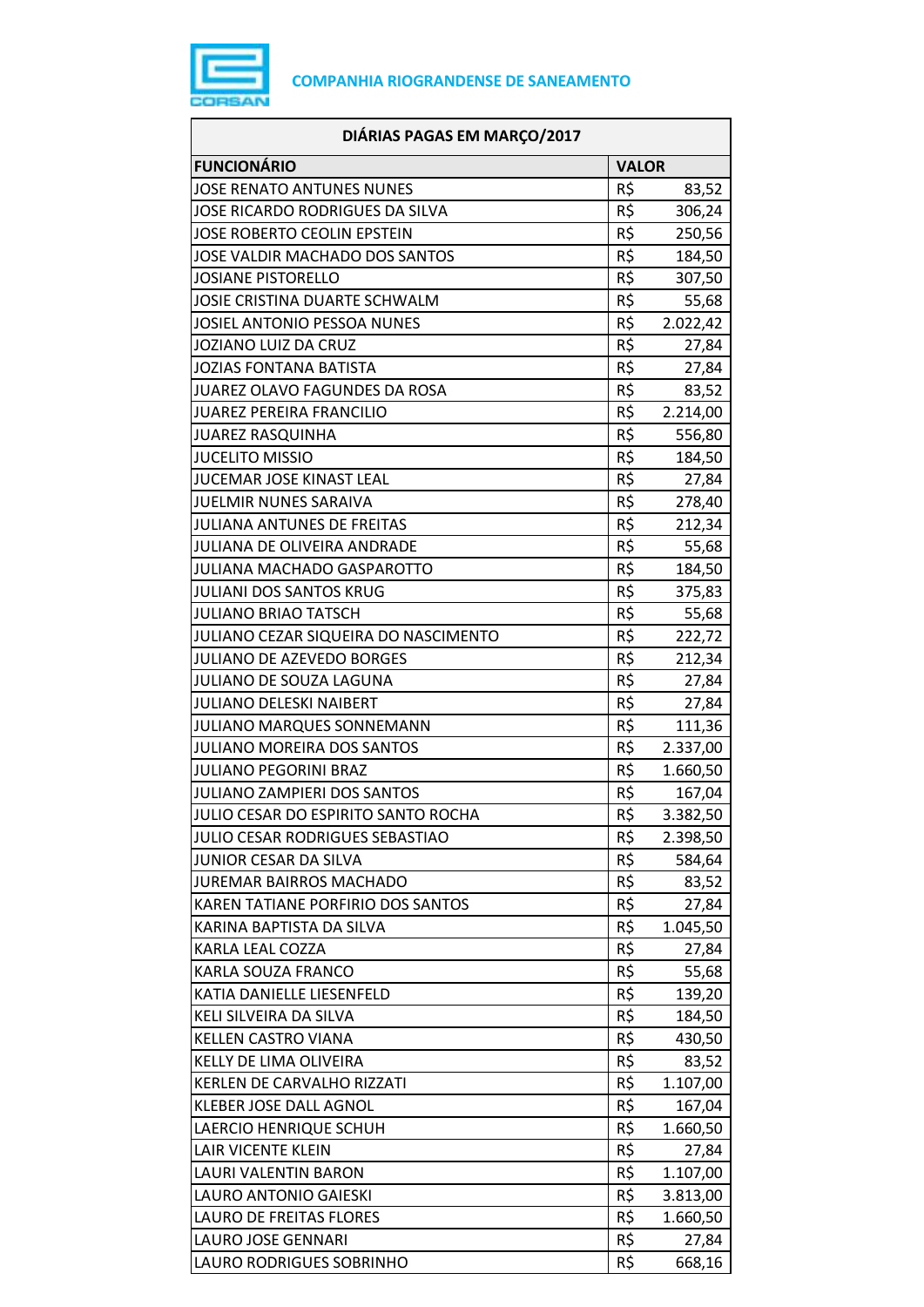

| DIÁRIAS PAGAS EM MARÇO/2017       |              |          |
|-----------------------------------|--------------|----------|
| <b>FUNCIONÁRIO</b>                | <b>VALOR</b> |          |
| LAZARO NEUMANN DE OLIVEIRA        | R\$          | 83,52    |
| LAZIE DA COSTA DE OLIVEIRA        | R\$          | 222,72   |
| LEA PATRICIA PINHEIRO BASEI       | R\$          | 767,36   |
| LEANDRO ARAGON CALDEIRA           | R\$          | 2.214,00 |
| LEANDRO AUGUSTO MUMBACH           | R\$          | 55,68    |
| LEANDRO BIZOTTO PADILHA           | R\$          | 435,06   |
| LEANDRO BRANDAO DE AZEVEDO        | $R\zeta$     | 2.398,50 |
| LEANDRO CAPITAO ROCA              | R\$          | 501,12   |
| LEANDRO DA SILVA ROCHA            | R\$          | 361,92   |
| <b>LEANDRO DOS SANTOS</b>         | R\$          | 111,36   |
| <b>LEANDRO DUNCK</b>              | R\$          | 55,68    |
| LEANDRO FELICIO OLIVEIRA          | $R\zeta$     | 799,50   |
| <b>LEANDRO FIORENZA CANTERLE</b>  | R\$          | 27,84    |
| LEANDRO GOMES FERREIRA DE AZEVEDO | R\$          | 111,36   |
| <b>LEANDRO KLEIN</b>              | R\$          | 27,84    |
| <b>LEANDRO MINUSCOLI</b>          | R\$          | 2.214,00 |
| LEANDRO MOREIRA EUFRAZIO          | $R\zeta$     | 556,80   |
| LEANDRO ROBERTO SILVA DE AZEVEDO  | R\$          | 676,50   |
| LEANDRO RODRIGUES DA CRUZ         | R\$          | 556,80   |
| <b>LEANDRO RODRIGUES DOYLE</b>    | R\$          | 2.091,00 |
| LEANDRO SILVA DE MENEZES          | R\$          | 1.593,18 |
| LEANDRO SOUSTRUZNIK AGUILAR       | R\$          | 83,52    |
| LEDA OLIVEIRA PEDROSO             | R\$          | 27,84    |
| LEDOEL SILVA DA SILVA             | R\$          | 278,40   |
| LEILA MARIA SOUZA                 | R\$          | 27,84    |
| LELIO DA SILVA COSTA              | R\$          | 83,52    |
| LENARA TEIXEIRA RODRIGUES         | R\$          | 584,64   |
| LEO AUGUSTO DA SILVA              | R\$          | 1.085,76 |
| LEO ELIZEU DE ARRUDA OLIVEIRA     | R\$          | 55,68    |
| LEONARDO AZAMBUJA FARIAS          | R\$          | 584,64   |
| LEONARDO COSTA ALVES              | R\$          | 27,84    |
| <b>LEONARDO DA ROSA PETERSEN</b>  | R\$          | 27,84    |
| LEONARDO DAITX DE BITENCOURT      | R\$          | 723,84   |
| LEONARDO ESPINDOLA ROCHA          | R\$          | 139,20   |
| LEONARDO FERREIRA DE ALMEIDA      | R\$          | 55,68    |
| <b>LEONARDO JULIO MARTINS</b>     | R\$          | 714,72   |
| LEONARDO PEDROZO CORREA           | R\$          | 584,64   |
| <b>LEONARDO RAMOS PIRES</b>       | R\$          | 27,84    |
| LEONARDO SANTOS HUZALO            | R\$          | 389,76   |
| LEONARDO SILVA DE MARINS          | R\$          | 528,96   |
| LEONARDO SOZIN RUFINO             | R\$          | 389,76   |
| <b>LEONARDO STUMPF</b>            | R\$          | 1.107,00 |
| LEONIDAS ESSVEIN SOUZA            | R\$          | 334,08   |
| <b>LEONIR BRITZKE</b>             | R\$          | 560,33   |
| LERIO RODRIGUES DA FONSECA        | R\$          | 1.414,50 |
| LETICIA BANDEIRA GUIMARAES        | R\$          | 55,68    |
| LETICIA DE FREITAS VELOSO         | R\$          | 2.214,00 |
| LETICIA HERNANDES ALVES           | R\$          | 2.214,00 |
| LETICIA LETTNIN ROLL              | R\$          | 560,33   |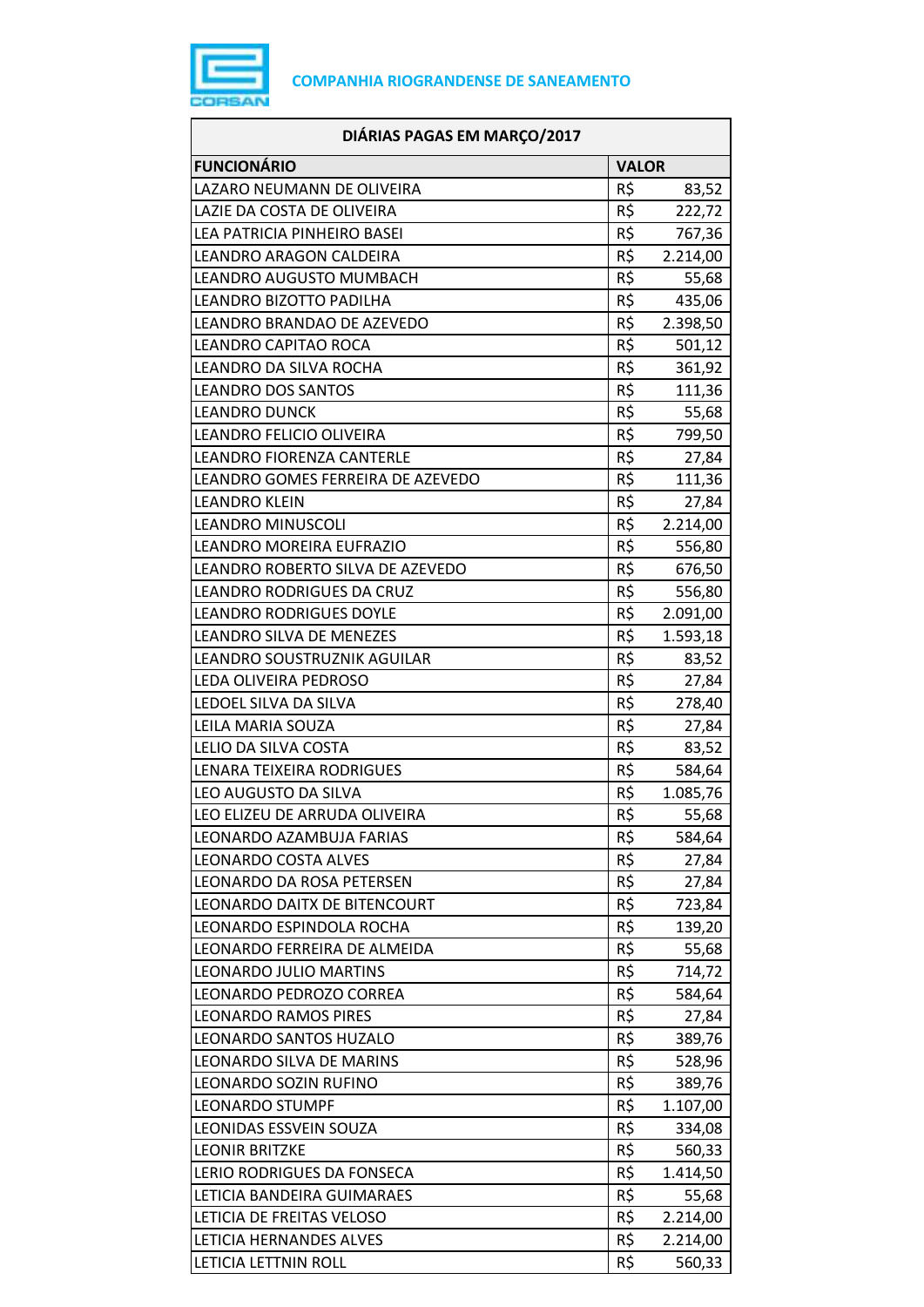

| DIÁRIAS PAGAS EM MARÇO/2017                              |              |          |
|----------------------------------------------------------|--------------|----------|
| <b>FUNCIONÁRIO</b>                                       | <b>VALOR</b> |          |
| LIA DENISE TIMANN                                        | R\$          | 111,36   |
| <b>LIA ODETE REIS</b>                                    | R\$          | 111,36   |
| <b>LIANE SOARES CABRAL</b>                               | R\$          | 55,68    |
| <b>LIDIANE RADTKE</b>                                    | R\$          | 55,68    |
| LILIAN RODRIGUES DE LIMA                                 | R\$          | 1.168,50 |
| LISIANE REGINA ALVES VOLKWEIS                            | R\$          | 55,68    |
| LISIANE VIDAL LIMA                                       | R\$          | 490,74   |
| LITANIA CONSOLADORA MIOTTO                               | R\$          | 83,52    |
| LOICI MARIA CAMERA DE MELLO                              | R\$          | 410,00   |
| <b>LOIR KRUGER BRAHM</b>                                 | R\$          | 194,88   |
| LUCAS ALBERTO SCHLESTEIN                                 | R\$          | 250,56   |
| LUCAS AUGUSTO DA SILVA ZOLET                             | R\$          | 55,68    |
| LUCAS CARVALHO HUBNER                                    | R\$          | 2.214,00 |
| LUCAS MARCHI DA MOTTA                                    | R\$          | 27,84    |
| LUCAS SOUZA DE FARIAS                                    | R\$          | 2.152,50 |
| <b>LUCAS VARGAS LEAES</b>                                | R\$          | 879,73   |
| LUCEVAL DO PRADO BORBA                                   | R\$          | 27,84    |
| <b>LUCIA IARA SACOL</b>                                  | R\$          | 451,00   |
| LUCIANA HENRIQUES PINHEIRO BONAMIGO                      | R\$          | 417,60   |
| LUCIANE CORREA ROZNIESKI                                 | R\$          | 27,84    |
| LUCIANE PINHEIRO STOCK                                   | R\$          | 184,50   |
| LUCIANO DA SILVA LIMA                                    | R\$          | 612,48   |
| LUCIANO DA SILVA RIBEIRO                                 | R\$          | 27,84    |
| <b>LUCIANO ELI MARTIN</b>                                | R\$          | 650,85   |
| LUCIANO FARINA MARCON                                    | R\$          | 194,88   |
| <b>LUCIANO GARCIA PFEIFER</b>                            | R\$          | 55,68    |
| LUCIANO PONCIANO VITT                                    | R\$          | 27,84    |
| LUCIANO RODRIGUES CARVALHO                               | R\$          | 27,84    |
| LUCIANO VINICUS DALBERTO                                 | R\$          | 55,68    |
| <b>LUCIDIO NERI CORREA</b>                               | R\$          | 27,84    |
| <b>LUCIO AGNES</b>                                       | R\$          | 55,68    |
| LUCIO SERGIO MESQUITA CAMPBELL                           | R\$          | 2.583,00 |
| LUDMILE GUADAGNIN LONDERO                                | R\$          | 27,84    |
| LUIS ANDRE DE ALMEIDA MACIEL                             | R\$          | 253,34   |
| <b>LUIS CARLOS MARTINS</b>                               | R\$          | 55,68    |
| LUIS CARLOS MAYER PEREIRA                                | R\$          | 55,68    |
| LUIS CESAR RAMBOR DA SILVA                               | R\$          | 2.241,84 |
| <b>LUIS DANIEL BRITES</b>                                | R\$          | 861,00   |
| LUIS EDUARDO BRILHANTE DE OLIVEIRA                       | R\$          | 27,84    |
| LUIS EDUARDO MENDES                                      | R\$          | 278,40   |
| LUIS ERASMO DE FREITAS CAMPOS                            | R\$          | 27,84    |
| LUIS FELIPE ALVES DOS SANTOS                             | R\$          | 922,50   |
| LUIS FERNANDO CLARO LONGARAY                             | R\$          | 184,50   |
|                                                          | R\$          |          |
| LUIS HENRIQUE DICKEL<br>LUIS JERONIMO DORNELLES DA CUNHA | R\$          | 225,50   |
| LUIS MATHEUS FERREIRA                                    | R\$          | 861,00   |
| <b>LUIS SERGIO BARCELOS</b>                              | R\$          | 369,00   |
| LUIS SERGIO RODRIGUES ROSA                               | R\$          | 27,84    |
|                                                          | R\$          | 83,52    |
| LUIZ CARLOS CRUZ DE MELO SERENO                          |              | 1.277,82 |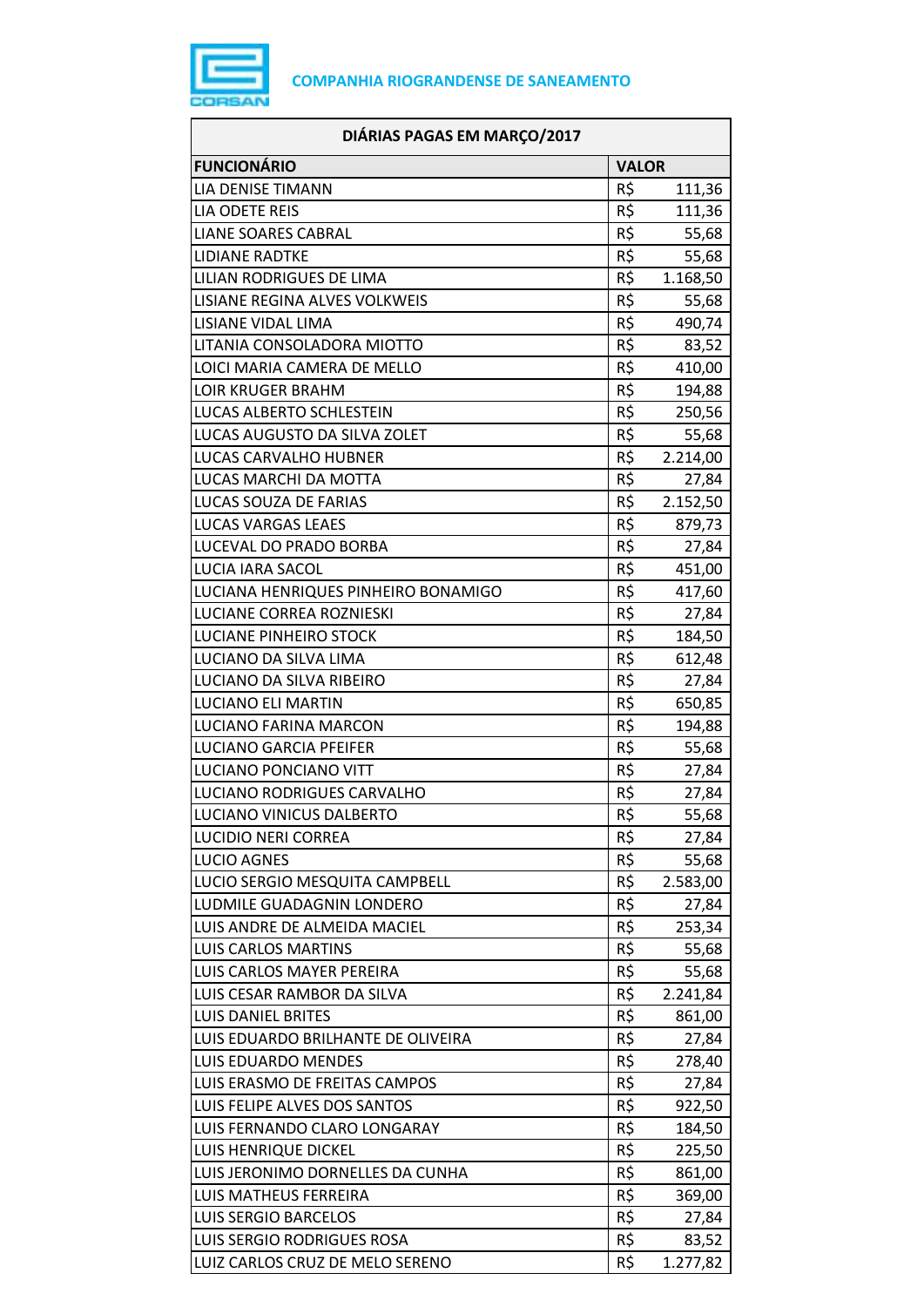

| DIÁRIAS PAGAS EM MARÇO/2017              |              |          |
|------------------------------------------|--------------|----------|
| <b>FUNCIONÁRIO</b>                       | <b>VALOR</b> |          |
| LUIZ CARLOS KLUSENER FILHO               | R\$          | 27,84    |
| <b>LUIZ CARLOS SCHNEIDER</b>             | R\$          | 556,80   |
| LUIZ CARLOS SEVAGE BITENCURT             | R\$          | 361,92   |
| <b>LUIZ CARLOS VIVAN</b>                 | R\$          | 27,84    |
| <b>LUIZ CESAR PEDRO</b>                  | R\$          | 1.107,00 |
| <b>LUIZ ERNESTO FERRARETTO</b>           | R\$          | 278,40   |
| LUIZ FERNANDO FIGUEIREDO DORNELES JUNIOR | R\$          | 741,30   |
| LUIZ GUSTAVO MEDEIROS RICALDE            | R\$          | 615,00   |
| LUIZ GUSTAVO PETRY MACHADO               | R\$          | 27,84    |
| LUIZ JUNIOR SOARES DA PAIXAO             | R\$          | 553,50   |
| <b>LUIZ MANTELLI</b>                     | R\$          | 55,68    |
| LUIZ ROBERTO NATEL OLIVEIRA              | R\$          | 556,80   |
| <b>LUIZ RODRIGUES</b>                    | R\$          | 27,84    |
| LUZIA DE LOURDES MARQUES DE MEDEIROS     | R\$          | 27,84    |
| <b>MADERSON ANDRE DA SILVA SANTOS</b>    | R\$          | 581,34   |
| <b>MAGLIANE FIN MARTINI</b>              | R\$          | 222,72   |
| <b>MAGNUS MARCELO FREDRICH</b>           | R\$          | 877,20   |
| <b>MAICON ENIO ELSENBACH</b>             | R\$          | 111,36   |
| MAIKE BENITES PAIVA                      | R\$          | 668,16   |
| <b>MAIQUEL KOCHHANN LUNKES</b>           | R\$          | 1.190,52 |
| <b>MANOEL EICKEL</b>                     | R\$          | 27,84    |
| <b>MARA REGINA CONTE</b>                 | R\$          | 27,84    |
| <b>MARA REGINA WEBER</b>                 | R\$          | 307,50   |
| <b>MARCEL BITTENCOURT LOPES</b>          | R\$          | 225,50   |
| MARCELA RIBAS CAMPANHA                   | R\$          | 27,84    |
| MARCELINO BLACENE SELLA                  | R\$          | 910,35   |
| MARCELINO JOSE HOSS BECKER               | R\$          | 83,52    |
| <b>MARCELO AUGUSTO SCHIAVINI</b>         | R\$          | 55,68    |
| <b>MARCELO DOYLE BENITES</b>             | R\$          | 2.091,00 |
| MARCELO GOMES SCHMACHTEMBERG             | R\$          | 55,68    |
| MARCELO LUIZ EMMENDOERFER                | R\$          | 609,18   |
| <b>MARCELO PINTO KLINGER</b>             | R\$          | 184,50   |
| MARCELO RAMALHO DE JESUS                 | R\$          | 389,76   |
| <b>MARCELO SANTOS FIORIN</b>             | R\$          | 167,04   |
| <b>MARCELO SCHUSTER</b>                  | R\$          | 2.091,00 |
| <b>MARCELO SCHWEIGHOFER</b>              | R\$          | 27,84    |
| <b>MARCELO SILVEIRA</b>                  | R\$          | 83,52    |
| <b>MARCIA CRISTINA DILL</b>              | R\$          | 27,84    |
| MARCIA FERREIRA DOS SANTOS               | R\$          | 225,50   |
| MARCIA LEMOS DOS SANTOS RAMOS            | R\$          | 278,40   |
| <b>MARCIA PERES BITENCOURT</b>           | R\$          | 27,84    |
| <b>MARCIANO DAL PIZZOL</b>               | R\$          | 253,34   |
| <b>MARCIANO ESTEVES</b>                  | R\$          | 83,52    |
| MARCIENA FERREIRA DA SILVA               | R\$          | 445,44   |
| MARCIO ALAOR CASAGRANDE FRANCO           | R\$          | 553,50   |
| <b>MARCIO ANDRE RAMBO</b>                | R\$          | 27,84    |
| <b>MARCIO BOMBONATO</b>                  | R\$          | 83,52    |
| <b>MARCIO BUENO SIMOES PIRES</b>         | R\$          | 307,50   |
| MARCIO DE AVILA SILVEIRA                 | R\$          | 295,86   |
|                                          |              |          |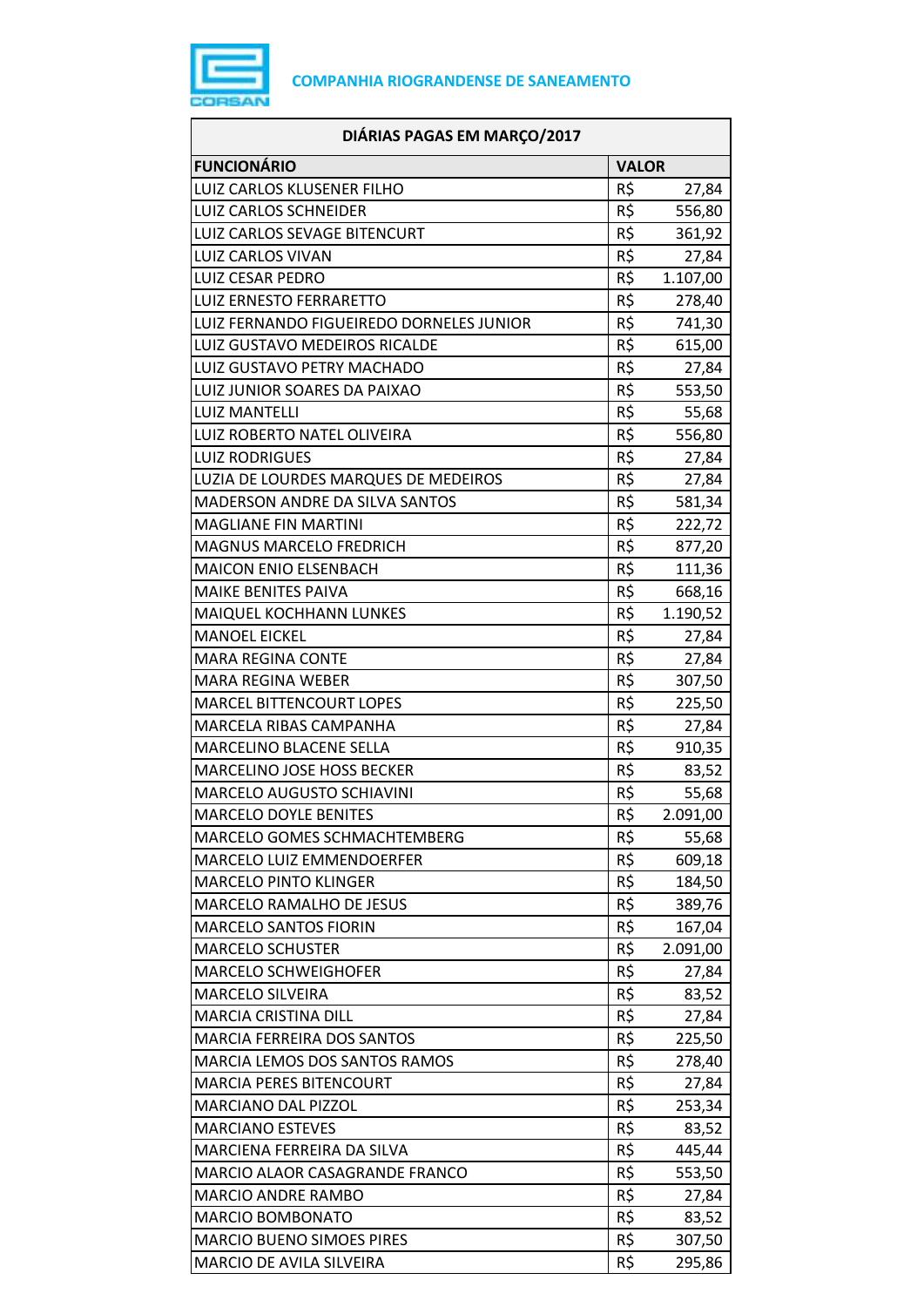

| <b>FUNCIONÁRIO</b><br><b>VALOR</b><br><b>MARCIO DOMINGUES AIRES</b><br>R\$<br>1.660,50<br>R\$<br>MARCIO GIOVANI DOS SANTOS CARVALHO<br>222,72<br>R\$<br><b>MARCIO MACHADO RODRIGUES</b><br>27,84<br>R\$<br><b>MARCIO MENDES DOS SANTOS</b><br>27,84<br>R\$<br><b>MARCIO MIREK</b><br>975,66<br>R\$<br><b>MARCIO REBESCHINI</b><br>184,50<br>R\$<br><b>MARCIO ROBERTO MADRI MACHADO</b><br>281,18<br>R\$<br><b>MARCIO RONILDO BORGES MOREIRA</b><br>83,52<br>R\$<br><b>MARCIO ROSALES NUNES</b><br>640,32<br>R\$<br>MARCIO SOUZA DE OLIVEIRA<br>111,36<br>R\$<br><b>MARCO ANTONIO BRASIL</b><br>55,68<br>R\$<br>MARCO ANTONIO DE OLIVEIRA<br>253,34<br>R\$<br><b>MARCO ANTONIO MEIRELES DUARTE</b><br>139,20<br>R\$<br>MARCO ANTONIO ULLMANN<br>83,52<br>R\$<br>MARCO AURELIO CAMARGO<br>27,84<br>R\$<br>MARCOS ALEXANDRE DE AZEVEDO<br>1.107,00<br>R\$<br>MARCOS ALEXANDRE LIMA DA SILVA<br>375,83<br>R\$<br>MARCOS ALFREDO LEITE SIQUEIRA<br>474,54<br>$R\overline{S}$<br>MARCOS ANTONIO DA ROCHA ROSA<br>506,68<br>R\$<br><b>MARCOS CESAR NUNES CORREA</b><br>222,72<br>R\$<br><b>MARCOS CRISTIANO SEVERO</b><br>1.599,00<br>R\$<br><b>MARCOS DOS SANTOS BELOUS</b><br>212,34<br>R\$<br><b>MARCOS ROBERTO BONALUME</b><br>83,52<br>R\$<br>MARCOS ROBERTO DELAVY DA SILVA<br>184,50<br>R\$<br><b>MARCOS RODRIGO KLIER</b><br>27,84<br>R\$<br><b>MARCOS TODORO SROCHINSKI</b><br>167,04<br>R\$<br>2.214,00<br><b>MARCOS VENICIO PRESTES</b><br>R\$<br><b>MARCUS SILVA DE MATOS</b><br>212,34<br>R\$<br>1.054,40<br><b>MARCUS VINICIUS CABERLON</b><br>R\$<br>MARGARETE NOEMI SARTORI GILIOLI<br>27,84<br>R\$<br>MARI FATIMA POPILNISKI<br>111,36<br>R\$<br><b>MARIA ANELISE KRINDGES</b><br>27,84<br>R\$<br>MARIA DA GRACA RODRIGUES DE SOUZA<br>375,83<br>R\$<br>MARIA DILES CAMPOS POLEZE<br>167,04<br>R\$<br>MARIA DO CARMO FERREIRA GONCALVES<br>27,84<br>R\$<br>MARIA INES DA SILVA BUENO<br>27,84<br>R\$<br>MARIEL DE PAULA CHAVES<br>27,84<br>R\$<br>MARILENE MACHADO CUNHA<br>27,84<br>R\$<br>MARILENE PACINI SELAU<br>167,04<br>R\$<br>MARILI SALETE DONGISKI<br>27,84<br>R\$<br><b>MARINO PIRES IBALDO</b><br>861,00<br>R\$<br>1.107,00<br>MARIO FERNANDO SCHMIDT DA SILVA<br>R\$<br>MARIO ROBERTO DA SILVA MARIN<br>451,00<br>R\$<br><b>MARISA MOREIRA NEVES</b><br>111,36<br>R\$<br>MARISTELA ALBINELLI BOLZAN<br>27,84<br>R\$<br><b>MARLENE RIBEIRO GRASSI</b><br>83,52<br>R\$<br>MARLI TERESINHA SILVA DA SILVA<br>184,50<br>R\$<br>MARLISE TERESINHA RIVA SCHUH<br>27,84<br>R\$<br>222,72<br><b>MARLON DA COSTA</b> | DIÁRIAS PAGAS EM MARÇO/2017 |  |  |
|------------------------------------------------------------------------------------------------------------------------------------------------------------------------------------------------------------------------------------------------------------------------------------------------------------------------------------------------------------------------------------------------------------------------------------------------------------------------------------------------------------------------------------------------------------------------------------------------------------------------------------------------------------------------------------------------------------------------------------------------------------------------------------------------------------------------------------------------------------------------------------------------------------------------------------------------------------------------------------------------------------------------------------------------------------------------------------------------------------------------------------------------------------------------------------------------------------------------------------------------------------------------------------------------------------------------------------------------------------------------------------------------------------------------------------------------------------------------------------------------------------------------------------------------------------------------------------------------------------------------------------------------------------------------------------------------------------------------------------------------------------------------------------------------------------------------------------------------------------------------------------------------------------------------------------------------------------------------------------------------------------------------------------------------------------------------------------------------------------------------------------------------------------------------------------------------------------------------------------------------------------------------------------------------------------------------------------------------------------------------------------------------------------------------------------------------------------------------------------------------------------------------------------|-----------------------------|--|--|
|                                                                                                                                                                                                                                                                                                                                                                                                                                                                                                                                                                                                                                                                                                                                                                                                                                                                                                                                                                                                                                                                                                                                                                                                                                                                                                                                                                                                                                                                                                                                                                                                                                                                                                                                                                                                                                                                                                                                                                                                                                                                                                                                                                                                                                                                                                                                                                                                                                                                                                                                    |                             |  |  |
|                                                                                                                                                                                                                                                                                                                                                                                                                                                                                                                                                                                                                                                                                                                                                                                                                                                                                                                                                                                                                                                                                                                                                                                                                                                                                                                                                                                                                                                                                                                                                                                                                                                                                                                                                                                                                                                                                                                                                                                                                                                                                                                                                                                                                                                                                                                                                                                                                                                                                                                                    |                             |  |  |
|                                                                                                                                                                                                                                                                                                                                                                                                                                                                                                                                                                                                                                                                                                                                                                                                                                                                                                                                                                                                                                                                                                                                                                                                                                                                                                                                                                                                                                                                                                                                                                                                                                                                                                                                                                                                                                                                                                                                                                                                                                                                                                                                                                                                                                                                                                                                                                                                                                                                                                                                    |                             |  |  |
|                                                                                                                                                                                                                                                                                                                                                                                                                                                                                                                                                                                                                                                                                                                                                                                                                                                                                                                                                                                                                                                                                                                                                                                                                                                                                                                                                                                                                                                                                                                                                                                                                                                                                                                                                                                                                                                                                                                                                                                                                                                                                                                                                                                                                                                                                                                                                                                                                                                                                                                                    |                             |  |  |
|                                                                                                                                                                                                                                                                                                                                                                                                                                                                                                                                                                                                                                                                                                                                                                                                                                                                                                                                                                                                                                                                                                                                                                                                                                                                                                                                                                                                                                                                                                                                                                                                                                                                                                                                                                                                                                                                                                                                                                                                                                                                                                                                                                                                                                                                                                                                                                                                                                                                                                                                    |                             |  |  |
|                                                                                                                                                                                                                                                                                                                                                                                                                                                                                                                                                                                                                                                                                                                                                                                                                                                                                                                                                                                                                                                                                                                                                                                                                                                                                                                                                                                                                                                                                                                                                                                                                                                                                                                                                                                                                                                                                                                                                                                                                                                                                                                                                                                                                                                                                                                                                                                                                                                                                                                                    |                             |  |  |
|                                                                                                                                                                                                                                                                                                                                                                                                                                                                                                                                                                                                                                                                                                                                                                                                                                                                                                                                                                                                                                                                                                                                                                                                                                                                                                                                                                                                                                                                                                                                                                                                                                                                                                                                                                                                                                                                                                                                                                                                                                                                                                                                                                                                                                                                                                                                                                                                                                                                                                                                    |                             |  |  |
|                                                                                                                                                                                                                                                                                                                                                                                                                                                                                                                                                                                                                                                                                                                                                                                                                                                                                                                                                                                                                                                                                                                                                                                                                                                                                                                                                                                                                                                                                                                                                                                                                                                                                                                                                                                                                                                                                                                                                                                                                                                                                                                                                                                                                                                                                                                                                                                                                                                                                                                                    |                             |  |  |
|                                                                                                                                                                                                                                                                                                                                                                                                                                                                                                                                                                                                                                                                                                                                                                                                                                                                                                                                                                                                                                                                                                                                                                                                                                                                                                                                                                                                                                                                                                                                                                                                                                                                                                                                                                                                                                                                                                                                                                                                                                                                                                                                                                                                                                                                                                                                                                                                                                                                                                                                    |                             |  |  |
|                                                                                                                                                                                                                                                                                                                                                                                                                                                                                                                                                                                                                                                                                                                                                                                                                                                                                                                                                                                                                                                                                                                                                                                                                                                                                                                                                                                                                                                                                                                                                                                                                                                                                                                                                                                                                                                                                                                                                                                                                                                                                                                                                                                                                                                                                                                                                                                                                                                                                                                                    |                             |  |  |
|                                                                                                                                                                                                                                                                                                                                                                                                                                                                                                                                                                                                                                                                                                                                                                                                                                                                                                                                                                                                                                                                                                                                                                                                                                                                                                                                                                                                                                                                                                                                                                                                                                                                                                                                                                                                                                                                                                                                                                                                                                                                                                                                                                                                                                                                                                                                                                                                                                                                                                                                    |                             |  |  |
|                                                                                                                                                                                                                                                                                                                                                                                                                                                                                                                                                                                                                                                                                                                                                                                                                                                                                                                                                                                                                                                                                                                                                                                                                                                                                                                                                                                                                                                                                                                                                                                                                                                                                                                                                                                                                                                                                                                                                                                                                                                                                                                                                                                                                                                                                                                                                                                                                                                                                                                                    |                             |  |  |
|                                                                                                                                                                                                                                                                                                                                                                                                                                                                                                                                                                                                                                                                                                                                                                                                                                                                                                                                                                                                                                                                                                                                                                                                                                                                                                                                                                                                                                                                                                                                                                                                                                                                                                                                                                                                                                                                                                                                                                                                                                                                                                                                                                                                                                                                                                                                                                                                                                                                                                                                    |                             |  |  |
|                                                                                                                                                                                                                                                                                                                                                                                                                                                                                                                                                                                                                                                                                                                                                                                                                                                                                                                                                                                                                                                                                                                                                                                                                                                                                                                                                                                                                                                                                                                                                                                                                                                                                                                                                                                                                                                                                                                                                                                                                                                                                                                                                                                                                                                                                                                                                                                                                                                                                                                                    |                             |  |  |
|                                                                                                                                                                                                                                                                                                                                                                                                                                                                                                                                                                                                                                                                                                                                                                                                                                                                                                                                                                                                                                                                                                                                                                                                                                                                                                                                                                                                                                                                                                                                                                                                                                                                                                                                                                                                                                                                                                                                                                                                                                                                                                                                                                                                                                                                                                                                                                                                                                                                                                                                    |                             |  |  |
|                                                                                                                                                                                                                                                                                                                                                                                                                                                                                                                                                                                                                                                                                                                                                                                                                                                                                                                                                                                                                                                                                                                                                                                                                                                                                                                                                                                                                                                                                                                                                                                                                                                                                                                                                                                                                                                                                                                                                                                                                                                                                                                                                                                                                                                                                                                                                                                                                                                                                                                                    |                             |  |  |
|                                                                                                                                                                                                                                                                                                                                                                                                                                                                                                                                                                                                                                                                                                                                                                                                                                                                                                                                                                                                                                                                                                                                                                                                                                                                                                                                                                                                                                                                                                                                                                                                                                                                                                                                                                                                                                                                                                                                                                                                                                                                                                                                                                                                                                                                                                                                                                                                                                                                                                                                    |                             |  |  |
|                                                                                                                                                                                                                                                                                                                                                                                                                                                                                                                                                                                                                                                                                                                                                                                                                                                                                                                                                                                                                                                                                                                                                                                                                                                                                                                                                                                                                                                                                                                                                                                                                                                                                                                                                                                                                                                                                                                                                                                                                                                                                                                                                                                                                                                                                                                                                                                                                                                                                                                                    |                             |  |  |
|                                                                                                                                                                                                                                                                                                                                                                                                                                                                                                                                                                                                                                                                                                                                                                                                                                                                                                                                                                                                                                                                                                                                                                                                                                                                                                                                                                                                                                                                                                                                                                                                                                                                                                                                                                                                                                                                                                                                                                                                                                                                                                                                                                                                                                                                                                                                                                                                                                                                                                                                    |                             |  |  |
|                                                                                                                                                                                                                                                                                                                                                                                                                                                                                                                                                                                                                                                                                                                                                                                                                                                                                                                                                                                                                                                                                                                                                                                                                                                                                                                                                                                                                                                                                                                                                                                                                                                                                                                                                                                                                                                                                                                                                                                                                                                                                                                                                                                                                                                                                                                                                                                                                                                                                                                                    |                             |  |  |
|                                                                                                                                                                                                                                                                                                                                                                                                                                                                                                                                                                                                                                                                                                                                                                                                                                                                                                                                                                                                                                                                                                                                                                                                                                                                                                                                                                                                                                                                                                                                                                                                                                                                                                                                                                                                                                                                                                                                                                                                                                                                                                                                                                                                                                                                                                                                                                                                                                                                                                                                    |                             |  |  |
|                                                                                                                                                                                                                                                                                                                                                                                                                                                                                                                                                                                                                                                                                                                                                                                                                                                                                                                                                                                                                                                                                                                                                                                                                                                                                                                                                                                                                                                                                                                                                                                                                                                                                                                                                                                                                                                                                                                                                                                                                                                                                                                                                                                                                                                                                                                                                                                                                                                                                                                                    |                             |  |  |
|                                                                                                                                                                                                                                                                                                                                                                                                                                                                                                                                                                                                                                                                                                                                                                                                                                                                                                                                                                                                                                                                                                                                                                                                                                                                                                                                                                                                                                                                                                                                                                                                                                                                                                                                                                                                                                                                                                                                                                                                                                                                                                                                                                                                                                                                                                                                                                                                                                                                                                                                    |                             |  |  |
|                                                                                                                                                                                                                                                                                                                                                                                                                                                                                                                                                                                                                                                                                                                                                                                                                                                                                                                                                                                                                                                                                                                                                                                                                                                                                                                                                                                                                                                                                                                                                                                                                                                                                                                                                                                                                                                                                                                                                                                                                                                                                                                                                                                                                                                                                                                                                                                                                                                                                                                                    |                             |  |  |
|                                                                                                                                                                                                                                                                                                                                                                                                                                                                                                                                                                                                                                                                                                                                                                                                                                                                                                                                                                                                                                                                                                                                                                                                                                                                                                                                                                                                                                                                                                                                                                                                                                                                                                                                                                                                                                                                                                                                                                                                                                                                                                                                                                                                                                                                                                                                                                                                                                                                                                                                    |                             |  |  |
|                                                                                                                                                                                                                                                                                                                                                                                                                                                                                                                                                                                                                                                                                                                                                                                                                                                                                                                                                                                                                                                                                                                                                                                                                                                                                                                                                                                                                                                                                                                                                                                                                                                                                                                                                                                                                                                                                                                                                                                                                                                                                                                                                                                                                                                                                                                                                                                                                                                                                                                                    |                             |  |  |
|                                                                                                                                                                                                                                                                                                                                                                                                                                                                                                                                                                                                                                                                                                                                                                                                                                                                                                                                                                                                                                                                                                                                                                                                                                                                                                                                                                                                                                                                                                                                                                                                                                                                                                                                                                                                                                                                                                                                                                                                                                                                                                                                                                                                                                                                                                                                                                                                                                                                                                                                    |                             |  |  |
|                                                                                                                                                                                                                                                                                                                                                                                                                                                                                                                                                                                                                                                                                                                                                                                                                                                                                                                                                                                                                                                                                                                                                                                                                                                                                                                                                                                                                                                                                                                                                                                                                                                                                                                                                                                                                                                                                                                                                                                                                                                                                                                                                                                                                                                                                                                                                                                                                                                                                                                                    |                             |  |  |
|                                                                                                                                                                                                                                                                                                                                                                                                                                                                                                                                                                                                                                                                                                                                                                                                                                                                                                                                                                                                                                                                                                                                                                                                                                                                                                                                                                                                                                                                                                                                                                                                                                                                                                                                                                                                                                                                                                                                                                                                                                                                                                                                                                                                                                                                                                                                                                                                                                                                                                                                    |                             |  |  |
|                                                                                                                                                                                                                                                                                                                                                                                                                                                                                                                                                                                                                                                                                                                                                                                                                                                                                                                                                                                                                                                                                                                                                                                                                                                                                                                                                                                                                                                                                                                                                                                                                                                                                                                                                                                                                                                                                                                                                                                                                                                                                                                                                                                                                                                                                                                                                                                                                                                                                                                                    |                             |  |  |
|                                                                                                                                                                                                                                                                                                                                                                                                                                                                                                                                                                                                                                                                                                                                                                                                                                                                                                                                                                                                                                                                                                                                                                                                                                                                                                                                                                                                                                                                                                                                                                                                                                                                                                                                                                                                                                                                                                                                                                                                                                                                                                                                                                                                                                                                                                                                                                                                                                                                                                                                    |                             |  |  |
|                                                                                                                                                                                                                                                                                                                                                                                                                                                                                                                                                                                                                                                                                                                                                                                                                                                                                                                                                                                                                                                                                                                                                                                                                                                                                                                                                                                                                                                                                                                                                                                                                                                                                                                                                                                                                                                                                                                                                                                                                                                                                                                                                                                                                                                                                                                                                                                                                                                                                                                                    |                             |  |  |
|                                                                                                                                                                                                                                                                                                                                                                                                                                                                                                                                                                                                                                                                                                                                                                                                                                                                                                                                                                                                                                                                                                                                                                                                                                                                                                                                                                                                                                                                                                                                                                                                                                                                                                                                                                                                                                                                                                                                                                                                                                                                                                                                                                                                                                                                                                                                                                                                                                                                                                                                    |                             |  |  |
|                                                                                                                                                                                                                                                                                                                                                                                                                                                                                                                                                                                                                                                                                                                                                                                                                                                                                                                                                                                                                                                                                                                                                                                                                                                                                                                                                                                                                                                                                                                                                                                                                                                                                                                                                                                                                                                                                                                                                                                                                                                                                                                                                                                                                                                                                                                                                                                                                                                                                                                                    |                             |  |  |
|                                                                                                                                                                                                                                                                                                                                                                                                                                                                                                                                                                                                                                                                                                                                                                                                                                                                                                                                                                                                                                                                                                                                                                                                                                                                                                                                                                                                                                                                                                                                                                                                                                                                                                                                                                                                                                                                                                                                                                                                                                                                                                                                                                                                                                                                                                                                                                                                                                                                                                                                    |                             |  |  |
|                                                                                                                                                                                                                                                                                                                                                                                                                                                                                                                                                                                                                                                                                                                                                                                                                                                                                                                                                                                                                                                                                                                                                                                                                                                                                                                                                                                                                                                                                                                                                                                                                                                                                                                                                                                                                                                                                                                                                                                                                                                                                                                                                                                                                                                                                                                                                                                                                                                                                                                                    |                             |  |  |
|                                                                                                                                                                                                                                                                                                                                                                                                                                                                                                                                                                                                                                                                                                                                                                                                                                                                                                                                                                                                                                                                                                                                                                                                                                                                                                                                                                                                                                                                                                                                                                                                                                                                                                                                                                                                                                                                                                                                                                                                                                                                                                                                                                                                                                                                                                                                                                                                                                                                                                                                    |                             |  |  |
|                                                                                                                                                                                                                                                                                                                                                                                                                                                                                                                                                                                                                                                                                                                                                                                                                                                                                                                                                                                                                                                                                                                                                                                                                                                                                                                                                                                                                                                                                                                                                                                                                                                                                                                                                                                                                                                                                                                                                                                                                                                                                                                                                                                                                                                                                                                                                                                                                                                                                                                                    |                             |  |  |
|                                                                                                                                                                                                                                                                                                                                                                                                                                                                                                                                                                                                                                                                                                                                                                                                                                                                                                                                                                                                                                                                                                                                                                                                                                                                                                                                                                                                                                                                                                                                                                                                                                                                                                                                                                                                                                                                                                                                                                                                                                                                                                                                                                                                                                                                                                                                                                                                                                                                                                                                    |                             |  |  |
|                                                                                                                                                                                                                                                                                                                                                                                                                                                                                                                                                                                                                                                                                                                                                                                                                                                                                                                                                                                                                                                                                                                                                                                                                                                                                                                                                                                                                                                                                                                                                                                                                                                                                                                                                                                                                                                                                                                                                                                                                                                                                                                                                                                                                                                                                                                                                                                                                                                                                                                                    |                             |  |  |
|                                                                                                                                                                                                                                                                                                                                                                                                                                                                                                                                                                                                                                                                                                                                                                                                                                                                                                                                                                                                                                                                                                                                                                                                                                                                                                                                                                                                                                                                                                                                                                                                                                                                                                                                                                                                                                                                                                                                                                                                                                                                                                                                                                                                                                                                                                                                                                                                                                                                                                                                    |                             |  |  |
|                                                                                                                                                                                                                                                                                                                                                                                                                                                                                                                                                                                                                                                                                                                                                                                                                                                                                                                                                                                                                                                                                                                                                                                                                                                                                                                                                                                                                                                                                                                                                                                                                                                                                                                                                                                                                                                                                                                                                                                                                                                                                                                                                                                                                                                                                                                                                                                                                                                                                                                                    |                             |  |  |
|                                                                                                                                                                                                                                                                                                                                                                                                                                                                                                                                                                                                                                                                                                                                                                                                                                                                                                                                                                                                                                                                                                                                                                                                                                                                                                                                                                                                                                                                                                                                                                                                                                                                                                                                                                                                                                                                                                                                                                                                                                                                                                                                                                                                                                                                                                                                                                                                                                                                                                                                    |                             |  |  |
|                                                                                                                                                                                                                                                                                                                                                                                                                                                                                                                                                                                                                                                                                                                                                                                                                                                                                                                                                                                                                                                                                                                                                                                                                                                                                                                                                                                                                                                                                                                                                                                                                                                                                                                                                                                                                                                                                                                                                                                                                                                                                                                                                                                                                                                                                                                                                                                                                                                                                                                                    |                             |  |  |
|                                                                                                                                                                                                                                                                                                                                                                                                                                                                                                                                                                                                                                                                                                                                                                                                                                                                                                                                                                                                                                                                                                                                                                                                                                                                                                                                                                                                                                                                                                                                                                                                                                                                                                                                                                                                                                                                                                                                                                                                                                                                                                                                                                                                                                                                                                                                                                                                                                                                                                                                    |                             |  |  |
|                                                                                                                                                                                                                                                                                                                                                                                                                                                                                                                                                                                                                                                                                                                                                                                                                                                                                                                                                                                                                                                                                                                                                                                                                                                                                                                                                                                                                                                                                                                                                                                                                                                                                                                                                                                                                                                                                                                                                                                                                                                                                                                                                                                                                                                                                                                                                                                                                                                                                                                                    |                             |  |  |
|                                                                                                                                                                                                                                                                                                                                                                                                                                                                                                                                                                                                                                                                                                                                                                                                                                                                                                                                                                                                                                                                                                                                                                                                                                                                                                                                                                                                                                                                                                                                                                                                                                                                                                                                                                                                                                                                                                                                                                                                                                                                                                                                                                                                                                                                                                                                                                                                                                                                                                                                    |                             |  |  |
|                                                                                                                                                                                                                                                                                                                                                                                                                                                                                                                                                                                                                                                                                                                                                                                                                                                                                                                                                                                                                                                                                                                                                                                                                                                                                                                                                                                                                                                                                                                                                                                                                                                                                                                                                                                                                                                                                                                                                                                                                                                                                                                                                                                                                                                                                                                                                                                                                                                                                                                                    |                             |  |  |
|                                                                                                                                                                                                                                                                                                                                                                                                                                                                                                                                                                                                                                                                                                                                                                                                                                                                                                                                                                                                                                                                                                                                                                                                                                                                                                                                                                                                                                                                                                                                                                                                                                                                                                                                                                                                                                                                                                                                                                                                                                                                                                                                                                                                                                                                                                                                                                                                                                                                                                                                    |                             |  |  |
|                                                                                                                                                                                                                                                                                                                                                                                                                                                                                                                                                                                                                                                                                                                                                                                                                                                                                                                                                                                                                                                                                                                                                                                                                                                                                                                                                                                                                                                                                                                                                                                                                                                                                                                                                                                                                                                                                                                                                                                                                                                                                                                                                                                                                                                                                                                                                                                                                                                                                                                                    |                             |  |  |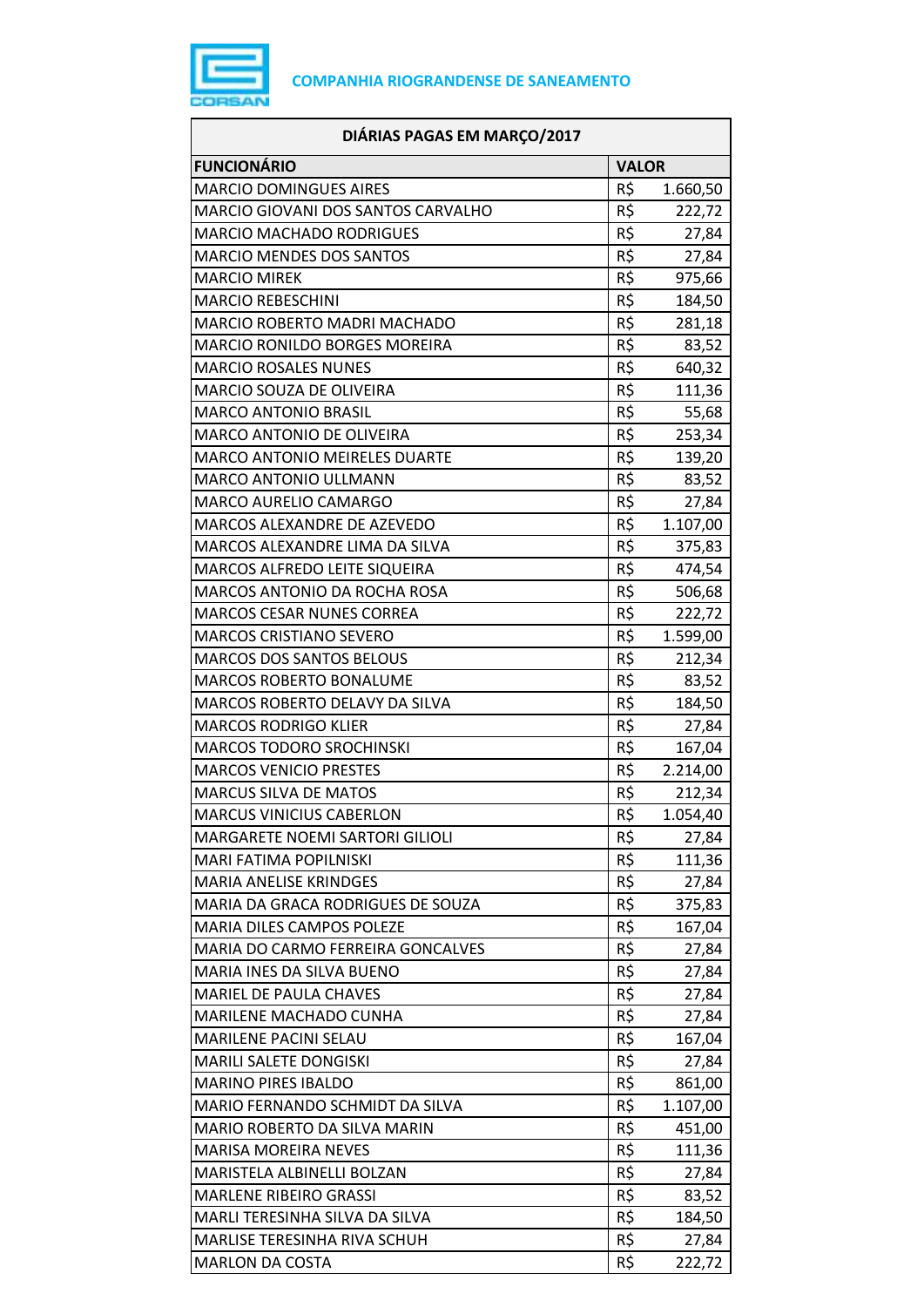

| DIÁRIAS PAGAS EM MARÇO/2017         |                 |          |
|-------------------------------------|-----------------|----------|
| <b>FUNCIONÁRIO</b>                  | <b>VALOR</b>    |          |
| <b>MARLON RICARDO MARCHESAN</b>     | R\$             | 664,86   |
| <b>MARTA EISMANN</b>                | R\$             | 27,84    |
| <b>MATEUS LUNELLI DAMIAN</b>        | R\$             | 250,56   |
| <b>MATHEUS PERIN HEFLER</b>         | R\$             | 905,04   |
| <b>MATHEUS SOARES DE SOUZA</b>      | R\$             | 194,88   |
| <b>MAURICIO DOS SANTOS</b>          | R\$             | 167,04   |
| <b>MAURICIO RODRIGO RAMOS</b>       | R\$             | 27,84    |
| <b>MAURICIO SILVA LEITES</b>        | R\$             | 55,68    |
| MAURO AUGUSTO ALMEIDA CABRAL        | R\$             | 1.141,44 |
| <b>MAURO DA SILVA SANTOS</b>        | R\$             | 55,68    |
| <b>MAURO DAIR KAISER</b>            | R\$             | 55,68    |
| MAURO JOSE DALL AGNOL               | R\$             | 83,52    |
| <b>MAURO POERSCH</b>                | R\$             | 83,52    |
| MAURO VIEIRA CARRASCO               | R\$             | 431,51   |
| <b>MAX FREDERICO GRAEBIN</b>        | R\$             | 1.353,00 |
| MAXIMILIANO ALVES DE MORAES         | R\$             | 403,67   |
| MAXIMILIANO DA SILVA                | R\$             | 779,52   |
| MERCIA MARLIZE ZIMMERMANN FEISTEL   | R\$             | 375,83   |
| <b>MICAEL TOME</b>                  | R\$             | 250,56   |
| MICHELE ASSUMPCAO DEBOITA           | R\$             | 27,84    |
| MIGUEL DE JESUS DE SIQUEIRA         | R\$             | 27,84    |
| MIGUEL DIOGO                        | R\$             | 27,84    |
| MIGUEL LUGOCH                       | R\$             | 281,18   |
| MILENA VELASQUES CORDEIRO MEIRELLES | R\$             | 27,84    |
| MILER DE SOUZA BARRAGANA            | R\$             | 27,84    |
| <b>MILTON FREITAS SANTOS</b>        | R\$             | 698,52   |
| <b>MILTON GAMBINI PIRES</b>         | R\$             | 1.332,49 |
| <b>MILTON LUIZ HENDGES</b>          | R\$             | 27,84    |
| MILTON MORAES MACHADO               | R\$             | 27,84    |
| <b>MILTON PAULO HICKMANN</b>        | R\$             | 111,36   |
| MILTON RODRIGO DE OLIVEIRA          | R\$             | 458,34   |
| <b>MILTON ROGERIO RAMOS</b>         | R\$             | 55,68    |
| MIRIAM DA COSTA CRUZ                | R\$             | 723,84   |
| MIRIAN GOMES FERREIRA               | $R\overline{S}$ | 27,84    |
| <b>MOACIR ROBSON KARKOW</b>         | R\$             | 833,66   |
| MOACIR SILVA DA SILVA               | R\$             | 27,84    |
| MOISES FANTINELI CALEGARI           | R\$             | 55,68    |
| MONICA DA SILVA ESPIRITO SANTO      | R\$             | 55,68    |
| MONICA VANZO                        | R\$             | 83,52    |
| MONICA VON BOROWSKI                 | R\$             | 27,84    |
| MONIQUE ALESSANDRA WOJCIECHOWSKI    | R\$             | 27,84    |
| MORGANA SILVA RODRIGUES KLIPPEL     | R\$             | 27,84    |
| NADIR ALBINO BECKER KONRATH         | R\$             | 55,68    |
| <b>NAGILE OHANA STRECK</b>          | R\$             | 246,00   |
| <b>NELSON ANTONIO ARNHOLD</b>       | R\$             | 167,04   |
| <b>NELSON CARVALHO</b>              | R\$             | 528,96   |
| <b>NELSON DA SILVA GUTLER</b>       | R\$             | 27,84    |
| <b>NELSON JACO BONIATTI</b>         | R\$             | 83,52    |
| <b>NELSON PAULO GERHARD</b>         | R\$             | 2.521,49 |
|                                     |                 |          |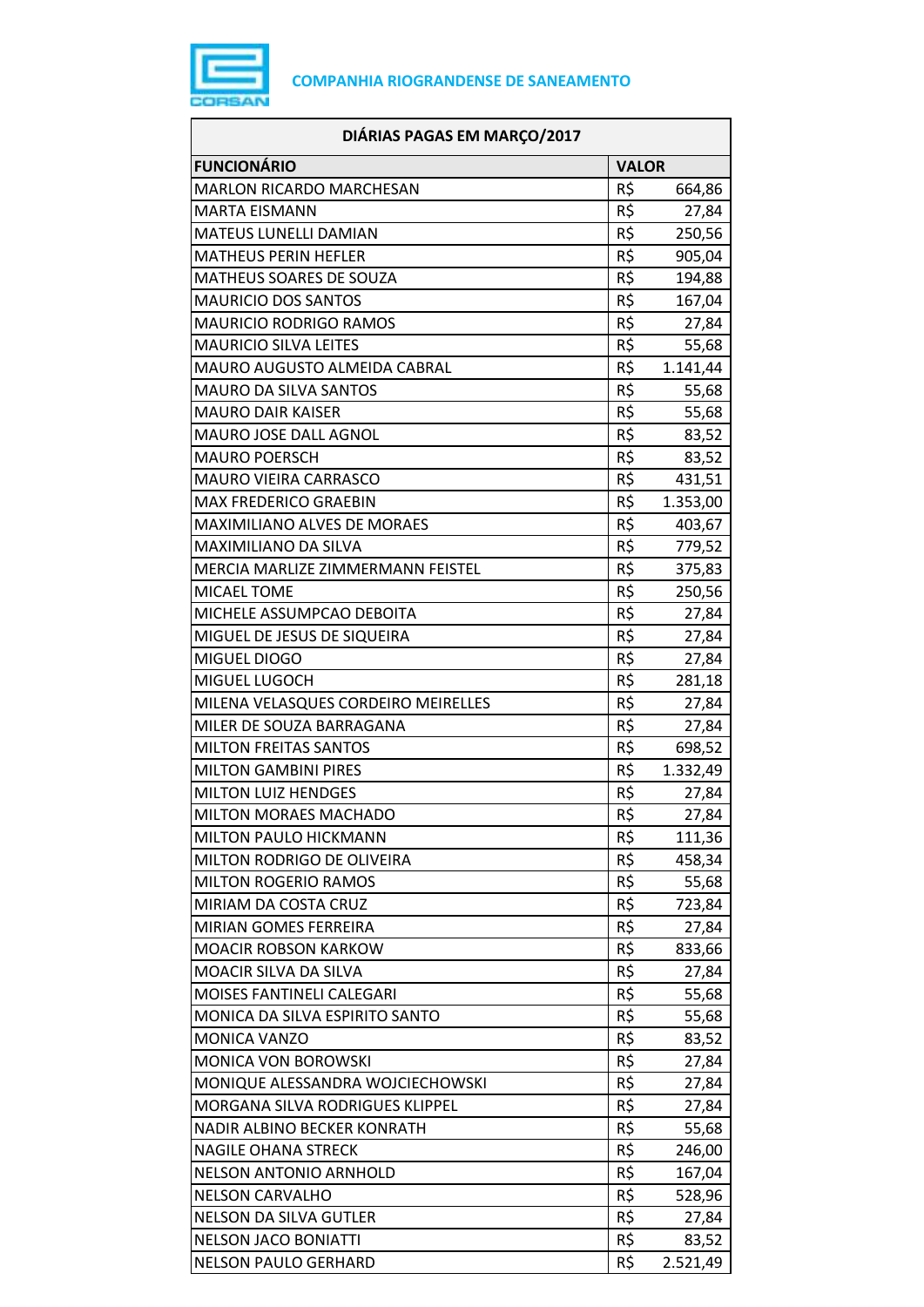

| DIÁRIAS PAGAS EM MARÇO/2017        |                 |          |
|------------------------------------|-----------------|----------|
| <b>FUNCIONÁRIO</b>                 | <b>VALOR</b>    |          |
| <b>NELSON SALDANHA NUNES</b>       | R\$             | 222,72   |
| <b>NELSON WEBER FILHO</b>          | R\$             | 2.214,00 |
| <b>NEOCIR JOSE ZORZO</b>           | R\$             | 27,84    |
| <b>NEOCIR RICARDO RIZZATTO</b>     | R\$             | 55,68    |
| <b>NEORILDO JOSE DASSI</b>         | R\$             | 410,00   |
| NERI IVANDO SCORTEGAGNA            | R\$             | 827,34   |
| NEWTON JOSE ROSSO TREVISAN         | R\$             | 83,52    |
| <b>NEWTON ROQUE RABELLO GLORIA</b> | R\$             | 445,44   |
| NILSON FERNANDO FONTANA            | R\$             | 430,50   |
| NILSON OLAIR QUEIROZ COLBEK        | R\$             | 27,84    |
| <b>NILSON TONIN</b>                | R\$             | 55,68    |
| NIVALDO SOUZA MORAIS               | R\$             | 1.353,00 |
| <b>NOEL DA SILVA SANTOS</b>        | R\$             | 2.795,34 |
| NOEMIA TEREZINHA MORS ARENHART     | R\$             | 799,50   |
| <b>NOIMAR MARCOS TELOKEN</b>       | R\$             | 27,84    |
| <b>NORI MENZEL</b>                 | R\$             | 27,84    |
| <b>OCLEIDI PAZ DA SILVA</b>        | $R\overline{S}$ | 55,68    |
| ODAIR FIORENTIN                    | R\$             | 407,22   |
| <b>ODECIO IRIO HAUPT</b>           | R\$             | 27,84    |
| ODILMAR BARBOSA MENDONCA           | R\$             | 375,83   |
| <b>ODILON MARTINS FILHO</b>        | R\$             | 55,68    |
| <b>ODILON ROLDAN AVILA</b>         | R\$             | 268,02   |
| <b>ODINEI PORTELLA</b>             | R\$             | 139,20   |
| ODIR ALVES DA SILVA                | R\$             | 1.537,50 |
| <b>OLDAIR MARTINS</b>              | R\$             | 83,52    |
| OLIVO DE VARGAS SIMOES             | R\$             | 167,04   |
| ONEIDE ADEL DA SILVA CASTRO        | R\$             | 55,68    |
| <b>ORION FLORES PASSINI</b>        | R\$             | 430,50   |
| OSEIAS RIBEIRO DA SILVA            | R\$             | 27,84    |
| <b>OSLEN MELCHIOR CHAVES</b>       | R\$             | 55,68    |
| OSMAR DE JESUS BUENO DE BAIRROS    | R\$             | 55,68    |
| OSMAR DE VARGAS DORNELLES          | R\$             | 1.353,00 |
| <b>OTO SCHNEIDER</b>               | R\$             | 1.353,00 |
| PABLO NOVO PINEIRO                 | R\$             | 225,50   |
| PARAGUACU NERY TALLAMINI           | R\$             | 55,68    |
| PATRICIA LUANA JESIUR KEGLER       | R\$             | 83,52    |
| PATRICIA PEDROSO DE SOUZA          | R\$             | 27,84    |
| PATRICIA SARMANHO                  | R\$             | 309,02   |
| PATRICIA VIEIRA BRAGA              | R\$             | 253,34   |
| PAULO AFONSO STEIN                 | R\$             | 27,84    |
| PAULO ALEXANDRE LAUX DONAY         | R\$             | 111,36   |
| PAULO ANGELO PASE                  | R\$             | 55,68    |
| PAULO AUGUSTO SOUTO                | R\$             | 306,24   |
| PAULO CELSO HALWACKS JUNIOR        | R\$             | 222,72   |
| PAULO CESAR DA SILVA HIDER         | R\$             | 55,68    |
| PAULO CESAR GOMES TEIXEIRA         | R\$             | 1.107,00 |
| PAULO CESAR MORAES PIMENTEL        | R\$             | 751,68   |
| PAULO CESAR OLIVEIRA DOS SANTOS    | R\$             | 640,32   |
| PAULO CESAR SCHOMMER               | R\$             | 826,82   |
|                                    |                 |          |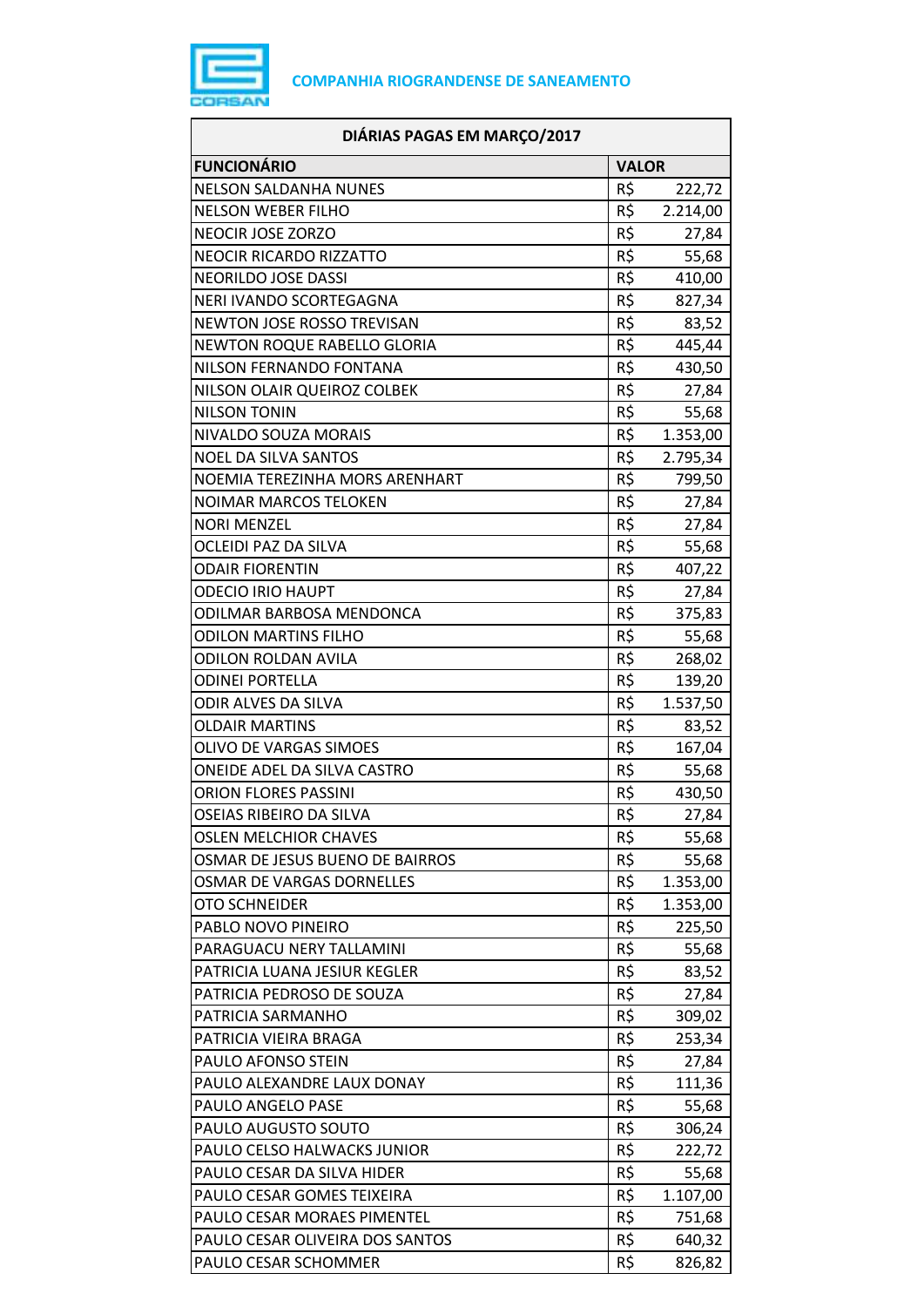

| <b>FUNCIONÁRIO</b><br><b>VALOR</b><br>PAULO CEZAR ENGSTER<br>R\$<br>212,34<br>R\$<br>PAULO CEZAR PORTOLON<br>194,88<br>R\$<br>PAULO DA SILVA ANDRE<br>27,84<br>R\$<br>PAULO DE TARSO MELLO PINHO<br>27,84<br>R\$<br>PAULO ERONI DOS SANTOS MEDEIROS<br>55,68<br>R\$<br>PAULO FERNANDO FERREIRA DE ALENCASTRO BRAGA<br>473,28<br>R\$<br>PAULO FLAVIO DOLEJAL CONCEICAO<br>501,12<br>R\$<br>PAULO REGIS ADAMY ANTONELLI<br>553,50<br>R\$<br>PAULO RENATO DA SILVA DUARTE<br>786,34<br>R\$<br>PAULO RICARDO BARCELOS TORBIS<br>111,36<br>R\$<br>PAULO RICARDO DA SILVA<br>139,20<br>R\$<br>PAULO RICARDO DA SILVA DE SOUZA<br>27,84<br>R\$<br>PAULO RICARDO DA SILVA NICHELE<br>83,52<br>R\$<br>PAULO RICARDO FARINHA DE OLIVEIRA<br>111,36<br>R\$<br>PAULO RICARDO GARCIA FRAGA<br>779,52<br>R\$<br>PAULO RICARDO SIQUEIRA DA SILVA<br>27,84<br>R\$<br>PAULO RICARDO ZEN<br>167,04<br>R\$<br>PAULO ROBERTO AICH<br>194,88<br>R\$<br>PAULO ROBERTO CANDIDO DA SILVA<br>55,68<br>R\$<br>PAULO ROBERTO CERVI<br>27,84<br>R\$<br>PAULO ROBERTO DA S FIGUEIREDO<br>799,50<br>R\$<br>PAULO ROBERTO MACEDO CIDADE<br>1.353,00<br>R\$<br>PAULO ROBERTO MARTINS DE OLIVEIRA<br>225,50<br>R\$<br>PAULO ROBERTO RODRIGUES CASTILHO<br>807,36<br>R\$<br>PAULO ROBERTO STAUDT<br>27,84<br>R\$<br>PAULO ROGERIO BOTELHO CAETANO<br>246,00<br>R\$<br>PAULO ROGERIO DA SILVA PAULON<br>83,52<br>R\$<br>27,84<br>PAULO ROGERIO DE OLIVEIRA<br>R\$<br>PAULO SERGIO PIRES<br>334,08<br>R\$<br>PAULO SIDINEI MINUZZO<br>714,72<br>PAULO TIGGEMANN<br>R\$<br>83,52<br>R\$<br>PAULO VOLMES MARQUES DE MACEDO<br>83,52<br>R\$<br>PEDRO FALCO PRUSKI<br>55,68<br>R\$<br>PEDRO FLECK DE BEM<br>27,84<br>R\$<br>PEDRO RAIMUNDO POMMER<br>1.599,00<br>R\$<br>PEDRO VILMAR DA SILVA<br>167,04<br>R\$<br>PEDRO WALDIR AMES<br>526,16<br>R\$<br>PERCIO DA SILVA<br>2.521,50<br>R\$<br>PERCIO SILVA DA SILVA<br>922,50<br>R\$<br>PIETRO SERPA KONZGEN<br>27,84<br>R\$<br>PLUTARCO ARISTIDES GERMANO SOARES MARQUES<br>1.581,03<br>R\$<br>RAFAEL ANDREI VOGT<br>27,84<br>R\$<br>553,50<br>RAFAEL ANTONIO MACHRY VIEIRA<br>R\$<br>RAFAEL DIEL SCHENKEL<br>1.414,50<br>R\$<br>RAFAEL DOS SANTOS MACHADO<br>27,84<br>R\$<br>RAFAEL ELIAS RODRIGUES<br>1.799,70<br>R\$<br>RAFAEL FRAGOSO FERNANDES<br>211,83<br>R\$<br>RAFAEL GAMBIM KRUMMENAUER<br>640,32<br>R\$<br>RAFAEL GIRARDELLO<br>27,84 | DIÁRIAS PAGAS EM MARÇO/2017 |  |
|-----------------------------------------------------------------------------------------------------------------------------------------------------------------------------------------------------------------------------------------------------------------------------------------------------------------------------------------------------------------------------------------------------------------------------------------------------------------------------------------------------------------------------------------------------------------------------------------------------------------------------------------------------------------------------------------------------------------------------------------------------------------------------------------------------------------------------------------------------------------------------------------------------------------------------------------------------------------------------------------------------------------------------------------------------------------------------------------------------------------------------------------------------------------------------------------------------------------------------------------------------------------------------------------------------------------------------------------------------------------------------------------------------------------------------------------------------------------------------------------------------------------------------------------------------------------------------------------------------------------------------------------------------------------------------------------------------------------------------------------------------------------------------------------------------------------------------------------------------------------------------------------------------------------------------------------------------------------------------------------------------------------------------------------------------------------------------------------------------------------------------------------------------------------------------------------------------------------------------------------------------------------------------------------------------------------------------------------------------------|-----------------------------|--|
|                                                                                                                                                                                                                                                                                                                                                                                                                                                                                                                                                                                                                                                                                                                                                                                                                                                                                                                                                                                                                                                                                                                                                                                                                                                                                                                                                                                                                                                                                                                                                                                                                                                                                                                                                                                                                                                                                                                                                                                                                                                                                                                                                                                                                                                                                                                                                           |                             |  |
|                                                                                                                                                                                                                                                                                                                                                                                                                                                                                                                                                                                                                                                                                                                                                                                                                                                                                                                                                                                                                                                                                                                                                                                                                                                                                                                                                                                                                                                                                                                                                                                                                                                                                                                                                                                                                                                                                                                                                                                                                                                                                                                                                                                                                                                                                                                                                           |                             |  |
|                                                                                                                                                                                                                                                                                                                                                                                                                                                                                                                                                                                                                                                                                                                                                                                                                                                                                                                                                                                                                                                                                                                                                                                                                                                                                                                                                                                                                                                                                                                                                                                                                                                                                                                                                                                                                                                                                                                                                                                                                                                                                                                                                                                                                                                                                                                                                           |                             |  |
|                                                                                                                                                                                                                                                                                                                                                                                                                                                                                                                                                                                                                                                                                                                                                                                                                                                                                                                                                                                                                                                                                                                                                                                                                                                                                                                                                                                                                                                                                                                                                                                                                                                                                                                                                                                                                                                                                                                                                                                                                                                                                                                                                                                                                                                                                                                                                           |                             |  |
|                                                                                                                                                                                                                                                                                                                                                                                                                                                                                                                                                                                                                                                                                                                                                                                                                                                                                                                                                                                                                                                                                                                                                                                                                                                                                                                                                                                                                                                                                                                                                                                                                                                                                                                                                                                                                                                                                                                                                                                                                                                                                                                                                                                                                                                                                                                                                           |                             |  |
|                                                                                                                                                                                                                                                                                                                                                                                                                                                                                                                                                                                                                                                                                                                                                                                                                                                                                                                                                                                                                                                                                                                                                                                                                                                                                                                                                                                                                                                                                                                                                                                                                                                                                                                                                                                                                                                                                                                                                                                                                                                                                                                                                                                                                                                                                                                                                           |                             |  |
|                                                                                                                                                                                                                                                                                                                                                                                                                                                                                                                                                                                                                                                                                                                                                                                                                                                                                                                                                                                                                                                                                                                                                                                                                                                                                                                                                                                                                                                                                                                                                                                                                                                                                                                                                                                                                                                                                                                                                                                                                                                                                                                                                                                                                                                                                                                                                           |                             |  |
|                                                                                                                                                                                                                                                                                                                                                                                                                                                                                                                                                                                                                                                                                                                                                                                                                                                                                                                                                                                                                                                                                                                                                                                                                                                                                                                                                                                                                                                                                                                                                                                                                                                                                                                                                                                                                                                                                                                                                                                                                                                                                                                                                                                                                                                                                                                                                           |                             |  |
|                                                                                                                                                                                                                                                                                                                                                                                                                                                                                                                                                                                                                                                                                                                                                                                                                                                                                                                                                                                                                                                                                                                                                                                                                                                                                                                                                                                                                                                                                                                                                                                                                                                                                                                                                                                                                                                                                                                                                                                                                                                                                                                                                                                                                                                                                                                                                           |                             |  |
|                                                                                                                                                                                                                                                                                                                                                                                                                                                                                                                                                                                                                                                                                                                                                                                                                                                                                                                                                                                                                                                                                                                                                                                                                                                                                                                                                                                                                                                                                                                                                                                                                                                                                                                                                                                                                                                                                                                                                                                                                                                                                                                                                                                                                                                                                                                                                           |                             |  |
|                                                                                                                                                                                                                                                                                                                                                                                                                                                                                                                                                                                                                                                                                                                                                                                                                                                                                                                                                                                                                                                                                                                                                                                                                                                                                                                                                                                                                                                                                                                                                                                                                                                                                                                                                                                                                                                                                                                                                                                                                                                                                                                                                                                                                                                                                                                                                           |                             |  |
|                                                                                                                                                                                                                                                                                                                                                                                                                                                                                                                                                                                                                                                                                                                                                                                                                                                                                                                                                                                                                                                                                                                                                                                                                                                                                                                                                                                                                                                                                                                                                                                                                                                                                                                                                                                                                                                                                                                                                                                                                                                                                                                                                                                                                                                                                                                                                           |                             |  |
|                                                                                                                                                                                                                                                                                                                                                                                                                                                                                                                                                                                                                                                                                                                                                                                                                                                                                                                                                                                                                                                                                                                                                                                                                                                                                                                                                                                                                                                                                                                                                                                                                                                                                                                                                                                                                                                                                                                                                                                                                                                                                                                                                                                                                                                                                                                                                           |                             |  |
|                                                                                                                                                                                                                                                                                                                                                                                                                                                                                                                                                                                                                                                                                                                                                                                                                                                                                                                                                                                                                                                                                                                                                                                                                                                                                                                                                                                                                                                                                                                                                                                                                                                                                                                                                                                                                                                                                                                                                                                                                                                                                                                                                                                                                                                                                                                                                           |                             |  |
|                                                                                                                                                                                                                                                                                                                                                                                                                                                                                                                                                                                                                                                                                                                                                                                                                                                                                                                                                                                                                                                                                                                                                                                                                                                                                                                                                                                                                                                                                                                                                                                                                                                                                                                                                                                                                                                                                                                                                                                                                                                                                                                                                                                                                                                                                                                                                           |                             |  |
|                                                                                                                                                                                                                                                                                                                                                                                                                                                                                                                                                                                                                                                                                                                                                                                                                                                                                                                                                                                                                                                                                                                                                                                                                                                                                                                                                                                                                                                                                                                                                                                                                                                                                                                                                                                                                                                                                                                                                                                                                                                                                                                                                                                                                                                                                                                                                           |                             |  |
|                                                                                                                                                                                                                                                                                                                                                                                                                                                                                                                                                                                                                                                                                                                                                                                                                                                                                                                                                                                                                                                                                                                                                                                                                                                                                                                                                                                                                                                                                                                                                                                                                                                                                                                                                                                                                                                                                                                                                                                                                                                                                                                                                                                                                                                                                                                                                           |                             |  |
|                                                                                                                                                                                                                                                                                                                                                                                                                                                                                                                                                                                                                                                                                                                                                                                                                                                                                                                                                                                                                                                                                                                                                                                                                                                                                                                                                                                                                                                                                                                                                                                                                                                                                                                                                                                                                                                                                                                                                                                                                                                                                                                                                                                                                                                                                                                                                           |                             |  |
|                                                                                                                                                                                                                                                                                                                                                                                                                                                                                                                                                                                                                                                                                                                                                                                                                                                                                                                                                                                                                                                                                                                                                                                                                                                                                                                                                                                                                                                                                                                                                                                                                                                                                                                                                                                                                                                                                                                                                                                                                                                                                                                                                                                                                                                                                                                                                           |                             |  |
|                                                                                                                                                                                                                                                                                                                                                                                                                                                                                                                                                                                                                                                                                                                                                                                                                                                                                                                                                                                                                                                                                                                                                                                                                                                                                                                                                                                                                                                                                                                                                                                                                                                                                                                                                                                                                                                                                                                                                                                                                                                                                                                                                                                                                                                                                                                                                           |                             |  |
|                                                                                                                                                                                                                                                                                                                                                                                                                                                                                                                                                                                                                                                                                                                                                                                                                                                                                                                                                                                                                                                                                                                                                                                                                                                                                                                                                                                                                                                                                                                                                                                                                                                                                                                                                                                                                                                                                                                                                                                                                                                                                                                                                                                                                                                                                                                                                           |                             |  |
|                                                                                                                                                                                                                                                                                                                                                                                                                                                                                                                                                                                                                                                                                                                                                                                                                                                                                                                                                                                                                                                                                                                                                                                                                                                                                                                                                                                                                                                                                                                                                                                                                                                                                                                                                                                                                                                                                                                                                                                                                                                                                                                                                                                                                                                                                                                                                           |                             |  |
|                                                                                                                                                                                                                                                                                                                                                                                                                                                                                                                                                                                                                                                                                                                                                                                                                                                                                                                                                                                                                                                                                                                                                                                                                                                                                                                                                                                                                                                                                                                                                                                                                                                                                                                                                                                                                                                                                                                                                                                                                                                                                                                                                                                                                                                                                                                                                           |                             |  |
|                                                                                                                                                                                                                                                                                                                                                                                                                                                                                                                                                                                                                                                                                                                                                                                                                                                                                                                                                                                                                                                                                                                                                                                                                                                                                                                                                                                                                                                                                                                                                                                                                                                                                                                                                                                                                                                                                                                                                                                                                                                                                                                                                                                                                                                                                                                                                           |                             |  |
|                                                                                                                                                                                                                                                                                                                                                                                                                                                                                                                                                                                                                                                                                                                                                                                                                                                                                                                                                                                                                                                                                                                                                                                                                                                                                                                                                                                                                                                                                                                                                                                                                                                                                                                                                                                                                                                                                                                                                                                                                                                                                                                                                                                                                                                                                                                                                           |                             |  |
|                                                                                                                                                                                                                                                                                                                                                                                                                                                                                                                                                                                                                                                                                                                                                                                                                                                                                                                                                                                                                                                                                                                                                                                                                                                                                                                                                                                                                                                                                                                                                                                                                                                                                                                                                                                                                                                                                                                                                                                                                                                                                                                                                                                                                                                                                                                                                           |                             |  |
|                                                                                                                                                                                                                                                                                                                                                                                                                                                                                                                                                                                                                                                                                                                                                                                                                                                                                                                                                                                                                                                                                                                                                                                                                                                                                                                                                                                                                                                                                                                                                                                                                                                                                                                                                                                                                                                                                                                                                                                                                                                                                                                                                                                                                                                                                                                                                           |                             |  |
|                                                                                                                                                                                                                                                                                                                                                                                                                                                                                                                                                                                                                                                                                                                                                                                                                                                                                                                                                                                                                                                                                                                                                                                                                                                                                                                                                                                                                                                                                                                                                                                                                                                                                                                                                                                                                                                                                                                                                                                                                                                                                                                                                                                                                                                                                                                                                           |                             |  |
|                                                                                                                                                                                                                                                                                                                                                                                                                                                                                                                                                                                                                                                                                                                                                                                                                                                                                                                                                                                                                                                                                                                                                                                                                                                                                                                                                                                                                                                                                                                                                                                                                                                                                                                                                                                                                                                                                                                                                                                                                                                                                                                                                                                                                                                                                                                                                           |                             |  |
|                                                                                                                                                                                                                                                                                                                                                                                                                                                                                                                                                                                                                                                                                                                                                                                                                                                                                                                                                                                                                                                                                                                                                                                                                                                                                                                                                                                                                                                                                                                                                                                                                                                                                                                                                                                                                                                                                                                                                                                                                                                                                                                                                                                                                                                                                                                                                           |                             |  |
|                                                                                                                                                                                                                                                                                                                                                                                                                                                                                                                                                                                                                                                                                                                                                                                                                                                                                                                                                                                                                                                                                                                                                                                                                                                                                                                                                                                                                                                                                                                                                                                                                                                                                                                                                                                                                                                                                                                                                                                                                                                                                                                                                                                                                                                                                                                                                           |                             |  |
|                                                                                                                                                                                                                                                                                                                                                                                                                                                                                                                                                                                                                                                                                                                                                                                                                                                                                                                                                                                                                                                                                                                                                                                                                                                                                                                                                                                                                                                                                                                                                                                                                                                                                                                                                                                                                                                                                                                                                                                                                                                                                                                                                                                                                                                                                                                                                           |                             |  |
|                                                                                                                                                                                                                                                                                                                                                                                                                                                                                                                                                                                                                                                                                                                                                                                                                                                                                                                                                                                                                                                                                                                                                                                                                                                                                                                                                                                                                                                                                                                                                                                                                                                                                                                                                                                                                                                                                                                                                                                                                                                                                                                                                                                                                                                                                                                                                           |                             |  |
|                                                                                                                                                                                                                                                                                                                                                                                                                                                                                                                                                                                                                                                                                                                                                                                                                                                                                                                                                                                                                                                                                                                                                                                                                                                                                                                                                                                                                                                                                                                                                                                                                                                                                                                                                                                                                                                                                                                                                                                                                                                                                                                                                                                                                                                                                                                                                           |                             |  |
|                                                                                                                                                                                                                                                                                                                                                                                                                                                                                                                                                                                                                                                                                                                                                                                                                                                                                                                                                                                                                                                                                                                                                                                                                                                                                                                                                                                                                                                                                                                                                                                                                                                                                                                                                                                                                                                                                                                                                                                                                                                                                                                                                                                                                                                                                                                                                           |                             |  |
|                                                                                                                                                                                                                                                                                                                                                                                                                                                                                                                                                                                                                                                                                                                                                                                                                                                                                                                                                                                                                                                                                                                                                                                                                                                                                                                                                                                                                                                                                                                                                                                                                                                                                                                                                                                                                                                                                                                                                                                                                                                                                                                                                                                                                                                                                                                                                           |                             |  |
|                                                                                                                                                                                                                                                                                                                                                                                                                                                                                                                                                                                                                                                                                                                                                                                                                                                                                                                                                                                                                                                                                                                                                                                                                                                                                                                                                                                                                                                                                                                                                                                                                                                                                                                                                                                                                                                                                                                                                                                                                                                                                                                                                                                                                                                                                                                                                           |                             |  |
|                                                                                                                                                                                                                                                                                                                                                                                                                                                                                                                                                                                                                                                                                                                                                                                                                                                                                                                                                                                                                                                                                                                                                                                                                                                                                                                                                                                                                                                                                                                                                                                                                                                                                                                                                                                                                                                                                                                                                                                                                                                                                                                                                                                                                                                                                                                                                           |                             |  |
|                                                                                                                                                                                                                                                                                                                                                                                                                                                                                                                                                                                                                                                                                                                                                                                                                                                                                                                                                                                                                                                                                                                                                                                                                                                                                                                                                                                                                                                                                                                                                                                                                                                                                                                                                                                                                                                                                                                                                                                                                                                                                                                                                                                                                                                                                                                                                           |                             |  |
|                                                                                                                                                                                                                                                                                                                                                                                                                                                                                                                                                                                                                                                                                                                                                                                                                                                                                                                                                                                                                                                                                                                                                                                                                                                                                                                                                                                                                                                                                                                                                                                                                                                                                                                                                                                                                                                                                                                                                                                                                                                                                                                                                                                                                                                                                                                                                           |                             |  |
|                                                                                                                                                                                                                                                                                                                                                                                                                                                                                                                                                                                                                                                                                                                                                                                                                                                                                                                                                                                                                                                                                                                                                                                                                                                                                                                                                                                                                                                                                                                                                                                                                                                                                                                                                                                                                                                                                                                                                                                                                                                                                                                                                                                                                                                                                                                                                           |                             |  |
|                                                                                                                                                                                                                                                                                                                                                                                                                                                                                                                                                                                                                                                                                                                                                                                                                                                                                                                                                                                                                                                                                                                                                                                                                                                                                                                                                                                                                                                                                                                                                                                                                                                                                                                                                                                                                                                                                                                                                                                                                                                                                                                                                                                                                                                                                                                                                           |                             |  |
|                                                                                                                                                                                                                                                                                                                                                                                                                                                                                                                                                                                                                                                                                                                                                                                                                                                                                                                                                                                                                                                                                                                                                                                                                                                                                                                                                                                                                                                                                                                                                                                                                                                                                                                                                                                                                                                                                                                                                                                                                                                                                                                                                                                                                                                                                                                                                           |                             |  |
|                                                                                                                                                                                                                                                                                                                                                                                                                                                                                                                                                                                                                                                                                                                                                                                                                                                                                                                                                                                                                                                                                                                                                                                                                                                                                                                                                                                                                                                                                                                                                                                                                                                                                                                                                                                                                                                                                                                                                                                                                                                                                                                                                                                                                                                                                                                                                           |                             |  |
|                                                                                                                                                                                                                                                                                                                                                                                                                                                                                                                                                                                                                                                                                                                                                                                                                                                                                                                                                                                                                                                                                                                                                                                                                                                                                                                                                                                                                                                                                                                                                                                                                                                                                                                                                                                                                                                                                                                                                                                                                                                                                                                                                                                                                                                                                                                                                           |                             |  |
|                                                                                                                                                                                                                                                                                                                                                                                                                                                                                                                                                                                                                                                                                                                                                                                                                                                                                                                                                                                                                                                                                                                                                                                                                                                                                                                                                                                                                                                                                                                                                                                                                                                                                                                                                                                                                                                                                                                                                                                                                                                                                                                                                                                                                                                                                                                                                           |                             |  |
|                                                                                                                                                                                                                                                                                                                                                                                                                                                                                                                                                                                                                                                                                                                                                                                                                                                                                                                                                                                                                                                                                                                                                                                                                                                                                                                                                                                                                                                                                                                                                                                                                                                                                                                                                                                                                                                                                                                                                                                                                                                                                                                                                                                                                                                                                                                                                           |                             |  |
|                                                                                                                                                                                                                                                                                                                                                                                                                                                                                                                                                                                                                                                                                                                                                                                                                                                                                                                                                                                                                                                                                                                                                                                                                                                                                                                                                                                                                                                                                                                                                                                                                                                                                                                                                                                                                                                                                                                                                                                                                                                                                                                                                                                                                                                                                                                                                           |                             |  |
|                                                                                                                                                                                                                                                                                                                                                                                                                                                                                                                                                                                                                                                                                                                                                                                                                                                                                                                                                                                                                                                                                                                                                                                                                                                                                                                                                                                                                                                                                                                                                                                                                                                                                                                                                                                                                                                                                                                                                                                                                                                                                                                                                                                                                                                                                                                                                           |                             |  |
|                                                                                                                                                                                                                                                                                                                                                                                                                                                                                                                                                                                                                                                                                                                                                                                                                                                                                                                                                                                                                                                                                                                                                                                                                                                                                                                                                                                                                                                                                                                                                                                                                                                                                                                                                                                                                                                                                                                                                                                                                                                                                                                                                                                                                                                                                                                                                           |                             |  |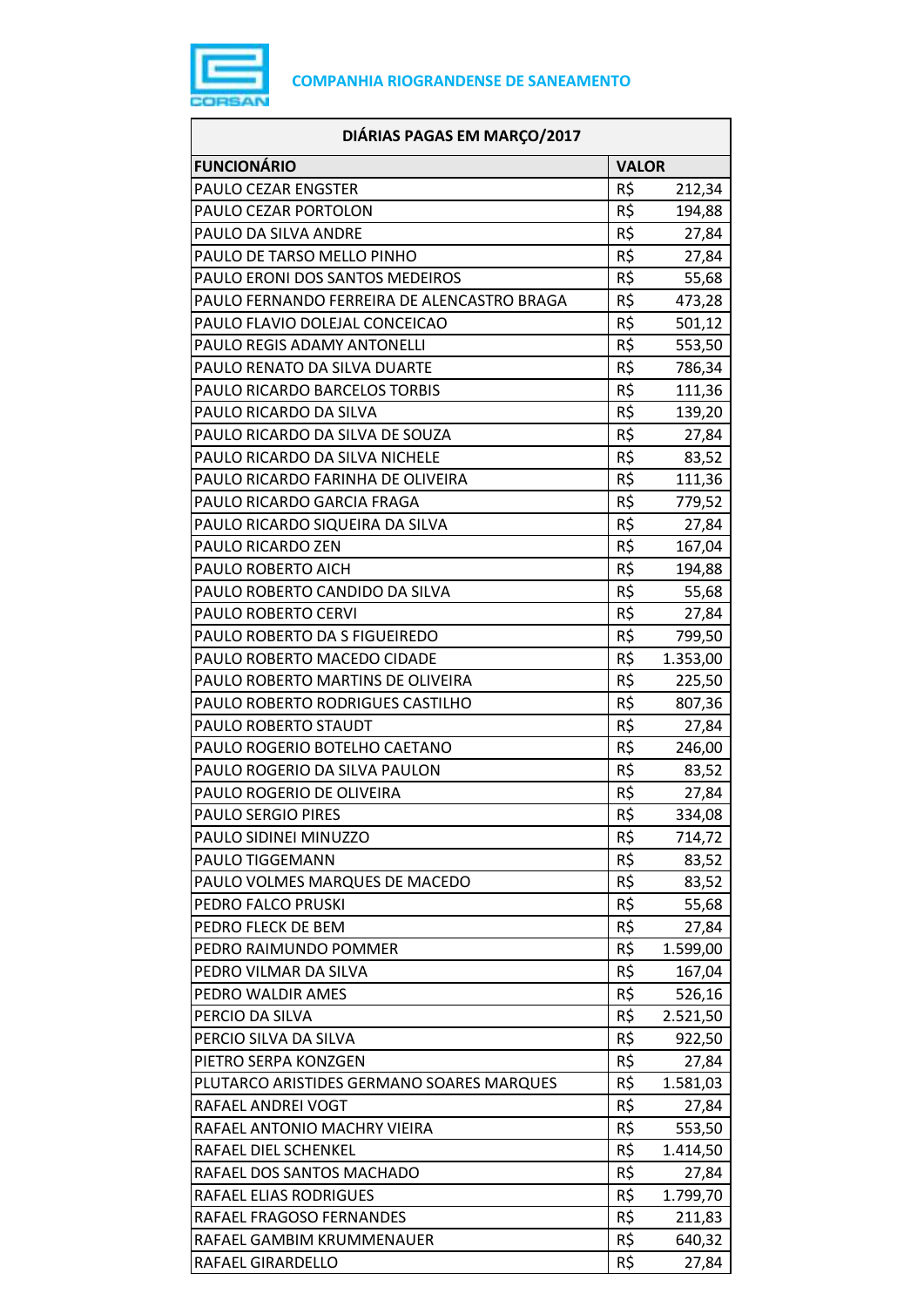

| DIÁRIAS PAGAS EM MARÇO/2017           |              |          |
|---------------------------------------|--------------|----------|
| <b>FUNCIONÁRIO</b>                    | <b>VALOR</b> |          |
| RAFAEL JOSE RIBEIRO                   | R\$          | 458,34   |
| RAFAEL LIMA GARCIA                    | R\$          | 278,40   |
| RAFAEL SOARES DOMINGUES               | R\$          | 717,50   |
| RAONI LEIVAS MOREIRA                  | R\$          | 1.123,20 |
| RAQUEL DELAI CELANT                   | R\$          | 278,40   |
| RAQUEL GARCIA SERPA                   | R\$          | 111,36   |
| RAQUEL POLENZ WIELEWICKI              | R\$          | 55,68    |
| RAUL FERNANDO RODRIGUES RAMOS         | R\$          | 430,50   |
| RAUL FERNANDO SILVEIRA MALHAO         | R\$          | 27,84    |
| RAUL MACIEL DONATO                    | R\$          | 2.214,00 |
| <b>RAUL WEDIG</b>                     | R\$          | 473,28   |
| <b>REGES DE DAVID</b>                 | R\$          | 150,33   |
| REGINA DA SILVA REIS                  | R\$          | 55,68    |
| <b>REGIS ARTHUR BUGS DORR</b>         | R\$          | 83,52    |
| <b>REGIS MACHADO COLARES</b>          | R\$          | 167,04   |
| REGIS REBELLO MOREIRA                 | R\$          | 184,50   |
| RENA SILVEIRA DE MIRANDA              | R\$          | 83,52    |
| RENAN ANTONIO GRZEBIELUCKA            | R\$          | 55,68    |
| RENATA BARBOSA VALIM                  | R\$          | 1.660,50 |
| RENATA BENEVIT GIL                    | R\$          | 83,52    |
| RENATA DAL MAGRO                      | R\$          | 139,20   |
| <b>RENE ARI HOFF JUNIOR</b>           | R\$          | 139,20   |
| RICARDO ALOISIO NIENOV                | R\$          | 27,84    |
| RICARDO JOAO ROHDE                    | R\$          | 167,04   |
| RICARDO LIMA DE AZEVEDO               | R\$          | 250,56   |
| RICARDO LOPES GUARISE                 | R\$          | 417,60   |
| RICARDO MAROSTICA                     | R\$          | 111,36   |
| RICARDO MONTEIRO MAZOT                | R\$          | 723,84   |
| RICARDO ROBALO DE SOUZA               | R\$          | 1.845,00 |
| RICARDO SEBASTIAO DE MELOS            | R\$          | 334,08   |
| RICHARD LUIZ RODRIGUES LOPES          | R\$          | 445,44   |
| RINALDO PEREIRA DE LIMA               | R\$          | 111,36   |
| RITA DE CASSIA GOMES DE OLIVEIRA      | R\$          | 1.107,00 |
| ROBERSON CLAITON SANTOS DE AVILA      | R\$          | 27,84    |
| ROBERTA FALLER VIANNA                 | R\$          | 2.398,50 |
| ROBERTA MAIATO SOTTER                 | R\$          | 184,50   |
| ROBERTA MASLINKIEWICZ CORREA DA SILVA | R\$          | 184,50   |
| ROBERTO CARRICONDE                    | R\$          | 2.829,00 |
| ROBERTO DE SOUZA BOESE                | R\$          | 27,84    |
| ROBERTO LEAL DE SOUZA NETO            | R\$          | 27,84    |
| ROBERTO PERIN                         | R\$          | 55,68    |
| ROBERTO PINTO DA SILVA                | R\$          | 528,96   |
| ROBERTO PINTO DE MATTOS               | R\$          | 396,84   |
| ROBERTO SIDINEI JUNG                  | R\$          | 111,36   |
| ROBERTO SILVEIRA DE BORBA             | R\$          | 1.291,50 |
| ROBINSON LUIS STURMER                 | R\$          | 1.190,52 |
| ROBISON BODE TEIXEIRA                 | R\$          | 861,00   |
| ROBSON COSTA BOLESTA                  | R\$          | 458,34   |
| ROBSON DA SILVA RESENDE               | R\$          | 27,84    |
|                                       |              |          |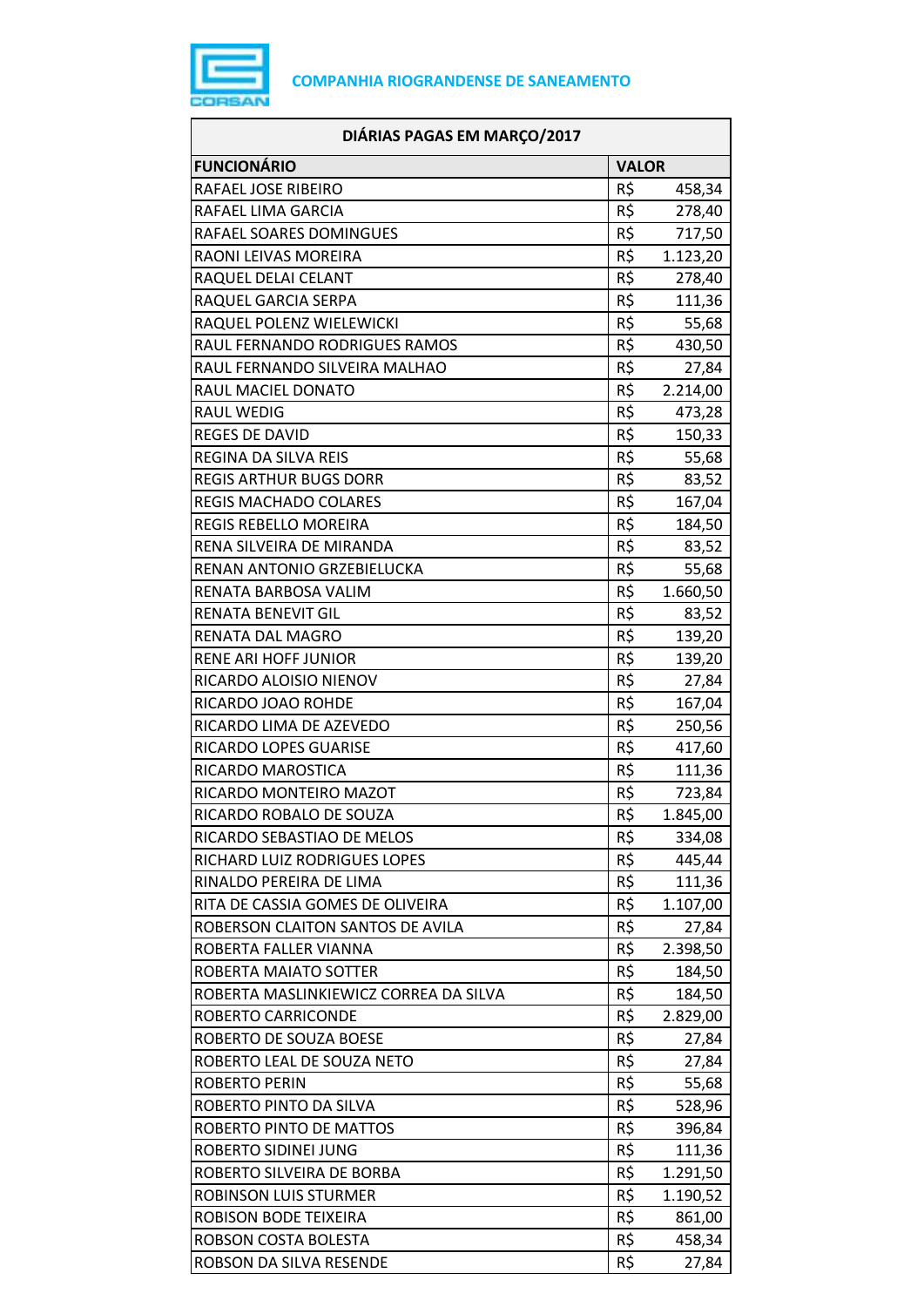

| DIÁRIAS PAGAS EM MARÇO/2017         |              |          |
|-------------------------------------|--------------|----------|
| <b>FUNCIONÁRIO</b>                  | <b>VALOR</b> |          |
| RODINEI COSTA VITORIA               | R\$          | 1.107,00 |
| RODOLFO GOBI DIAS                   | R\$          | 528,96   |
| RODRIGO ALEXANDRE MAESTRI COLARES   | R\$          | 1.799,70 |
| RODRIGO DA COSTA AVALOS             | R\$          | 55,68    |
| RODRIGO DA SILVA                    | R\$          | 696,00   |
| RODRIGO DO CARMO DE ALMEIDA         | R\$          | 2.214,00 |
| RODRIGO GUILHERME BECKER RAMOS      | R\$          | 27,84    |
| RODRIGO JOSE GOMES                  | R\$          | 184,50   |
| RODRIGO KERSCHNER AMODEU            | R\$          | 301,68   |
| RODRIGO LUPIM FERNANDES             | R\$          | 194,88   |
| RODRIGO NOGUEIRA CORREA             | R\$          | 779,00   |
| RODRIGO PACZEK FRANTZ               | R\$          | 556,80   |
| RODRIGO QUINTANILHA SANTINI         | R\$          | 111,36   |
| RODRIGO ROSA DA SILVA               | R\$          | 1.660,50 |
| RODRIGO SILVEIRA DE VARGAS          | R\$          | 139,20   |
| RODRIGO ZAGO RODRIGUES              | R\$          | 55,68    |
| <b>ROGER CARLOS TORRES</b>          | R\$          | 1.107,00 |
| ROGER RODRIGO DE OLIVEIRA LOPES     | R\$          | 1.067,52 |
| ROGERIO ANTONIO SOZINHO MAZURANA    | R\$          | 55,68    |
| ROGERIO BATISTA DOS SANTOS          | R\$          | 553,50   |
| ROGERIO ESTANISLAU MEDEIROS DA ROSA | R\$          | 901,99   |
| <b>ROGERIO FERRARI</b>              | R\$          | 27,84    |
| ROGERIO LITAROVICZ MACEDO           | R\$          | 167,04   |
| ROGERIO LUCIO                       | R\$          | 1.559,52 |
| ROGERIO MADRID OLIVEIRA             | R\$          | 27,84    |
| ROGERIO MARTINS VARGAS              | R\$          | 83,52    |
| <b>ROGERIO NUNES LOPES</b>          | R\$          | 793,43   |
| <b>ROMAR MULLER</b>                 | R\$          | 27,84    |
| ROMILDO LIMA DOS SANTOS             | R\$          | 430,50   |
| ROMULO ROPKE PEREIRA                | R\$          | 27,84    |
| RONALDO COSTA DA SILVA              | R\$          | 27,84    |
| RONALDO DA SILVA ALVES              | R\$          | 369,00   |
| RONALDO JUNIOR GOMES SILVA          | R\$          | 27,84    |
| RONALDO RODRIGUES DENGO             | R\$          | 27,84    |
| RONAN XAVIER COUTINHO               | R\$          | 1.660,50 |
| RONEI BARREIRO FLORES               | R\$          | 984,00   |
| RONER LUIS DA SILVA FONTOURA        | R\$          | 751,66   |
| ROQUE ALOISIO RODRIGUES DOS SANTOS  | R\$          | 27,84    |
| ROQUE DANIEL GAUER CABRAL           | R\$          | 821,52   |
| ROSALINA CARDOSO DE OLIVEIRA        | R\$          | 473,28   |
| ROSANDRO DE ALMEIDA GARSKE          | R\$          | 27,84    |
| ROSANGELA CARRARO                   | R\$          | 278,40   |
| ROSANGELA FREITAS DOS SANTOS        | R\$          | 27,84    |
| ROSANGELA HARTMANN                  | R\$          | 55,68    |
| ROSELI DIAS PERALTA                 | R\$          | 1.414,50 |
| <b>RUAN PATRICK MARTINS MORAES</b>  | R\$          | 83,52    |
| RUBEM SILVESTRE SANTOS DA COSTA     | R\$          | 278,40   |
| RUBEMAR MARTINS FARIA               | R\$          | 27,84    |
| RUDIMAR BIESEKI                     | R\$          | 668,16   |
|                                     |              |          |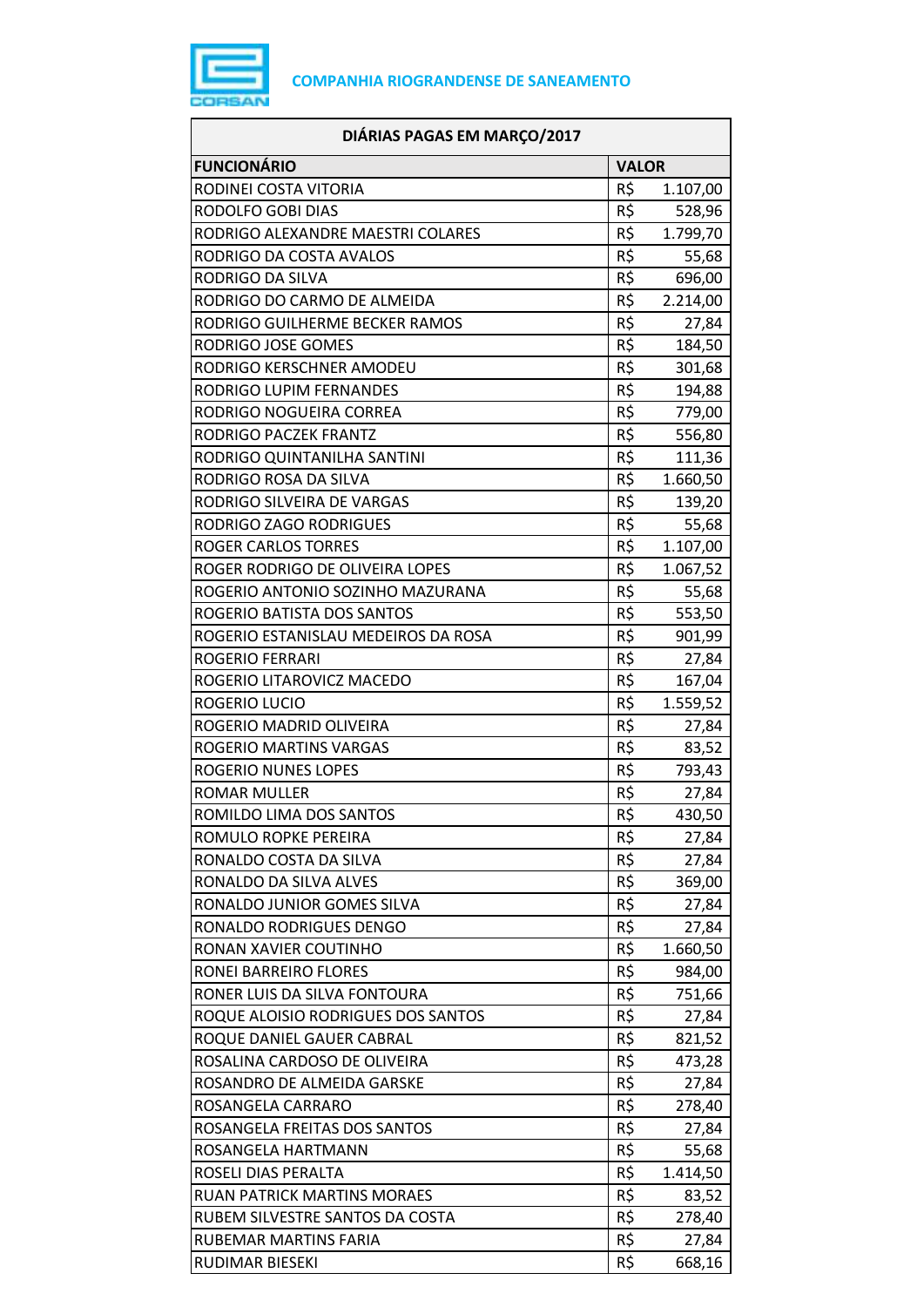

| DIÁRIAS PAGAS EM MARÇO/2017        |              |          |
|------------------------------------|--------------|----------|
| <b>FUNCIONÁRIO</b>                 | <b>VALOR</b> |          |
| RUDIMAR PEDROSO MACIEL             | R\$          | 55,68    |
| <b>RUDINEI POST</b>                | R\$          | 184,50   |
| <b>RUDNEY CRACCO</b>               | R\$          | 404,18   |
| <b>RUI LEANDRO VARGAS</b>          | R\$          | 1.660,50 |
| RUI SIDNEI MOTTA CERVEIRA          | R\$          | 83,52    |
| RUTIANI ANTUNES MELLO SANTONI      | R\$          | 1.968,00 |
| <b>SABRINA CORREA</b>              | R\$          | 27,84    |
| SABRINA DE MOURA RIBEIRO           | R\$          | 27,84    |
| SADI ANTONIO DAL PIVA              | R\$          | 612,48   |
| <b>SADY MOREIRA</b>                | R\$          | 501,12   |
| <b>SAMUEL BASSO</b>                | R\$          | 27,84    |
| SAMUEL DE SOUZA MATTIODA           | R\$          | 268,02   |
| SANDER AMARAL E SILVA              | R\$          | 27,84    |
| SANDRO ALEX GONCALVES VIEIRA       | R\$          | 1.209,50 |
| SANDRO DA SILVA NEUMANN            | R\$          | 391,02   |
| <b>SANDRO EMILIO RIFFEL</b>        | R\$          | 430,50   |
| SANDRO GUIMARAES FORQUIM           | R\$          | 27,84    |
| <b>SANDRO JANSEN BERTOLLO</b>      | R\$          | 1.783,50 |
| SANDRO JOCELITO KLEIN              | R\$          | 2.521,50 |
| SANDRO LUIS DE OLIVEIRA            | R\$          | 27,84    |
| SANDRO LUIZ DA SILVA               | R\$          | 83,52    |
| SANDRO MARQUES DA SILVA            | R\$          | 111,36   |
| <b>SANDRO REOLON ZANELLA</b>       | R\$          | 27,84    |
| SANDRO ROGERIO BUZATA MACIEL       | R\$          | 2.521,50 |
| <b>SANDRO TONI HAETINGER</b>       | R\$          | 2.275,50 |
| SAULO CORTEZ DE ANDRADE            | R\$          | 2.952,00 |
| SAULO ORLANDO SCHOSSELER           | R\$          | 139,20   |
| SAULO RODRIGO GHYSIO SOUZA         | R\$          | 111,36   |
| SERGIO AUGUSTO PACHECO MENDES      | R\$          | 1.339,84 |
| SERGIO DA SILVA                    | R\$          | 407,22   |
| SERGIO EDUARDO ROSSATO             | R\$          | 83,52    |
| <b>SERGIO JARDIM ALVES</b>         | R\$          | 27,84    |
| SERGIO JOSE STUDZINSKI             | R\$          | 225,50   |
| <b>SERGIO LUIS BONETTE</b>         | R\$          | 27,84    |
| SERGIO LUIS DA ROCHA MONTEZANO     | R\$          | 615,00   |
| SERGIO LUIS OLIVEIRA DA ROSA       | R\$          | 139,20   |
| <b>SERGIO LUIZ MALLMANN</b>        | R\$          | 27,84    |
| <b>SERGIO PEREIRA</b>              | R\$          | 55,68    |
| <b>SERGIO PIRES NUNES</b>          | R\$          | 27,84    |
| <b>SERGIO ROCHA CORREA</b>         | R\$          | 334,08   |
| <b>SERGIO VALETA JUNIOR</b>        | R\$          | 445,44   |
| SHEILA DENISE SULZBACH             | R\$          | 799,50   |
| SILMAR KREMER                      | R\$          | 1.845,00 |
| SILVANO CE VIEIRA                  | R\$          | 27,84    |
| SILVANO MARTINS FERNANDES NOGUEIRA | R\$          | 225,50   |
| SILVANO PRATAVIERA                 | R\$          | 250,56   |
| SILVIA SALDANHA BAPTISTA           | R\$          | 139,20   |
| SILVIO GAVIAO                      | R\$          | 1.107,00 |
| SILVIO SOUCHIE                     | R\$          | 240,18   |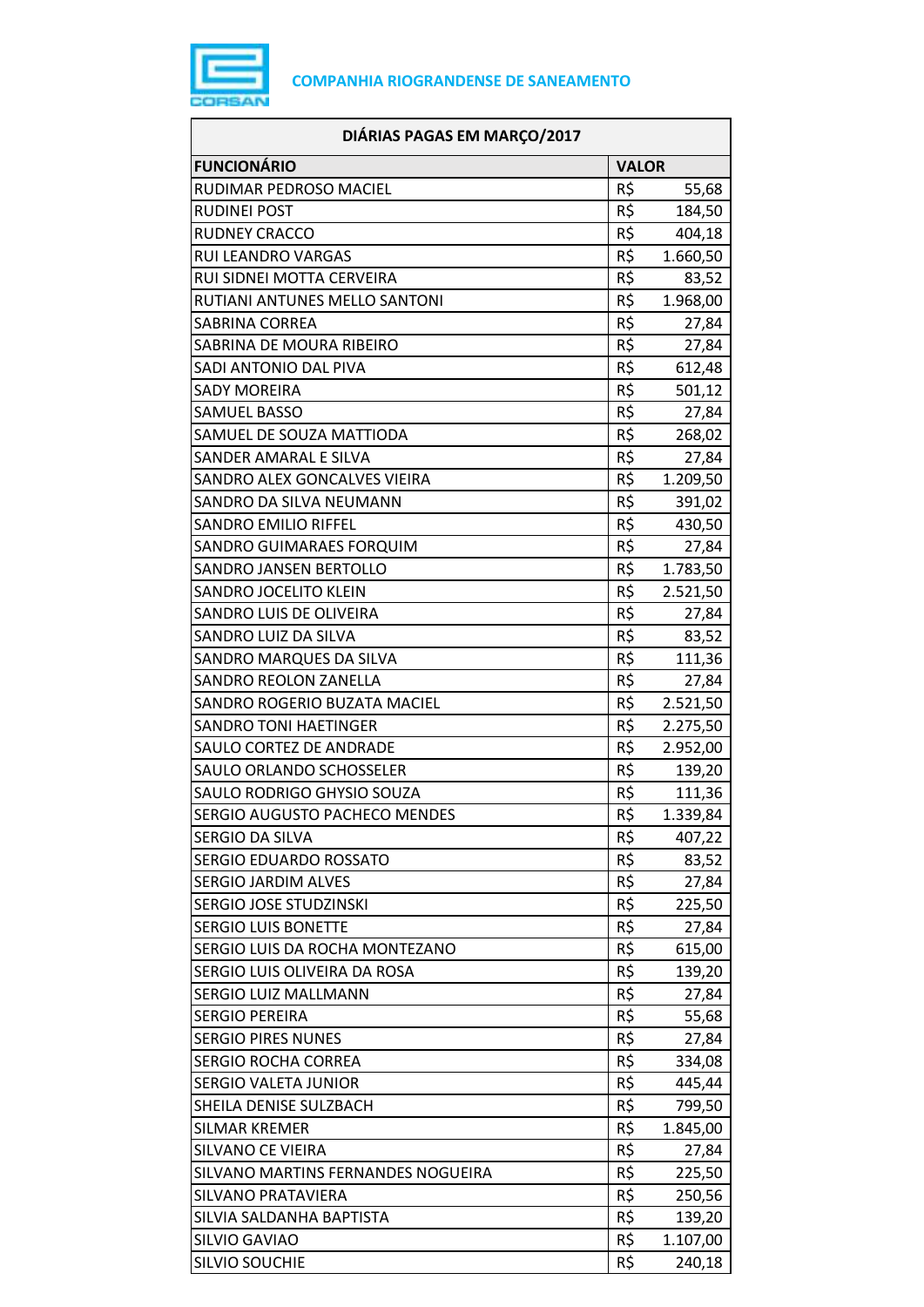

| DIÁRIAS PAGAS EM MARÇO/2017               |              |                   |
|-------------------------------------------|--------------|-------------------|
| <b>FUNCIONÁRIO</b>                        | <b>VALOR</b> |                   |
| SIMAO PEDRO ORQUIZ MACIEL                 | R\$          | 27,84             |
| SIMONE DA SILVA SOARES                    | R\$          | 225,50            |
| SIMONE FATIMA FABIAN DOS SANTOS           | R\$          | 27,84             |
| <b>SIMONE LIMBERGER</b>                   | R\$          | 27,84             |
| SIMONE TERESINHA DA SILVA SCHWARZ         | R\$          | 111,36            |
| SINAIR CARGNINO                           | R\$          | 212,34            |
| SINARA GREICE REGINATO DO NASCIMENTO      | R\$          | 184,50            |
| SINARA PADOVANI                           | R\$          | 369,00            |
| SOLANE DA ROSA AZAMBUJA                   | R\$          | 27,84             |
| SOLANGE BORGES PENA DE VARGAS             | R\$          | 111,36            |
| SOLENI MACHADO DE QUADROS                 | R\$          | 612,48            |
| STIVEN RHEINLANDER BARROS LUSANI          | R\$          | 167,04            |
| SYDNEI ROCHA GONCALVES                    | R\$          | 55,68             |
| TAINA BERNARDI BESSA                      | R\$          | 167,04            |
| TAIS ALINE BRUNO DE AZEVEDO SCHNORNBERGER | R\$          | 1.722,00          |
| TALVIRONE KRETSCHMER                      | R\$          | 334,08            |
| TASSENAN BECK WILDE                       | R\$          | 554,00            |
| TERESINHA MARIA STEFFEN                   | R\$          | 779,00            |
| THAIS CANTARELLI CASARIN                  | R\$          | 2.214,00          |
| THAIS HELENA MACIEL FERNANDES             | R\$          | 27,84             |
| THAISSA SILVA DOS SANTOS                  | R\$          | 139,20            |
| THIAGO DAMASCENO ROSA                     | R\$          | 3.382,50          |
| THIAGO PINTO DA CUNHA                     | R\$          | 1.660,50          |
| THIAGO PRATES COVALESKY                   | R\$          | 1.565,34          |
| THIAGO VILANOVA                           | R\$          | 560,33            |
| THONI UILSON FOCKING                      | R\$          | 212,34            |
| THYAGO BITENCOURT MILIONI                 | R\$          | 27,84             |
| TIAGO CORREA DE FRAGA                     | R\$          | 55,68             |
| TIAGO DA SILVA                            | R\$          | 2.214,00          |
| TIAGO DA SILVA BARBOSA                    | R\$          | 375,83            |
| TIAGO DA SILVA PACHECO                    | R\$          | 417,60            |
| <b>TIAGO GUILHERME IEPSEN</b>             | R\$          | 194,88            |
| TIAGO LEMOS DA SILVA                      | R\$          | 278,40            |
| TIAGO LUIS MEDINA                         | R\$          | 751,68            |
| <b>TIAGO MATIELLO</b>                     | R\$          | 83,52             |
| TIAGO PERES DA SILVA                      | R\$          | 184,50            |
| TIAGO ROSA DOS SANTOS SCHARDOSIM          | R\$          | 27,84             |
| <b>TULIO BORGES FLORISBAL</b>             | R\$          | 27,84             |
| <b>UBAIAR BARBOSA ALVES</b>               | R\$          | 27,84             |
| UBIRAJARA JUSTO MENDONCA                  | R\$          | 1.107,00          |
| <b>UGLAIR MORAES MACHADO</b>              | R\$          | 139,20            |
| ULISSES DA SILVEIRA CARVALHO              | R\$          |                   |
| VAGNER BOEIRA TESCH                       | R\$          | 27,84<br>1.660,50 |
| VAGNER CARDOSO DALENOGARE                 | R\$          | 27,84             |
| VAGNER CARRIR DE LEMOS                    | R\$          |                   |
| VAGNER EICH DA SILVA                      | R\$          | 553,50            |
| VAGNER FRANCISCO DE AZEVEDO               | R\$          | 27,84             |
|                                           | R\$          | 83,52             |
| VAGNER MACHADO DE FREITAS                 |              | 430,50            |
| VALDAIR PASTORIO                          | R\$          | 1.414,50          |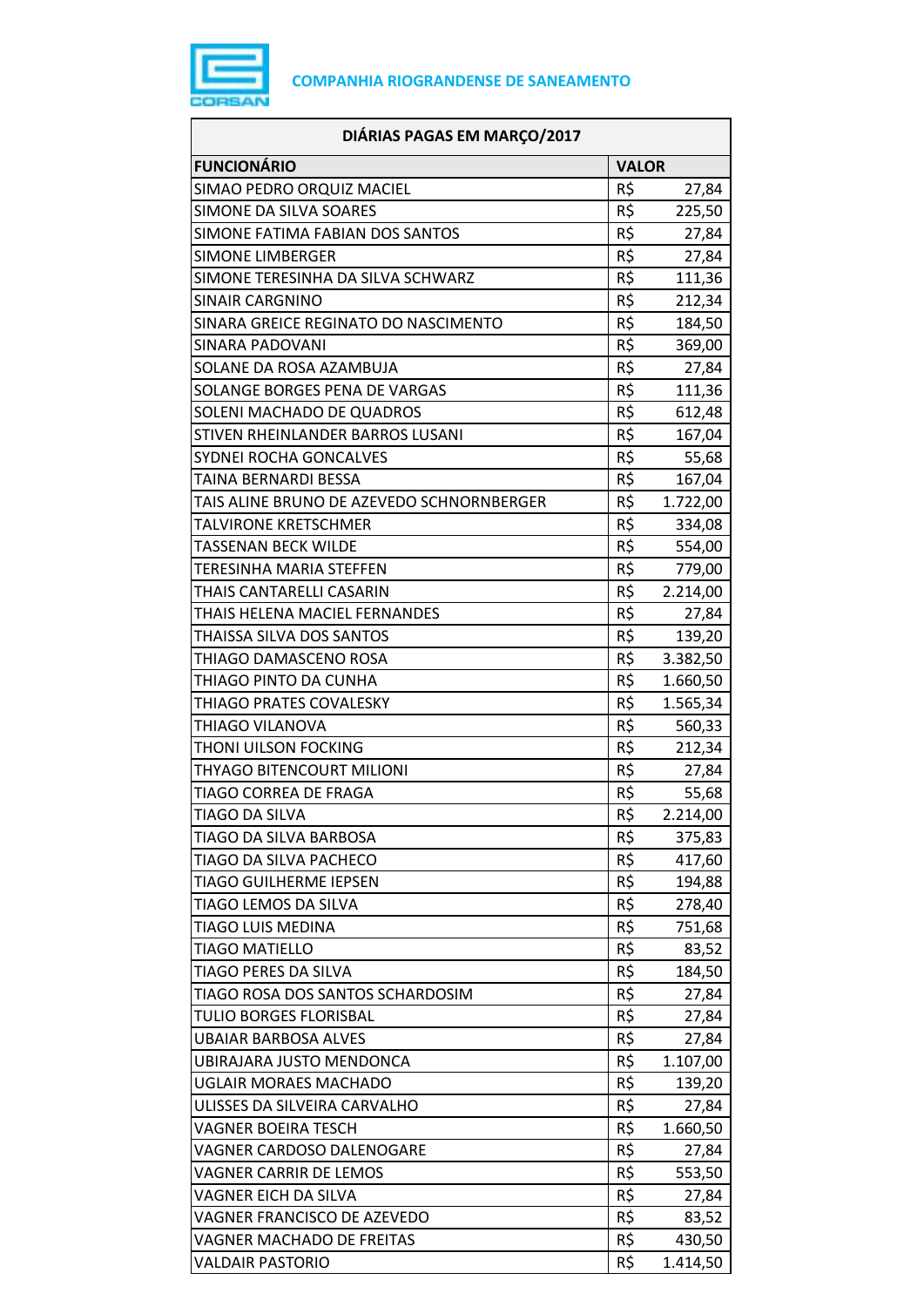

| DIÁRIAS PAGAS EM MARÇO/2017            |                 |          |
|----------------------------------------|-----------------|----------|
| <b>FUNCIONÁRIO</b>                     | <b>VALOR</b>    |          |
| VALDAIR VIEGAS FERREIRA                | R\$             | 629,94   |
| <b>VALDECI ADILIO PACHECO</b>          | R\$             | 55,68    |
| <b>VALDECI RODRIGUES DE MORAES</b>     | R\$             | 609,18   |
| <b>VALDEMIR ATHANAZIO</b>              | R\$             | 172,86   |
| <b>VALDIR PEREIRA</b>                  | R\$             | 1.722,00 |
| <b>VALDUIR TAMIOSSO BUENO</b>          | R\$             | 250,56   |
| <b>VALERIA LEMOS PRESTES</b>           | R\$             | 111,36   |
| VALERIO MOREIRA DOS SANTOS             | R\$             | 83,52    |
| <b>VALMIR BORGES SOARES</b>            | R\$             | 1.291,50 |
| VALMIR JOSE GRAZZIOTIN                 | R\$             | 111,36   |
| VALNERI ARAUJO DA SILVA JUNIOR         | R\$             | 970,33   |
| VANDERLEI DALTRI ICKERT                | R\$             | 1.660,50 |
| VANDERLEI FERREIRA DA SILVA            | R\$             | 27,84    |
| <b>VANDERLEI LOPES DIAS</b>            | R\$             | 473,28   |
| VANDERLEI LUIS DALLE                   | R\$             | 111,36   |
| VANDERLEI MOREIRA DA SILVA             | R\$             | 55,68    |
| VANESSA DA COSTA VIEIRA KLUSENER       | R\$             | 553,50   |
| VANESSA DA GRACA                       | R\$             | 167,04   |
| VANESSA DE OLIVEIRA RODRIGUES          | $R\overline{S}$ | 553,50   |
| VANESSA FONSECA GARCIA RODRIGUES       | R\$             | 27,84    |
| <b>VANESSA MELLER</b>                  | R\$             | 375,83   |
| VANINA DEGRANDI                        | R\$             | 225,50   |
| <b>VANONI BORGES BORTOLAS</b>          | R\$             | 27,84    |
| <b>VERA LOSEKANN GOLTZ</b>             | R\$             | 27,84    |
| VERA LUCIA SILVEIRA SOARES             | R\$             | 27,84    |
| <b>VERIDIANA FLESCH</b>                | R\$             | 194,88   |
| VICTOR HUGO CAMPOS FERRUGEM            | R\$             | 902,00   |
| <b>VICTOR MORBACH</b>                  | R\$             | 27,84    |
| VILNEI MARIA RIBEIRO DE MORAES         | R\$             | 150,33   |
| VILSON JOSE KUHN                       | R\$             | 139,20   |
| <b>VILSON LUIZ ZIMMER</b>              | R\$             | 2.521,50 |
| VILSON MORAES DA COSTA                 | R\$             | 225,50   |
| VINICIUS DE SOUZA JORGE                | R\$             | 184,50   |
| <b>VINICIUS ROSSI</b>                  | R\$             | 27,84    |
| VINICIUS SILVA CALIERON                | R\$             | 83,52    |
| VINICIUS VASCONCELOS SAMPAIO           | R\$             | 27,84    |
| <b>VINICIUS WAILER TRINDADE</b>        | R\$             | 445,44   |
| VINICIUS WOLLMANN GARCIA               | R\$             | 27,84    |
| <b>VITELIO ROOS KURTZ</b>              | R\$             | 167,04   |
| VITOR CESAR SARAIVA PORTO              | R\$             | 83,52    |
| VITOR CRISTIANO REZENDE QUEIROZ        | R\$             | 184,50   |
| <b>VITOR MATEUS CRIVELATTI</b>         | R\$             | 1.799,70 |
| VITOR TIAGO DOS SANTOS GOTTSCHEFSKI    | R\$             | 83,52    |
| VIVIANE JUNQUEIRA DE MORAES            | R\$             | 984,00   |
| <b>VLADIMIR MORBENE RAMOS</b>          | R\$             | 306,24   |
| VLADIMIR PRYTOLUK                      | R\$             | 83,52    |
| VLADIMIR SIMAS OLIVEIRA                | R\$             | 83,52    |
| <b>VOLMES FABIANO GONCALVES ALEGRE</b> | R\$             | 225,50   |
| <b>VOLMIR DE FREITAS COELHO</b>        | R\$             | 184,50   |
|                                        |                 |          |